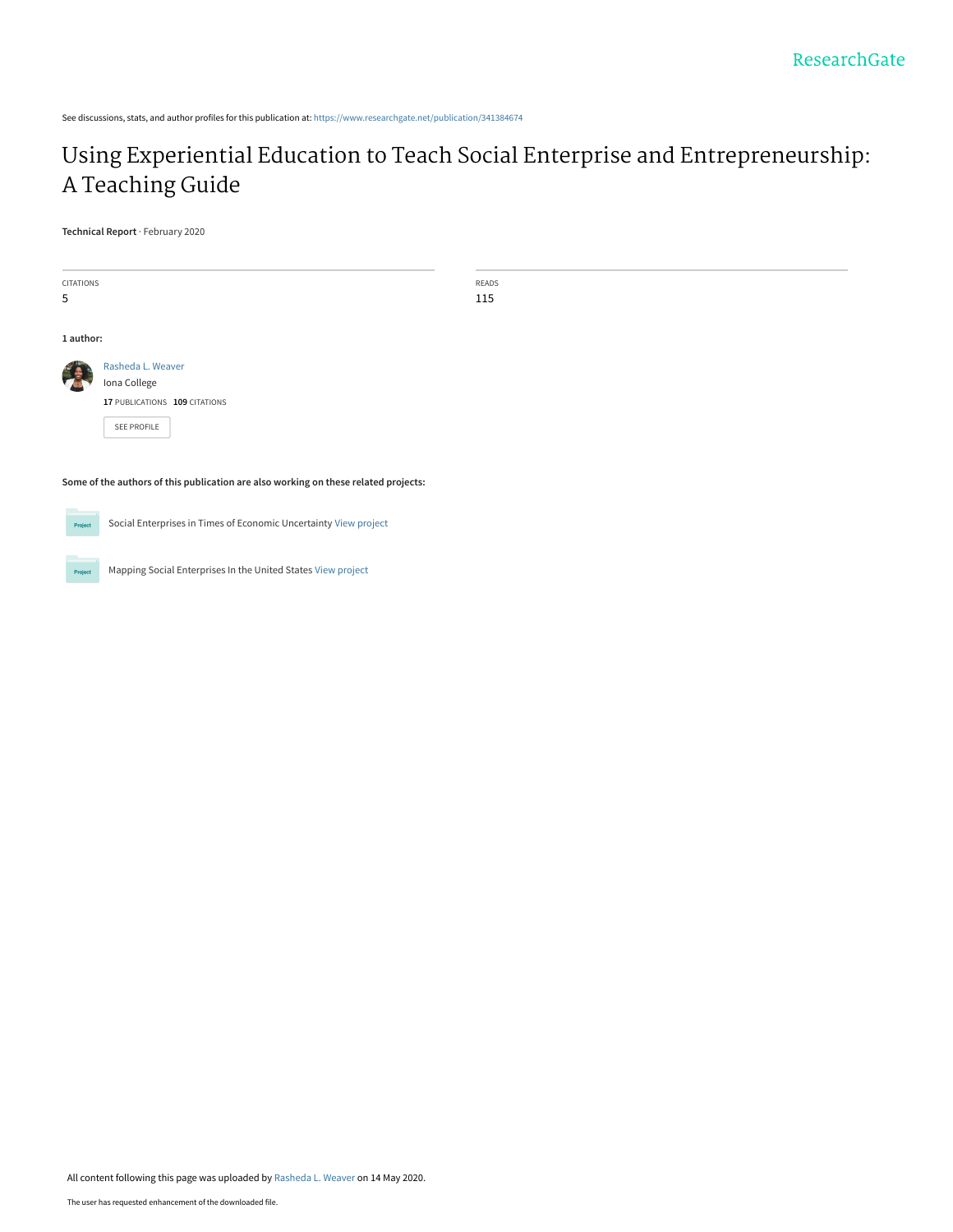

# **Using Experiential Education to Teach Social Enterprise and Entrepreneurship A Teaching Guide**

# Abstract

This teaching guide provides educators that teach social enterprise and entrepreneurship with resources, tools, and activities related to using experiential education in their courses.

> **Author** Rasheda L. Weaver, PhD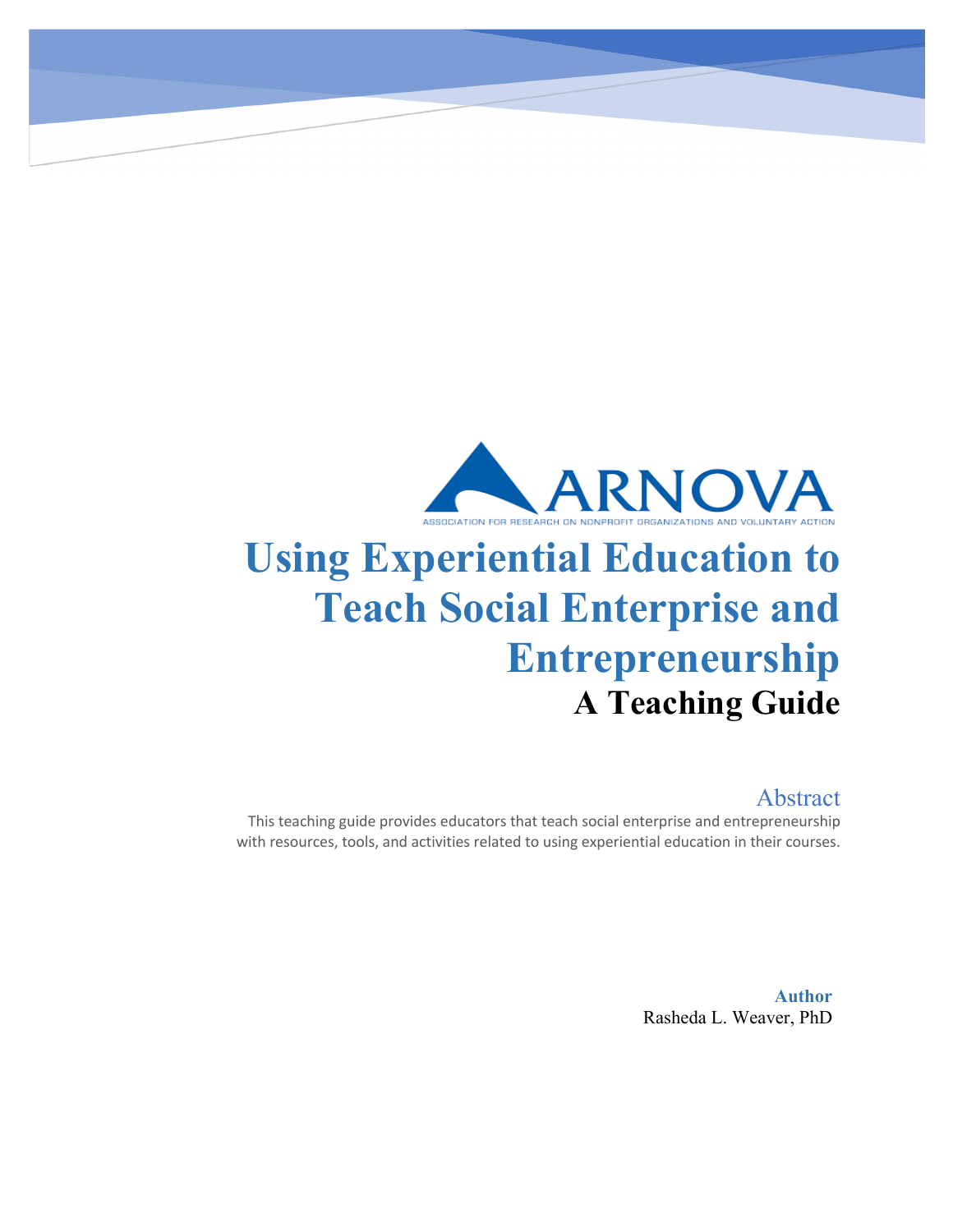

# **Introduction**

This teaching guide takes a practical approach to teaching social enterprise and entrepreneurship. It focuses on giving educators the pedagogical tools and activities needed to train students in social enterprise and entrepreneurship using experiential education. In addition, it provides resources that educators may use with their students or provide to them as a reference. This guide is useful for giving students a general understanding of social enterprise and entrepreneurship, as well as to prepare students to launch social enterprises.

In regard to content, this teaching guide presents information that is useful for social entrepreneurship courses, programs, and business planning competitions. It includes examples of case studies, classroom activities, projects that prepare students for their careers, and resources that educators may use or give to students to launch them into their careers as social entrepreneurs or supporters of the field. Being that this guide is available online, the names of organizations, programs, and resources include links to websites where readers may find more information on them.

Enjoy,<br>Lechade & Weaven

Rasheda L. Weaver, PhD 2017-2019 ARNOVA Social Enterprise/ Entrepreneurship Section (SEES) Chair Assistant Professor of Entrepreneurship and Innovation, Iona College Creator, Weaver's Social Enterprise Directory

Developed in 2019 for the Teaching Section of the Association for Research on Nonprofit and Voluntary Associations (ARNOVA). All rights reserved by the author.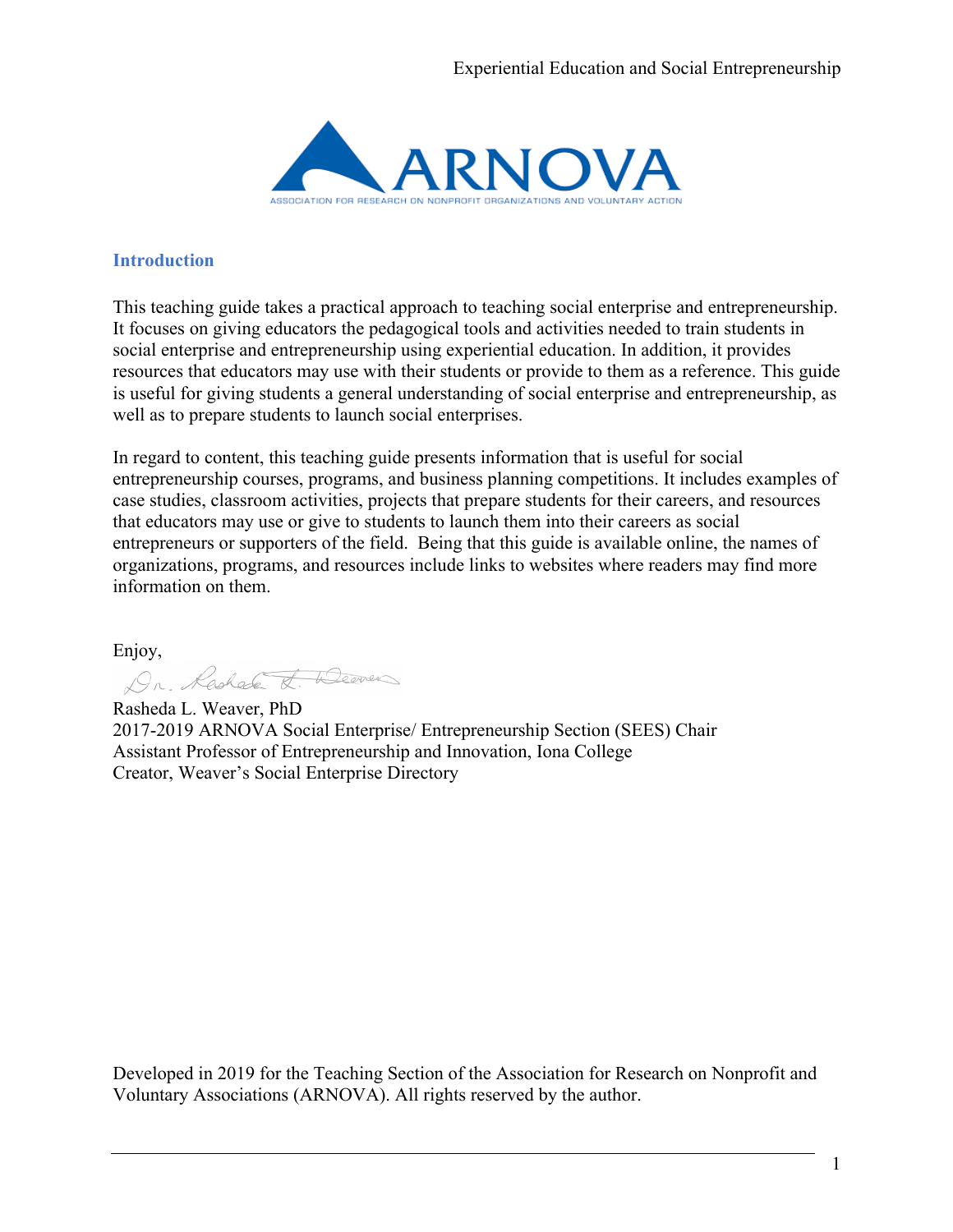| <b>Table of Contents</b>                                                                                                                 | Page                                       |
|------------------------------------------------------------------------------------------------------------------------------------------|--------------------------------------------|
| Using the Teaching Guide                                                                                                                 | 3                                          |
| Contents of this Guide                                                                                                                   |                                            |
| Prospective Users of this Guide                                                                                                          | $\begin{array}{c} 3 \\ 3 \\ 3 \end{array}$ |
| Developing this Guide Over Time                                                                                                          |                                            |
| <b>Section I: Experiential Education and Social Enterprise / Entrepreneurship</b>                                                        |                                            |
| What is Experiential Education?                                                                                                          | 4                                          |
| What is Social Entrepreneurship?                                                                                                         | $\overline{4}$                             |
| <b>Examples of Social Enterprises</b>                                                                                                    | $\overline{4}$                             |
| <b>Section II: Experiential Learning Assignments, Activities, and Readings</b>                                                           |                                            |
| Examples of Major Experiential Learning Assignments                                                                                      | 6                                          |
| Field Visit Ideas                                                                                                                        | $\tau$                                     |
| Case Studies                                                                                                                             | $8\,$                                      |
| Resources for In-Cass Readings                                                                                                           | 9                                          |
| <b>Section III: Preparing Students for Careers</b>                                                                                       |                                            |
| <b>Career Options</b>                                                                                                                    | 10                                         |
| Trainings for Social Entrepreneurs                                                                                                       | 11                                         |
| Conferences for Social Entrepreneurs                                                                                                     | 11<br>11                                   |
| Seed Funding Competitions for Aspiring Social Entrepreneurs                                                                              |                                            |
| <b>Section IV: Tools and Resources for Educators, Researchers, and Practitioners</b>                                                     |                                            |
| Tools for Student Projects or In-Class Use                                                                                               | 12                                         |
| Major Academic and Professional Institutions in the Field                                                                                | 13<br>14                                   |
| Conferences for Social Enterprise/ Entrepreneurship Research<br>Journals that Publish Work Related to Social Entrepreneurship            | 15                                         |
|                                                                                                                                          |                                            |
| <b>Section V: Syllabus, Classroom Activities, and Assignment Examples</b>                                                                |                                            |
| Sample Social Entrepreneurship Course Syllabus                                                                                           | 16                                         |
| Example of Major Assignment: Community Needs Assessment Packet<br>Example of Classroom Activity: Fair-Share Brewing Reading and Activity | 22<br>28                                   |
| Example of Major Class Assignment: Appalachian by Design Case Study                                                                      | 29                                         |
| Example of Major Class Assignment: In Like Flint Case Study                                                                              | 30                                         |
|                                                                                                                                          |                                            |
| <b>Section VI: Readings on Social Entrepreneurship</b>                                                                                   |                                            |
| Core Academic Readings in Social Entrepreneurship                                                                                        | 31                                         |
| Core Academic Readings in B Corporations or Benefit Corporations                                                                         | 39                                         |
| Recent Publications from ARNOVA Social Entrepreneurship/Enterprise Section<br>(SEES) Members                                             | 41                                         |
|                                                                                                                                          |                                            |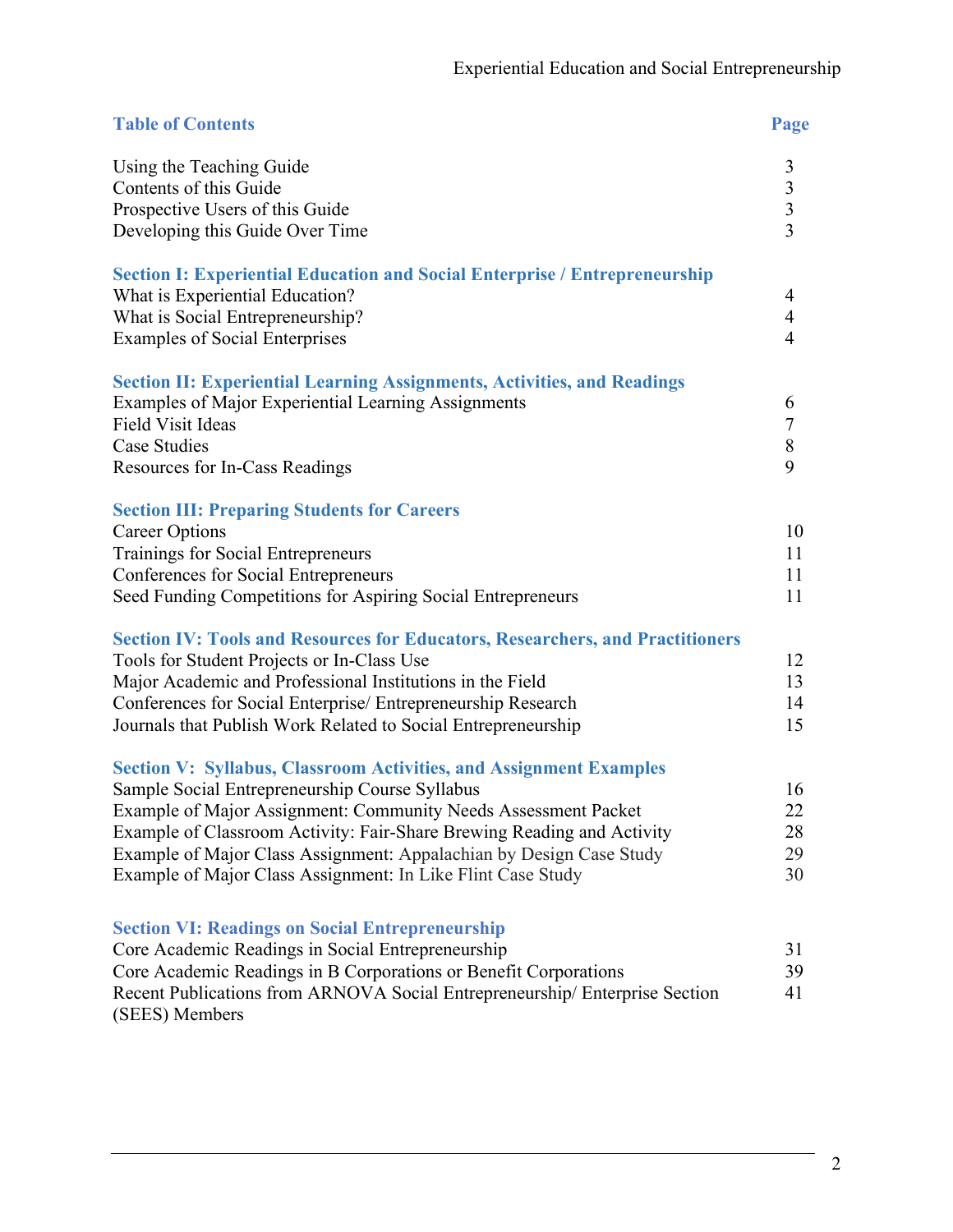# **Using this Teaching Guide**

This guide is divided into six sections. that revolve around the following learning objectives:

- 1) To outline various experiential learning assignments and activities that foster student understanding of social enterprise and entrepreneurship,
- 2) To disseminate knowledge about practical tools and resources that can be used to facilitate student immersion into the social enterprise sector, and
- 3) To convey the diversity of career opportunities related to social enterprise and entrepreneurship.

# **Contents of this Guide**

Section I: Experiential Education and Social Enterprise / Entrepreneurship

Section II: Experiential Learning Assignments, Activities, and Readings

Section III: Preparing Students for Careers

Section IV: Tools and Resources for Educators, Researchers, and Practitioners

Section V: Syllabus, Class Activities, and Assignment Examples

Section VI: Readings on Social Entrepreneurship

# **Prospective Users of This Guide**

This guide is useful for any person or group that aims to use experiential education to teach social enterprise and entrepreneurship. Different sections and elements of the guide are applicable to people from different audiences and educational levels. It is also useful for anyone that desires knowledge about resources in the field (e.g. social entrepreneur, consultant).

# **Developing this Guide Over Time**

The field of social enterprise and entrepreneurship has grown substantially over the last fifty years. As such, a number of teaching guides and handbooks have been created to share resources and knowledge among educators. However, because this field is constantly evolving, guides like this one must be updated over time.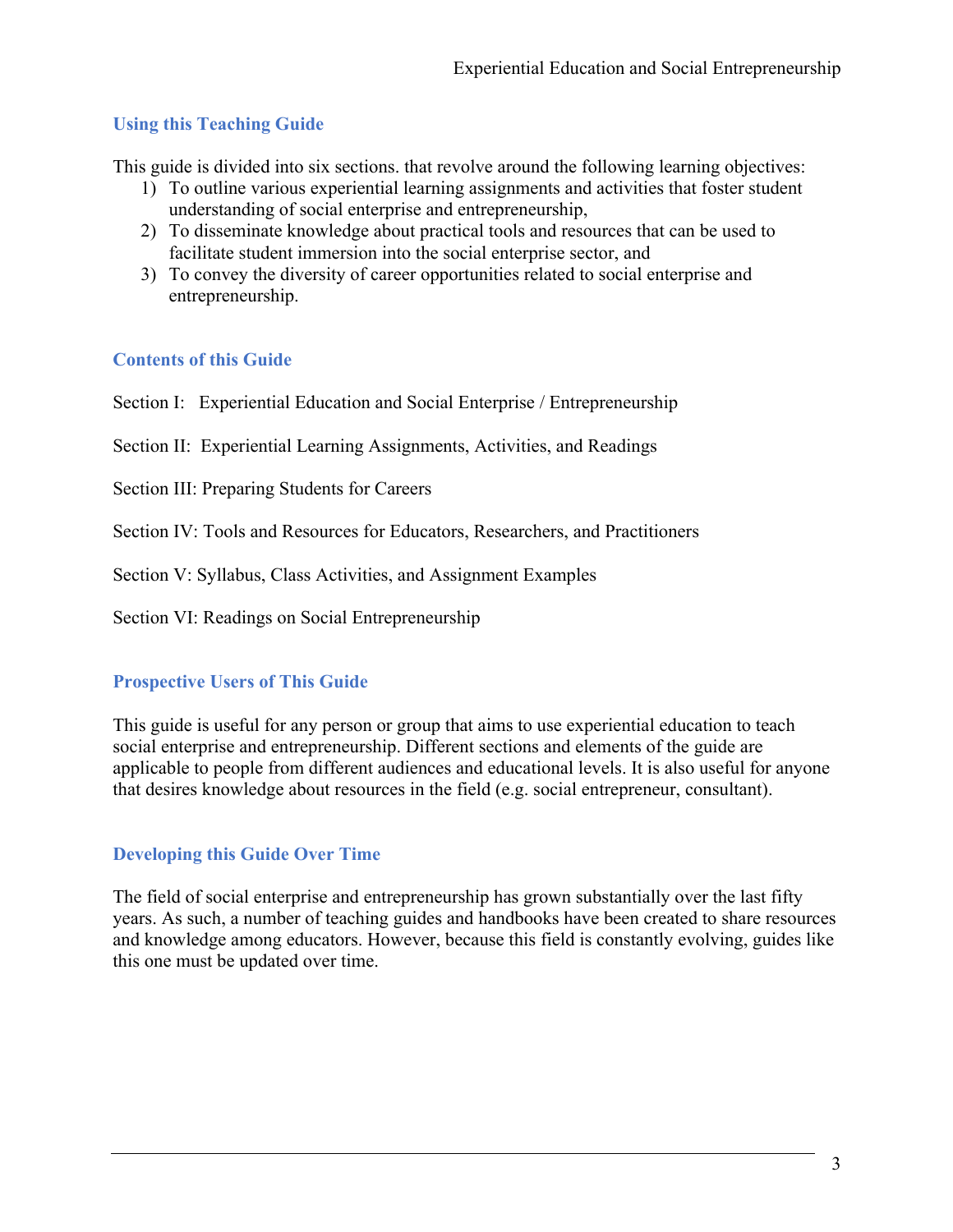# **Section I: Experiential Education and Social Enterprise / Entrepreneurship**

# **What is experiential education?**

*"Experiential education is a teaching philosophy that informs many methodologies in which educators purposefully engage with learners in direct experience and focused reflection in order to increase knowledge, develop skills, clarify values, and develop people's capacity to contribute to their communities." – Association for Experiential Education*

Social enterprises, as revenue-generating organizations, are practical by nature. Thus, it is essential that experiential education is infused into social enterprise and entrepreneurship education. Experiential education techniques may include written and digital case studies, field visits to social enterprises, and volunteer/intern work with social enterprises. It may also include coordinating public forums or expos, participating in social venture pitch competitions and more. Regardless of the choice of experiential education that instructors use, focus should be placed on understanding the dynamic nature of the concepts of social entrepreneurship and social enterprises, along with how they differ across contexts.

# **What is social entrepreneurship?**

While the definition of social entrepreneurship has evolved over the years, it is oriented around the process of using commercial activity to generate revenue that is used, in part, to address social problems. Social enterprises, as organizations, may be legally structured as nonprofit organizations, for-profit businesses, or a combination of both. These organizations have a dual or triple bottom-line in the sense that aim to be financially, socially, and/or environmentally beneficial.

### **Examples of Social Enterprises**



CK Café is a social enterprise in Camden, New Jersey that sells sandwiches, desserts, and other foods and beverages. However, it also has a job training program that intentionally hires people from disadvantaged backgrounds (e.g. homeless, formerly incarcerated) to gain culinary training skills and work skills in their café. Employees that graduate the program may be referred to work in local restaurants throughout southern New Jersey in an effort to increase their professional development and economic self-sufficiency.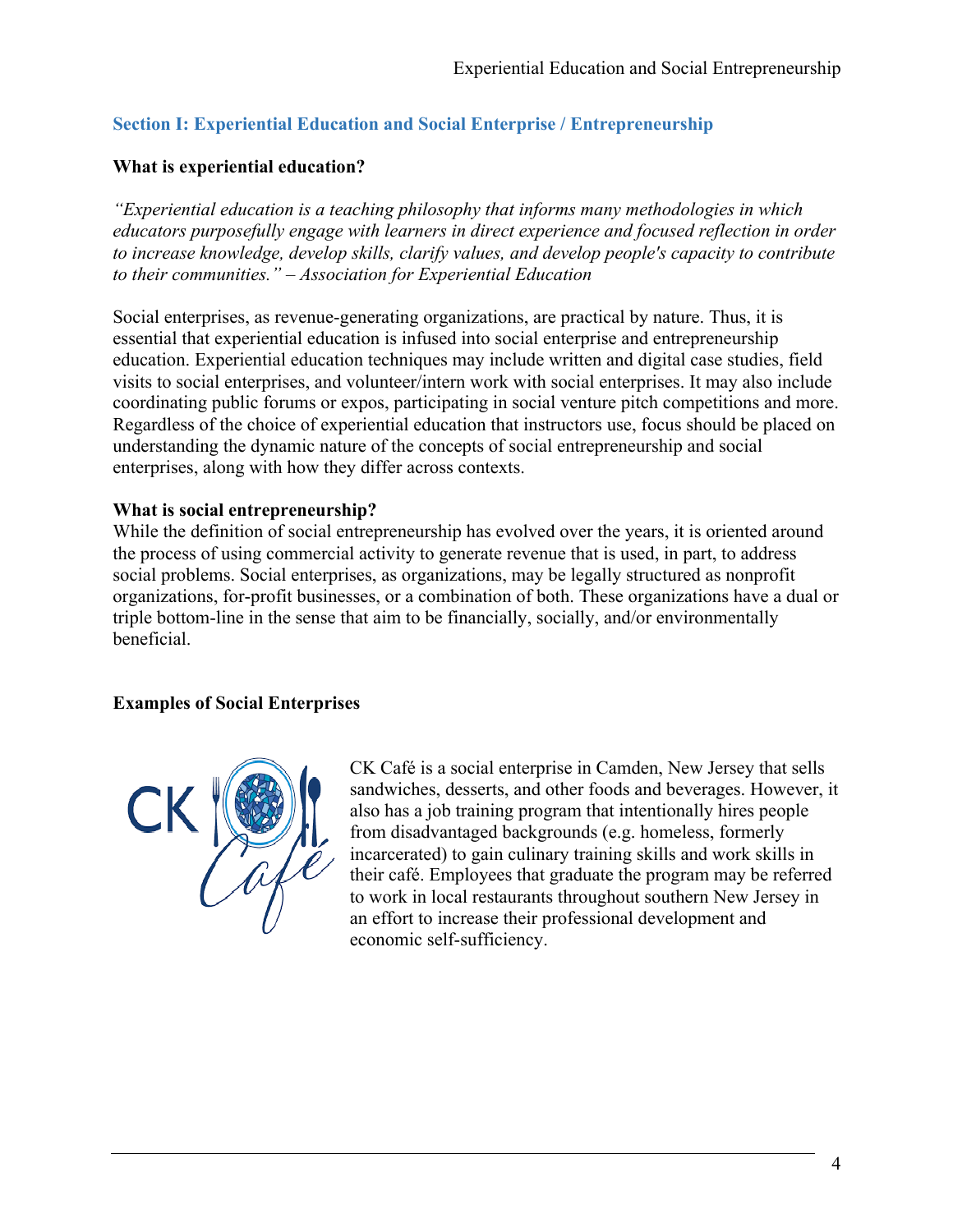

Warby Parker is a for-profit business based in New York City that donates a pair of glasses to people that cannot afford glasses whenever a pair is purchased. Warby Parker also trains low-income people to sell glasses as entrepreneurs in different countries.



WOMEN'S **BEAN PROJECT**<sub>\*</sub> The Women's Bean Project is a nonprofit organization based in Denver, Colorado that sells beans and jewelry to the general public in order to employ and produce professional development training to chronically unemployed women. Their goal is to break the cycle of poverty and to empower them to be their best selves.

This teaching guide offers resources, tools, and information that related to experiential education in social enterprise and entrepreneurship education. In regard to educators working at colleges and universities, campus experiential education initiatives related to social enterprise and entrepreneurship often live in different spaces on campus. For instance, social entrepreneurship may be taught in business schools, social work programs, departments of public policy and other departments. They may also be taught in institutes or offices of civic engagement or servicelearning.

As such, it is not uncommon for social entrepreneurship to be taught differently on a given campus. It is thus important to create spaces for collaboration among students, faculty, administrators, and the community (e.g. entrepreneurs). Doing so may foster opportunities for sharing knowledge, resources, ideas, and skills.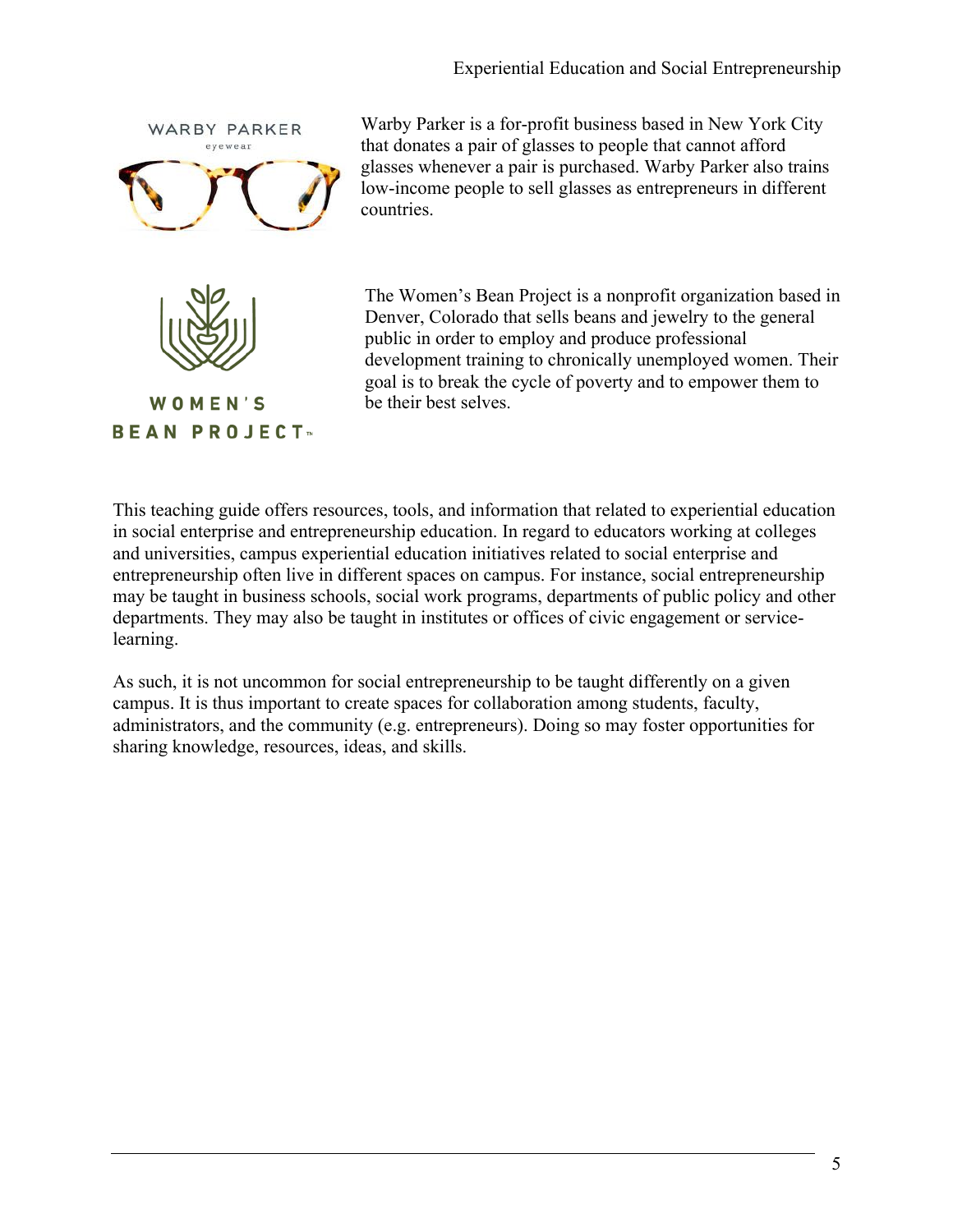# **Section II: Experiential Learning Assignments, Activities, and Readings**

This section outlines various experiential learning assignments, activities, and readings that foster student understanding of social enterprise and entrepreneurship.

#### **Examples of Major Experiential Learning Assignments**

#### **For-Profit to Nonprofit Social Enterprise Business Model Assignment University of Vermont**

The award-winning "Introduction to Community Entrepreneurship" course at the University of Vermont revolves around an assignment entitled "Dollar Enterprise" that runs a revenuegenerating business on campus for four weeks. The first half of the course focuses on designing student businesses, building connections with local nonprofit organizations (that will receive the post-business profits), and acquiring resources beyond the \$1 per student in a group startup funding that is given by the instructor. The second half of the semester involves running the business on campus for four weeks, dissolving it, and then donating the money to different charities. The course typically enrolls an average of 100 students per semester with 10 students in 10 business groups.

### **Using Entrepreneurship to Advance Community Economic Development in Jamaica Study Abroad Course at Iona College**

The "Using Entrepreneurship to Advance Community Economic Development in Jamaica" course at Iona College in New Rochelle, New York has students develop a business idea that they launch during the semester in order to raise airfare cost to conduct a community needs assessment in the island nation of Jamaica. Students work with a local organization in Jamaica to conduct the community needs assessment over spring break. After returning to the United States, students complete a community needs assessment report that is sent back to the organization for use in addressing a local problem.

#### **Social Venture Consulting University of Maryland**

The Social Venture Consulting Program at the University of Maryland School of Business developed a consulting handbook to train incoming students in the program to be consultants. The handbook meticulously outlines the different phases of consultations, explains how to develop contracts with organizations, and more. The course is a practicum course aimed at equipping students with genuine consulting experience and skills.

# **Pop-Up Shop Sheffield Hallam University**

Sheffield Hallam University in Sheffield, England has a brick and mortar business venue that students and the community may use to sell goods and services, run workshops, exhibit creative works, or to host events.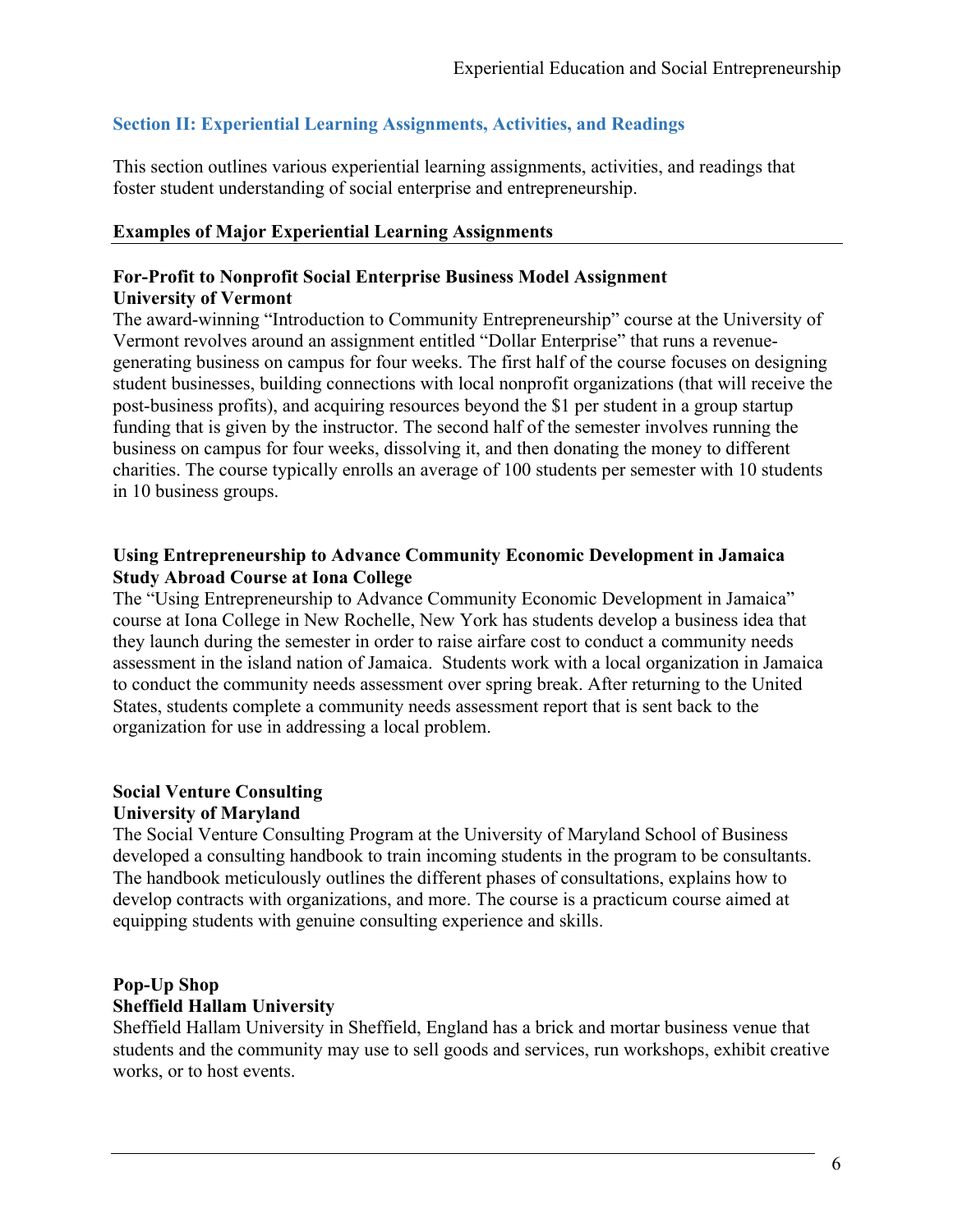#### **Field Visit Ideas**

#### **Makerspaces**

Makerspaces help entrepreneurs literally design and build their products. These spaces often have woodshops, machine shops, plastic studios, 3D studios, electronics shops and more. Some examples include Generator in Burlington, Vermont and the Brooklyn Makerspace in Brooklyn, New York.

#### **Instrumentation and Modeling Facilities**

These facilities are run by engineers that receive design ideas from entrepreneurs that they use to develop prototypes of products or instruments. They may help entrepreneurs develop prototypes or a minimum viable product to test their market before creating large batches of products.

#### **Accelerator, Incubator, or Coworking Spaces**

There is a growing rate of entrepreneurial accelerator programs, business incubators, and entrepreneurial coworking spaces that are being developed in major cities throughout the world. While their approaches vary, these programs aim to train entrepreneurs to develop businesses in a space where they are working (and sometimes living) with other entrepreneurs. Taking students to visit these spaces gives them an opportunity to discover an (often affordable) space where they can nurture and develop their business ideas with like-minded entrepreneurs. These spaces and places are often designed to nurture entrepreneurial creativity and innovation.

| <b>Accelerators</b>      | <b>Business Incubators</b><br>(Often on College<br><b>Campuses</b> ) | <b>Coworking Spaces</b>      |
|--------------------------|----------------------------------------------------------------------|------------------------------|
| The Ben Franklin         | <b>Gael Ventures</b>                                                 | Center for Social Innovation |
| Fintech Accelerator      | Iona College                                                         | New York, NY                 |
| Philadelphia, PA         | New Rochelle, NY                                                     |                              |
| 9Mile Labs               | Vermont Center for                                                   | WeWork                       |
| Seattle, WA              | <b>Emerging Technologies</b><br>Burlington, VT                       | (Numerous locations)         |
| <b>LAUNCH</b>            |                                                                      |                              |
| University of California | Element46 Incubator                                                  | <b>KOI</b> Creative Spaces   |
| Berkeley, CA             | White Plains, NY                                                     | White Plains, NY             |

**Figure 1.** Examples of Accelerators, Incubators, and Coworking Spaces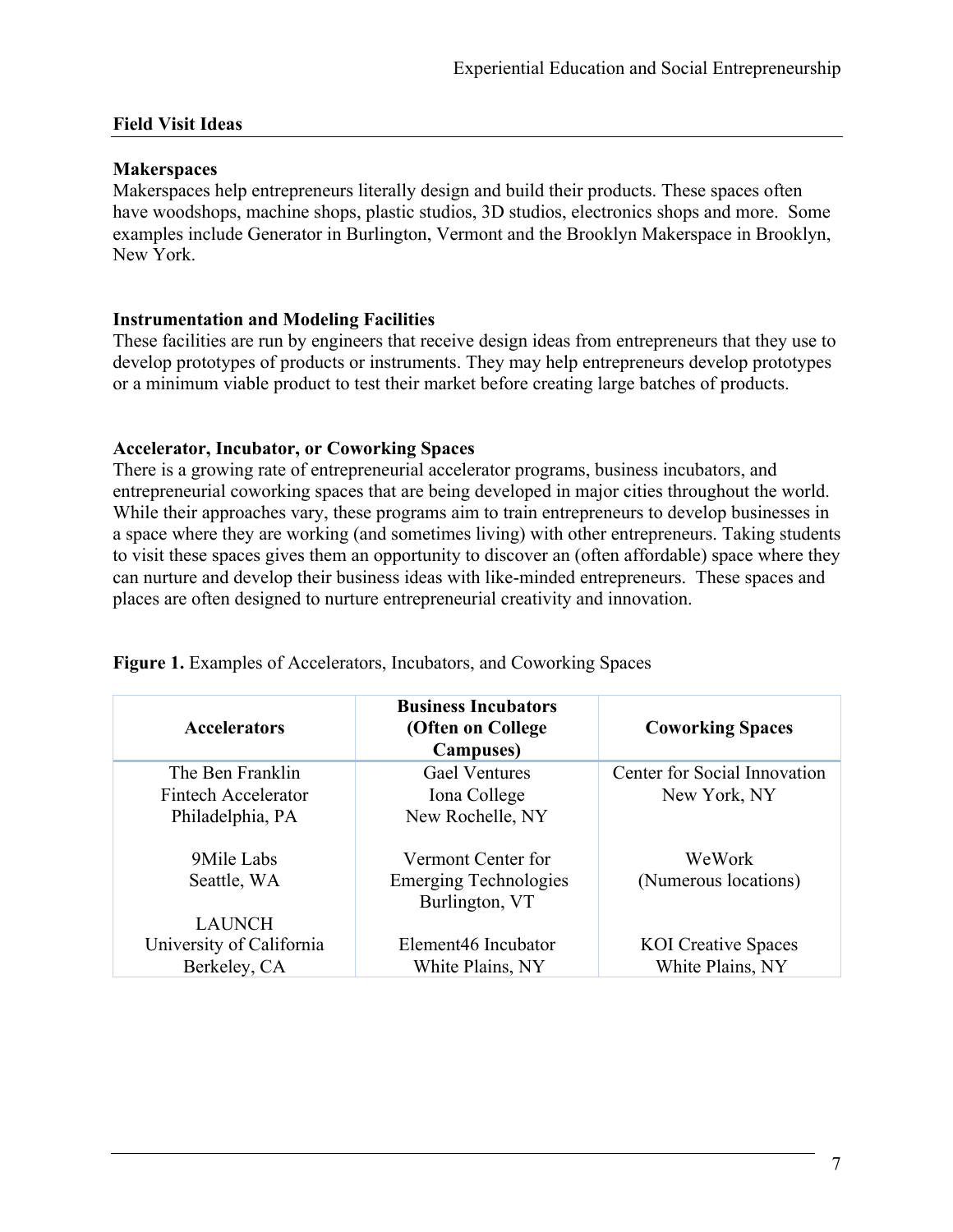# **Case Studies**

*Aspire: Building Partnerships through Social Entrepreneurship* by John Ronquillo, PhD The *Aspire: Building Partnership through Social Entrepreneurship* e-case study explores the history and development of a social enterprise in Chicago, Illinois that employs people with disabilities. It provides online modules that enable users to segment their learning or instructors to utilize different elements of the e-case to meet the needs of their class.

*Greyston Bakery: Combatting Poverty by Making a Profit* by Deborah Leipziger This detailed written case study describes the beginnings and evolution of a social enterprise called Greyston Bakery in Yonkers, New York. Greyston Bakery bakes and sells brownies in an effort to generate revenue that it uses to hire people that struggle to obtain employment. Greyston Bakery has an open hiring policy that involves hiring anyone in need of employment regardless of criminal history and other factors that make it difficult to obtain employment. The case study explores the startup phase and evolution of the business. It highlights operational factors such as its revenue generation throughout the years, how the business chose to assess living wages, and its legal structure. Towards the end of the case study, a variety of discussion questions are outlined. These questions may be used to stimulate class discussions or may even be utilized to test student understanding of the process and practice of social entrepreneurship.

*Transforming Good Intentions into Social Impact: A Case on the Creation and Evolution of a Social Enterprise*, by Elizabeth A. R. Fowler, Betty S. Coffey, Heather R. Dixon-Fowler This peer-reviewed case study article explores the startup phase of an organization called Wine for Water. It outlines a process model that can be used to start social enterprises. The case study is particularly useful for instructors teaching doctoral courses or doing case study research on social enterprises, as it offers various teaching notes and questions for interviewing social entrepreneurs.

### *Appalachian by Design Case Study*, by Diane Lynch Maxwelton, Barbara Ann Elliott and Debbi D. Brock

This peer-reviewed case study article discusses the origins, development, and pivots of a social enterprise called Appalachian By Design. The case fosters a pedagogically intriguing discussion about what an organization intends to do and what needs to be done based on the beneficiaries that the social enterprise targets and the context where they live and work. It is suitable for undergraduate and graduate courses.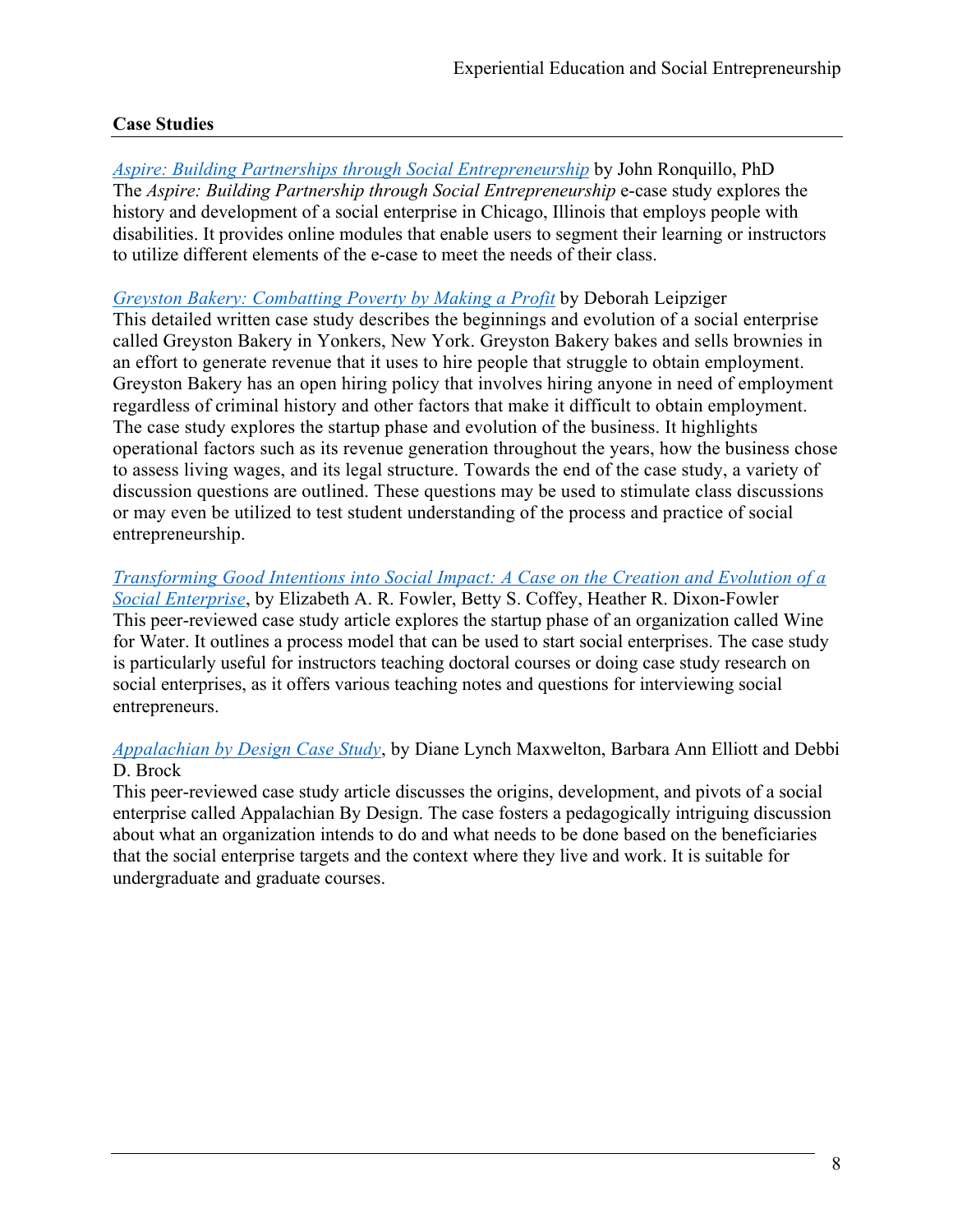#### **Resources for In-Class Readings**

These resources are magazines and websites that offer useful information related to social entrepreneurship and enterprise. These resources may be used for in-class readings and exercises, as well as homework assignments or as general reading suggestions for students.

#### **Nonprofit Quarterly**

Nonprofit Quarterly is a magazine that features research-based articles and resources related to nonprofit organizations and social entrepreneurship.

#### **Stanford Social Innovation Review**

Stanford Social Innovation Review is a magazine that presents news and essays on philanthropy, social enterprise, public policy, business, and government.

#### **Harvard Business Review**

Harvard Business Review is a magazine that features articles and resources on various topics in business including social entrepreneurship and entrepreneurship in general.

#### **Harvard Business School Social Enterprise Cases**

Harvard Business School case studies explore a diversity of business topics including social entrepreneurship.

#### **Social Change Innovators**

Social Change Innovators is a website that offers a wealth of resources such as sample syllabi, presentations, course readings, and more related to social entrepreneurship and enterprise research and education.

### **Community Wealth Ventures**

Community Wealth Ventures is a website that provides a diversity of resources and tools related to community development and social entrepreneurship.

### **Generosity Magazine**

While Generosity Magazine features articles mainly related social enterprise events and opportunities in the Philadelphia area, the lessons from their articles are applicable to a diversity of audiences and contexts.

### **Yes Magazine**

Yes Magazine is a nonprofit news organization that disseminates solution-oriented news and opinion articles.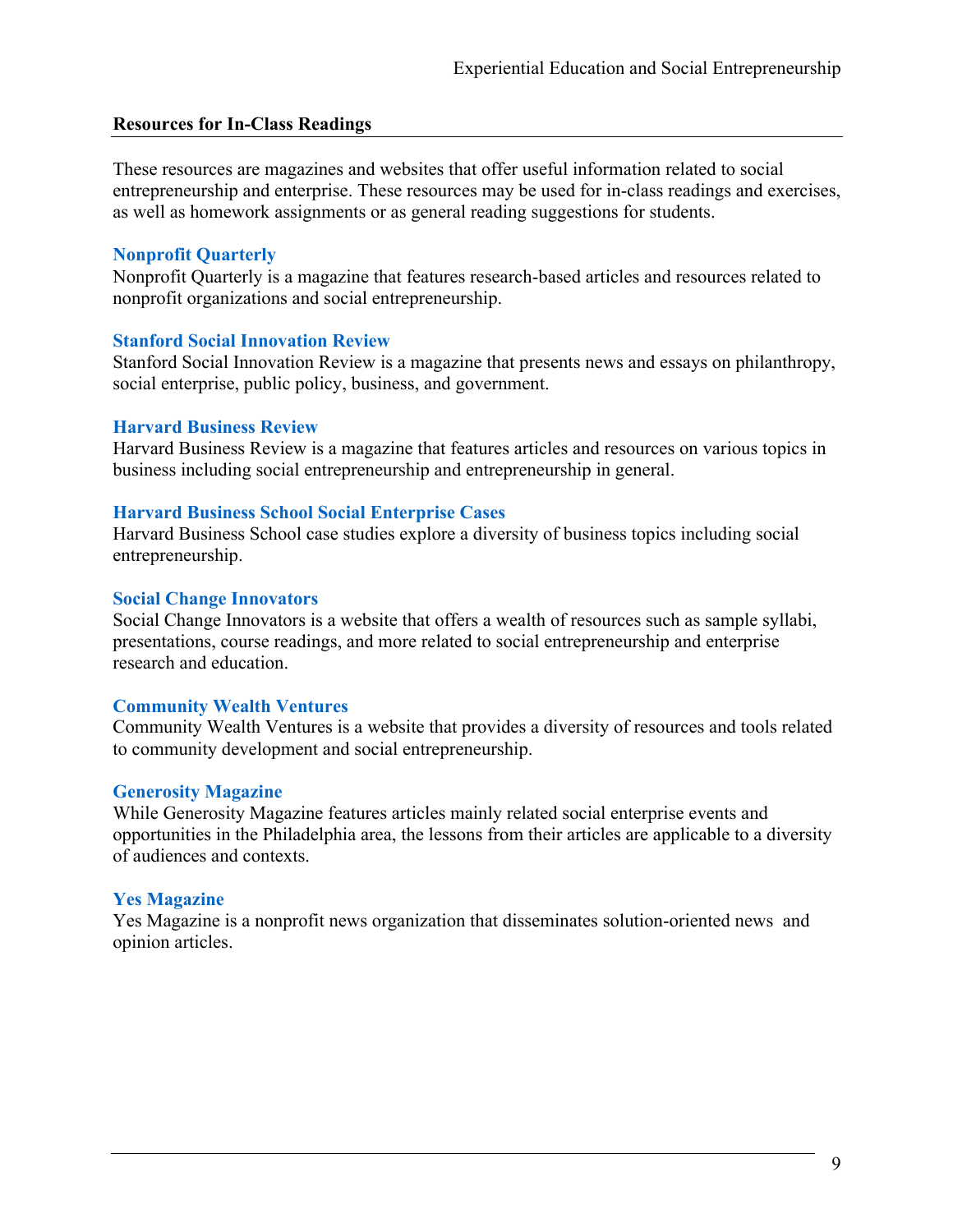# **Section III: Preparing Students for Careers**

While many students that study social entrepreneurship aim to be social entrepreneurs, there are a diversity of career opportunities related to social enterprise and entrepreneurship that do not involve creating a new venture. A growing number of organizations seek people that are wellversed in knowledge and skills related to social enterprise and entrepreneurship. The icons below outline some career options.

| <b>Social Entrepreneur</b>                                   | <b>Social Enterprise</b><br>Employee | <b>Director of a Private</b><br><b>Business</b>                 | <b>Nonprofit Director</b>                                     |  |
|--------------------------------------------------------------|--------------------------------------|-----------------------------------------------------------------|---------------------------------------------------------------|--|
| <b>Teacher</b><br><b>Magazine Editor</b>                     |                                      | Professor                                                       | Researcher                                                    |  |
| Consultant<br><b>Policy Analyst</b>                          |                                      | Accelerator,<br>Incubator,<br><b>Coworking Space</b><br>Manager | <b>Chief Impact Officer</b>                                   |  |
| University/College<br><b>Civic Engagement</b><br>Coordinator | <b>Design Thinker</b>                | Program Manager                                                 | <b>Grant Writer</b>                                           |  |
| Angel Investor<br>Impact Investor                            |                                      | Lobbyist                                                        | Lawyer with<br><b>Expertise in Social</b><br>Entrepreneurship |  |

# Figure 2. Career Options for Students Studying Social Enterprise and Entrepreneurship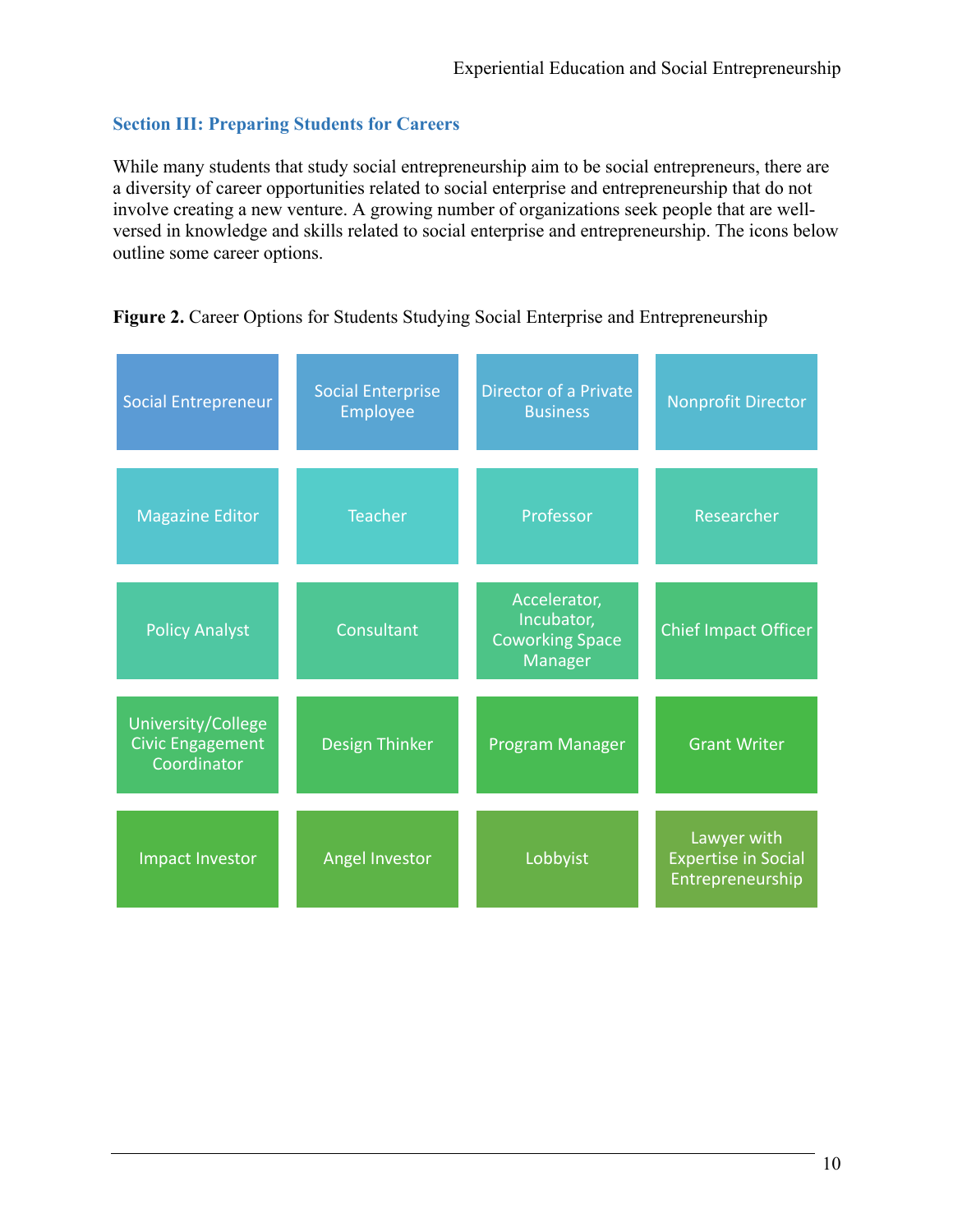#### **Trainings for Social Entrepreneurs**

#### **Global Social Entrepreneurship Certificate Program**

#### **International Council for Small Business**

In-person and online global social entrepreneurship training program that aims to educate students, educators, researchers, government officials and small business owners. The program awards a certificate.

#### **Starting Bloc**

Starting Bloc is a transformational organization that trains people in facilitating workshops, team retreats, public speaking and more. They offer bootcamps and fellowships dedicated to elevating the worldview and skills of social change agents.

#### **Conferences for Social Entrepreneurs**

#### **Social Enterprise Summit**

The Social Enterprise Summit is an event hosted by the Social Enterprise Alliance convening of social entrepreneurs within the United States that focuses on giving them the knowledge, skills, resources, and network to create and run successful social ventures.

#### **Social Enterprise Conference at Columbia University Business School**

Columbia University Business School hosts an annual social enterprise conference on different themes related to social enterprise. In 2019, for example, the theme was *Capital for Good*, which explored the diversity of opportunities for financing, managing, and investing capital in social enterprises.

#### **Skoll World Forum**

The Skoll World Forum is an international conference that celebrates social entrepreneurs throughout the world. It is an event hosted by the Skoll Foundation, which financially and intellectually invest in social entrepreneurs focused on society's most pressing problems.

#### **Seed Funding Competitions for Aspiring Social Entrepreneurs**

#### **Rockefeller Foundation-Acumen Student Social Innovation Challenge**

Students pitch social enterprise business models that aim to combat poverty for a chance to win up to \$20,000 and join a network of entrepreneurs and investors that aim to take their business idea to the next level.

#### **Fowler Global Social Innovation Challenge**

This social venture pitch competition awards up to \$50,000 in funding and additional resources to students to develop a social venture that addresses a social and environmental problem.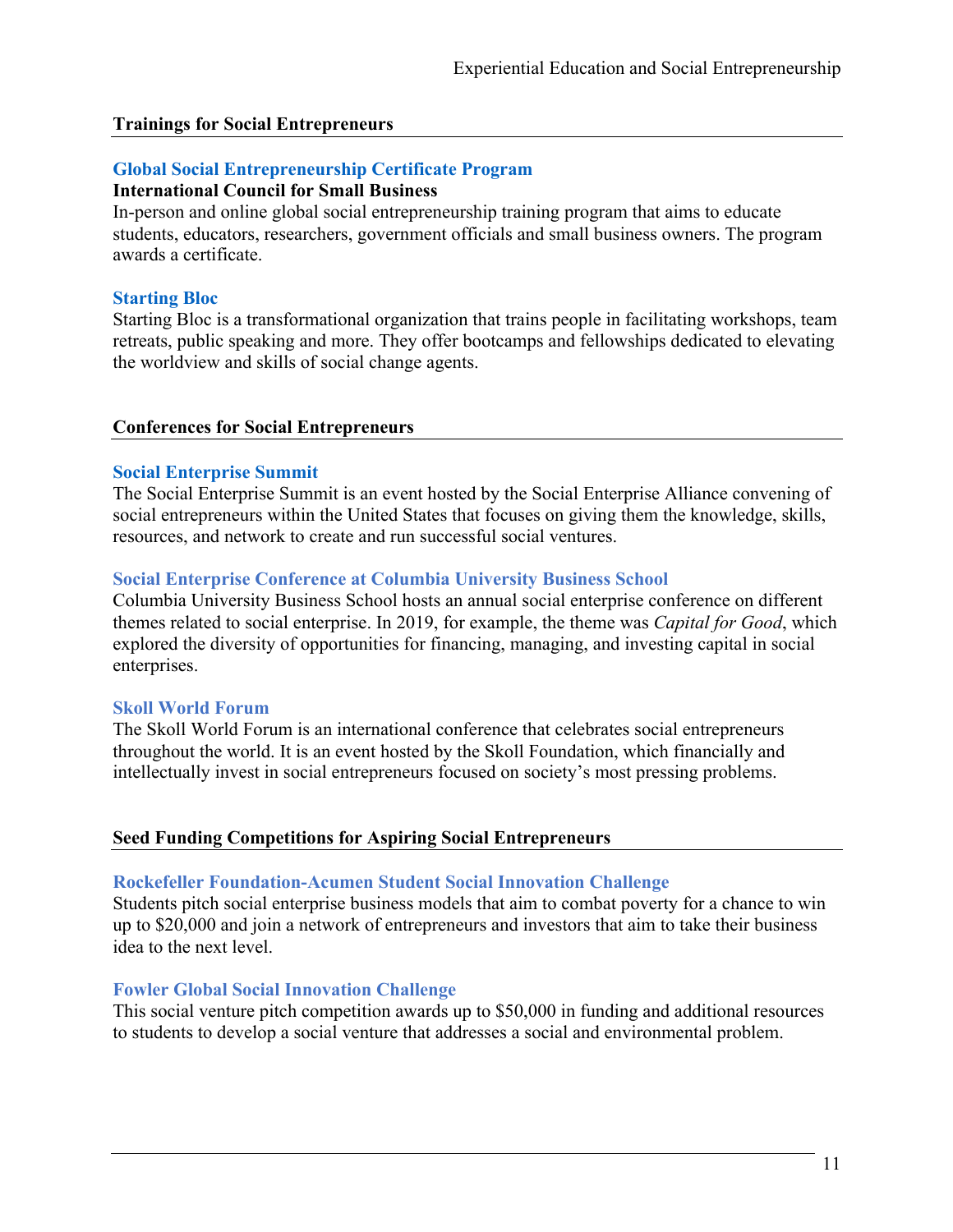# **Section IV: Tools and Resources for Educators, Researchers, and Practitioners**

These practical tools and resources that can be used to facilitate student immersion into the social enterprise sector.

#### **Tools for Student Projects or In-Class Use**

#### **Weaver's Social Enterprise Directory**

Weaver's Social Enterprise Directory is a national, online directory that features information about the geographic location, social activities, goods and services, and legal characteristics of social enterprises throughout the United States. The directory features information on over 1,000 social enterprises in the nation.

#### **Social Enterprise Law Tracker**

The Social Enterprise Law Tracker is an online resource that tracks activities related to social enterprises legislation in the United States.

#### **The Hubert Project**

The Hubert Project is a web-based resource that provides a variety of different educational resources related to public affairs, public policy, and community development. Resources include video and written policy briefs, e-case studies, and electronic videos on research studies and their findings.

### **Benefit Report Examples**

Benefit Corporations are for-profit business whose activities have a social and/or environmental impact. One of the requirements for Benefit Corporations is that they must complete annual reports that demonstrate their social/ public benefit. These reports should be publicly available or made available on request. Examples of Benefit Reports may help students better understand the various operations of social enterprises.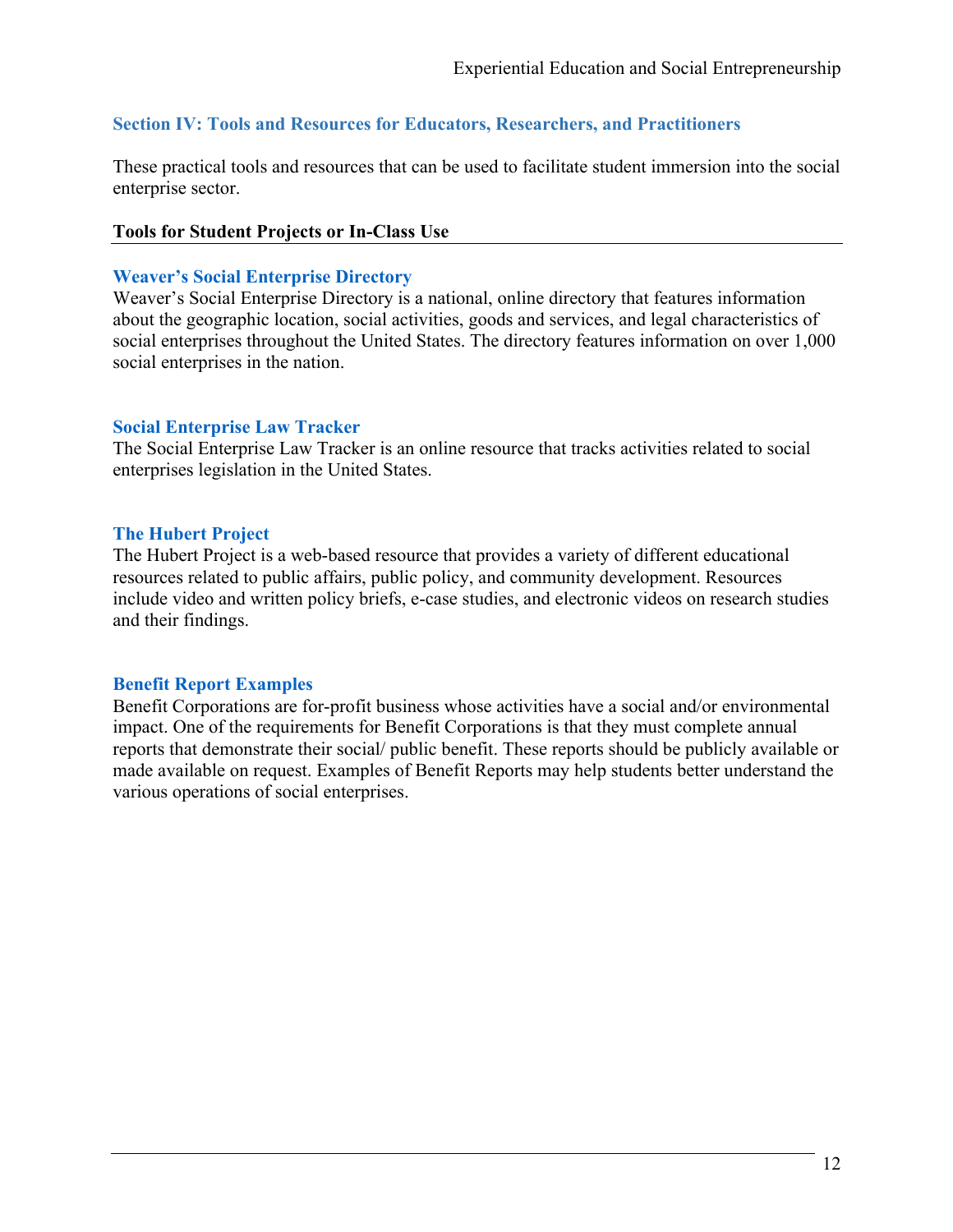# **Major Academic and Professional Institutions in the Field**



# **Ashoka**

Since 1980, Ashoka has been a leading organization in the development of social entrepreneurship as a field. It is a community of social entrepreneurs and proponents of the field that provide educational opportunities and competitions related to support social entrepreneurs.

# **The Aspen Institute**

The Aspen Institute is an organization that focus on advancing knowledge related to education and policy. Its website provides case studies, resources, training program information, and research articles on social entrepreneurship and the role of business in society.





#### **Social Enterprise Alliance**

The Social Enterprise Alliance is a leading membership organization for work on social enterprise in the United States. It has various member chapters across the nation and provides workshops, webinars, and networking events on social enterprise.



# **B Lab**

B Lab is a nonprofit organization that awards B Corp certification to forprofit businesses that have a social mission. While based in Pennsylvania, its members are businesses all over the world. B Lab has been a driving force behind the development and advancement of Benefit Corporation legal business entity in the United States.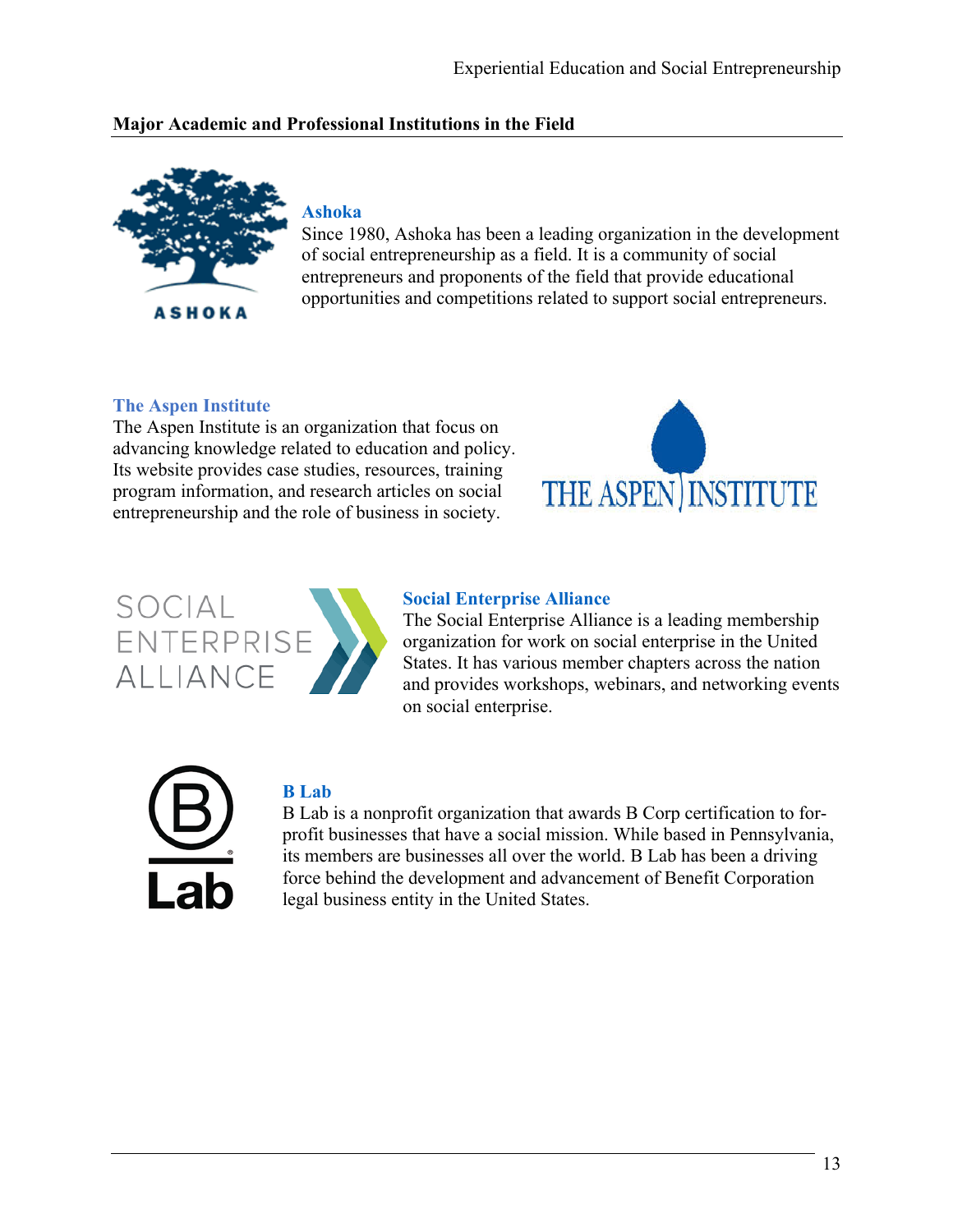#### **Conferences for Social Enterprise/ Entrepreneurship Research**

#### **Association for Research on Nonprofit Organizations and Voluntary Action (ARNOVA)**

The annual ARNOVA conference convenes over 1,000 academics, practitioners, and policy makers doing work related to nonprofit organizations, public policy, social entrepreneurship and enterprise, and philanthropy.

#### **Colloquium for Research on Social Entrepreneurship**

This annual colloquium is hosted by the ARNOVA Social Enterprise/ Entrepreneurship Section Colloquium. It is a small, but growing gathering of academic and industry researchers. The colloquium provides time for extended research presentations and collegial feedback. This colloquium also features dinner at a social enterprise, giving participants an opportunity to experientially engage with social entrepreneurs, their beneficiaries, and/or their employees.

#### **United States Association for Small Business and Entrepreneurship (USASBE)**

The annual USASBE Conference focuses on entrepreneurship education and the practical application of entrepreneurship research. USASBE has a Social Enterprise Special Interest Group that presents awards and highlights leading social entrepreneurship educators.

#### **International Society for Third Sector Research (ISTR) Conference**

The International Society for Third Sector Research (ISTR) Conference explores topics related to NGOs, non‐profit organizations, social enterprises, philanthropy, foundations, voluntary associations, social economy organizations, community organizations, and civil society organizations.

#### **The Annual Social Entrepreneurship Conference**

The Annual Social Entrepreneurship Conference brings together students, academic and practitioners to discuss topics and review the latest tools pertaining to social entrepreneurship, social enterprise, social innovation, sustainability and impact.

#### **EMES International Research Network Conference on Social Enterprise**

This biannual, international conference convenes scholars, practitioners, and policy makers to explore the latest research and tools related to social enterprise and social economy.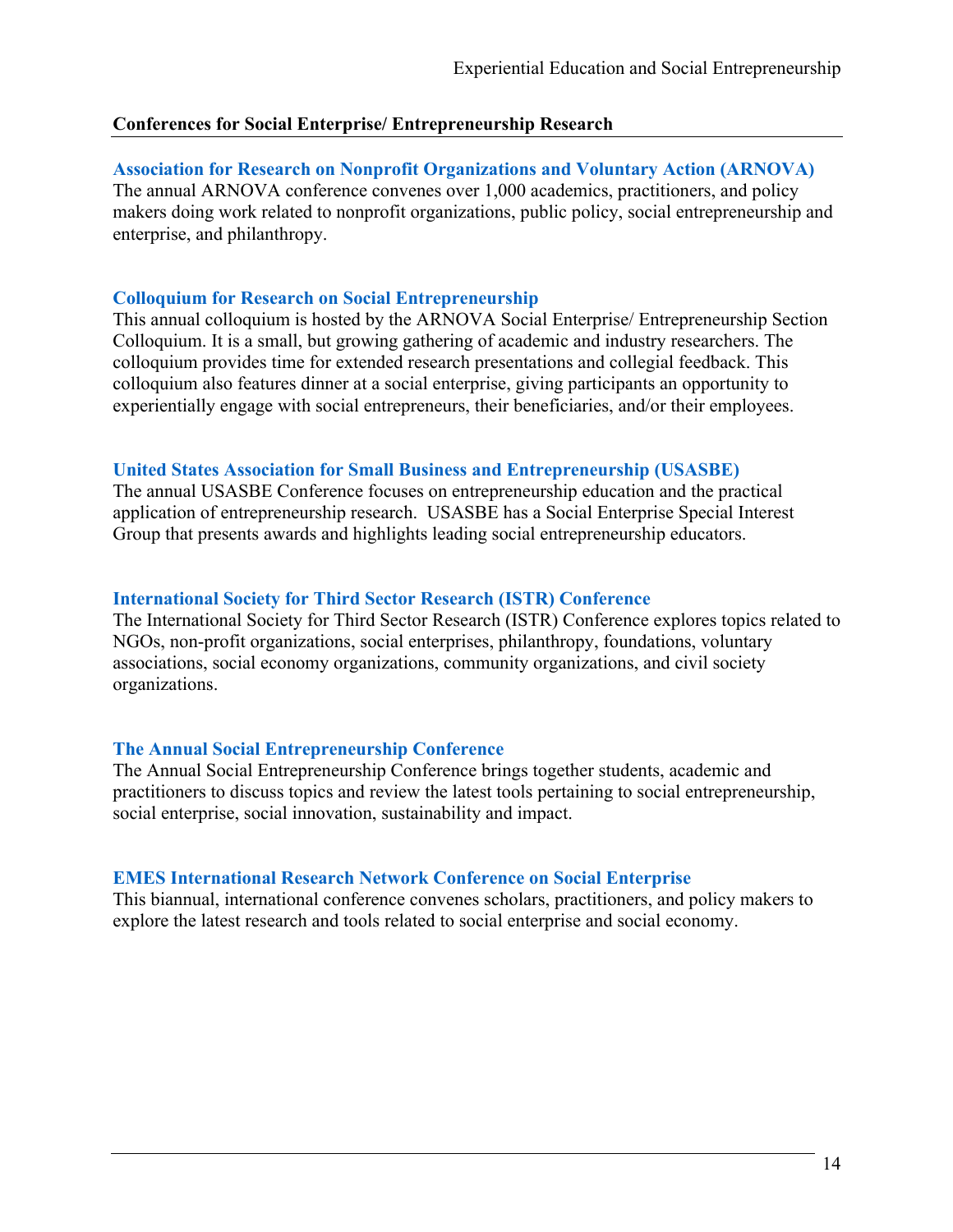# **Journals that Publish Work Related to Social Entrepreneurship**

- Academy of Management Learning & Education
- Academy of Management Review
- Accounting, Organizations and Society
- Administration & Society
- Administrative Theory & Praxis
- American Journal of Business Education
- American Review of Public Administration
- Business Horizons
- California Management Review
- Entrepreneurship Education and Pedagogy Journal
- Entrepreneurship Research Journal
- Entrepreneurship Theory and Practice
- Entrepreneurship and Regional Development
- Frontiers of Entrepreneurship Research
- International Entrepreneurship and Management Journal
- International Journal of Entrepreneurship and Innovation
- International Journal of Innovation and Regional Development
- International Journal of Management Education
- International Journal of Nonprofit & Voluntary Sector Marketing
- International Journal of Public Administration
- International Undergraduate Journal for Service-learning, Leadership and Social Change
- Journal of Business Ethics
- Journal of Business and Society Review
- Journal of Innovation and Entrepreneurship
- Journal of Nonprofit Education and Leadership
- Journal for Nonprofit Management
- Journal of Nonprofit & Public Sector Marketing
- Journal of Public Affairs Education
- Journal of Small Business and Enterprise Development
- Journal of Policy Analysis & Management
- Journal of Political Economy
- Journal of Small Business and Enterprise Development
- Journal of Social Entrepreneurship
- Nonprofit and Voluntary Sector Quarterly
- Nonprofit Management and Leadership
- Nonprofit Policy Forum
- Public Administration Review
- Small Business Economics
- Social Enterprise Journal
- Venture Capital
- Voluntas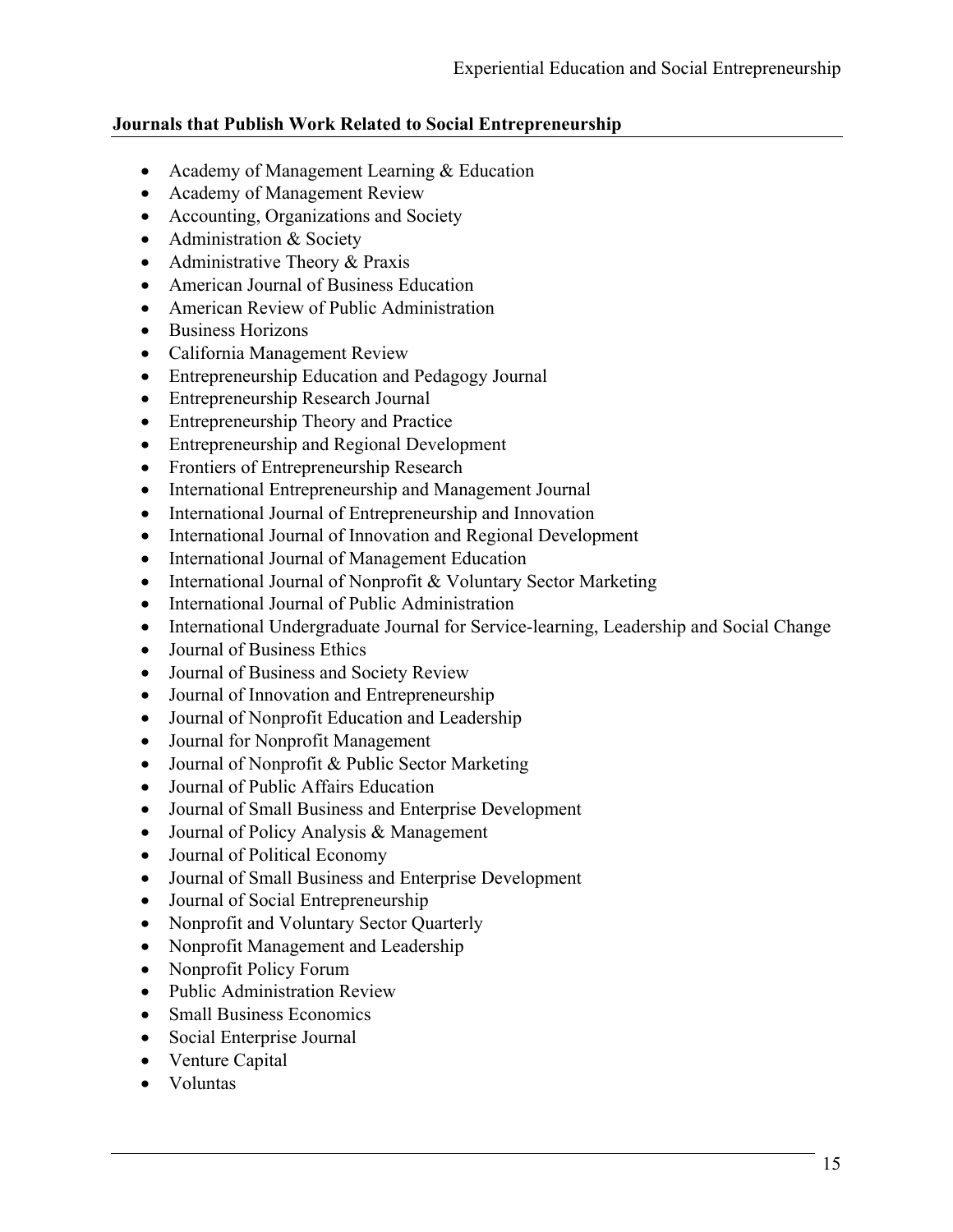# **Section V: Syllabus, Classroom Activities, and Assignment Examples**

#### **Special Topics: Social Entrepreneurship, Civic Engagement, and Community Development Department of Public Policy and Administration 50:975:381:01**

| Rutgers University-Camden, Spring 2017       | Instructor: Rasheda L. Weaver     |
|----------------------------------------------|-----------------------------------|
| Time: Tuesdays and Thursdays, 9:30-10:50a.m. | Email: Rasheda.weaver@rutgers.edu |
| Classroom: Armitage Hall, Room 226           | Office Hours: By Appointment      |
| Mailbox: 401 Cooper Street, $2nd$ Floor      |                                   |

#### **Course Description**

Social entrepreneurship involves using business to address social problems. This course explores theory, practice, and policy regarding social entrepreneurship. In doing so, it aims to foster conceptual and experiential knowledge about its use as a community development strategy.

#### **General Education Perspective**

This course meets the general education requirement because of its focus on a growing form of business called social enterprise. Social enterprises are businesses that aim to alleviate social issues. Social enterprises have grown throughout the United States since the 1970s, but especially after the global financial crisis of the late 2000s. Four state legal entities currently exist for social enterprises. At least one is available in thirty-six states. The growth in social enterprise is due to the idea that they are a strategy for both generating revenue and advancing community and economic development. Without knowing, most students may have received services from social enterprises or have patronized them (e.g. Newman's Own, TOMS Shoes, Etsy). Thus, it is essential to have a deep understanding of these businesses so they are aware of how their work may influence their lives and communities.

### **Engaged Civic Learning**

Engaged civic learning is a high-impact educational practice that reinforces and refines the theories, models, and methods that students learn in the classroom through real-world, hands-on experiences with local non-profit organizations and other community partners.

#### **Learning Objectives**

This course aims to:

- Foster knowledge about the use of social enterprise and social entrepreneurship as a community development tool, particularly throughout the United States.
- Disseminate information about diverse strategies for improving impoverished areas.
- Provide an experiential context that fosters conceptual learning and practical training. Specifically, students should develop a general understanding of concepts discussed in class, while also strengthening their written and oral communication skills.
- Advance understanding about how universities and individuals may work with community-based organizations.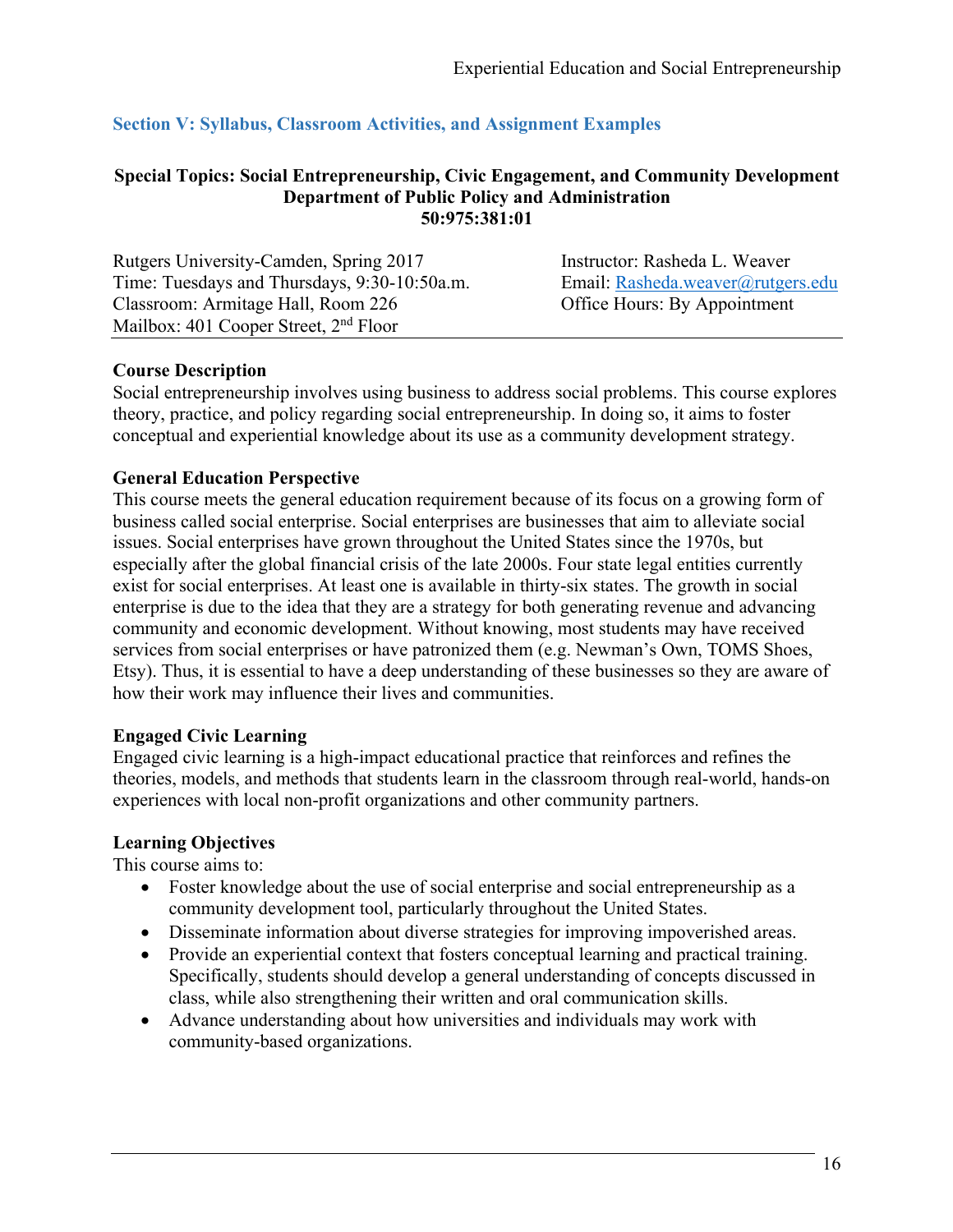# **Learning Goals**

In effort to achieve the learning objectives above, students in this course will be expected to:

- Read academic literature, critique case studies, watch educational videos, and engaged in critical discussions of social enterprise and social entrepreneurship.
- Reflect on their learning through written work (e.g. reflections, final paper) and oral communication (e.g. class discussions, final presentations).
- Engage in intellectually stimulating discussions and activities with community partners (e.g. field visits and the community needs assessment).

# **Course Requirements**

# *Attendance and Participation: (30%)*

This is a discussion-based course so attendance and participation is crucial to the learning experience. Students are expected to attend each class and to engage in class discussions. In the case of emergency, students may notify me via email of their absence prior to class.

# *Field Visit Reflections (10%)*

There will be two field visits throughout the course. The purpose of field visits is to engage students with actual social entrepreneurs in effort to deepen experiential understanding of concepts studied throughout the course. The field visits will likely take place at social enterprises in Camden, New Jersey (e.g. CK Café, South Camden Farms via Center for Environmental Transformation).

### *Cases (20%)*

Towards the latter half of the semester, students are expected to read two case studies of social enterprises in the United States and answer questions that demonstrate their knowledge of the concepts learned in the first half of the course.

### *Survey Research Project (30%)*

Students will conduct a community needs assessment for the Neighborhood Center, a nonprofit organization that seeks to evolve into a social enterprise. For the project, students will develop, administer, analyze, and present results of a questionnaire that identifies social issues affecting the Bergen Square neighborhood of Camden, New Jersey. Results will inform the services offered at The Neighborhood Center. The survey should identify social issues and challenges affecting Bergen Square. The survey should be conducted in-person using a "paper and pencil" questionnaire.

# *Final Report* **(10%)**

Students must write a final report of the community needs assessment conducted for the Neighborhood Center. The report should outline the method used to obtain the data, survey results, and acknowledgements. It should also provide demographic data on the Bergen Square neighborhood to enhance the assessment results.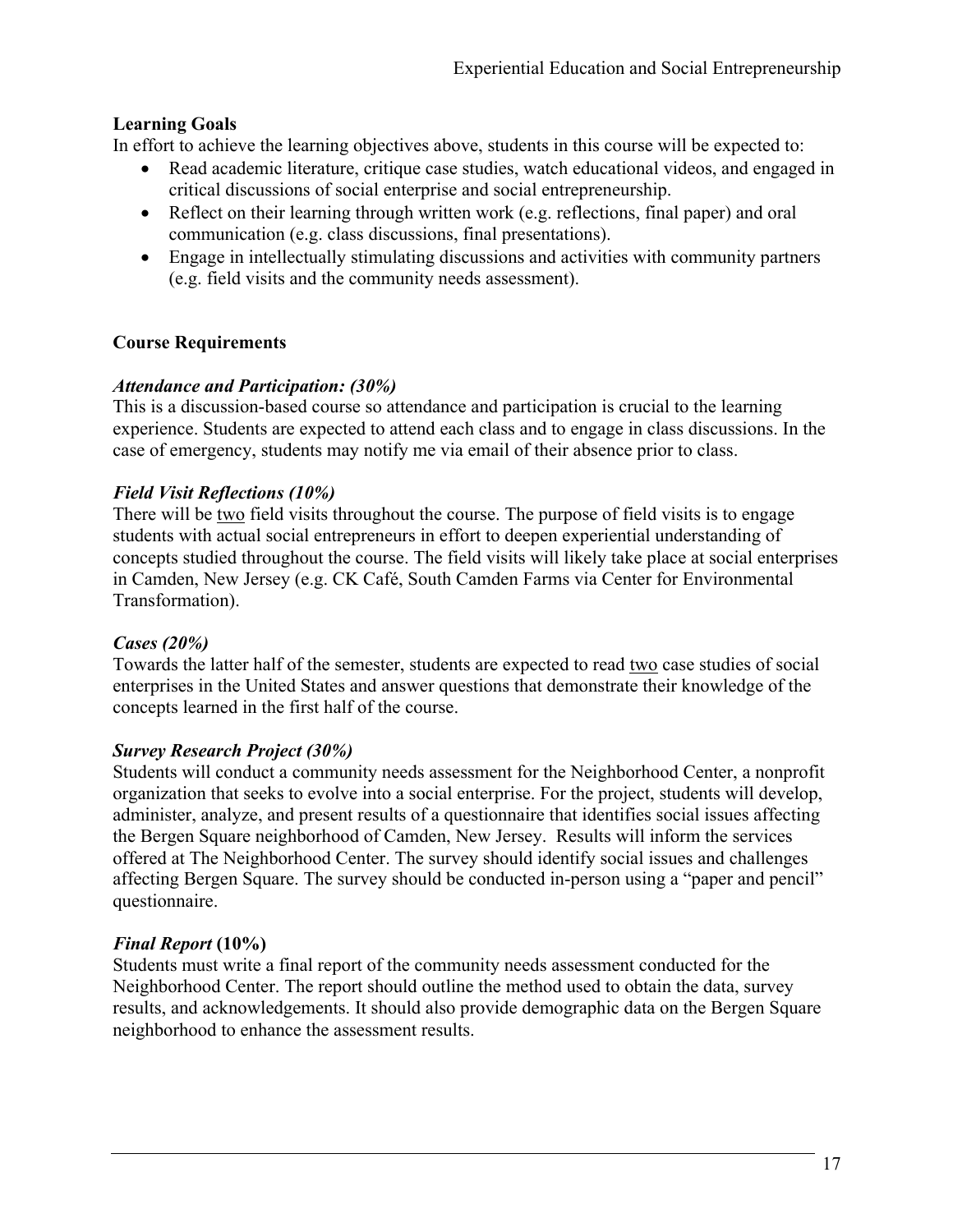#### **Materials/Texts**

Scholarly articles are assigned for most classes. These readings are listed for each class in the course schedule. The articles will be uploaded and available for download/print on Sakai. Textbooks are not required for this course.

| <b>Grade</b>  | <b>Numerical Equivalent</b> |
|---------------|-----------------------------|
| A (Excellent) | 89.5-100                    |
| $B+$          | 84.5-89.49                  |
| B(Good)       | 79.5-84.49                  |
| $C+$          | 74.5-79.49                  |
| $C$ (Fair)    | 69.5-74.49                  |
| D (Poor)      | 59.5-69.49                  |
| F (Failing)   | $0-59.49$                   |

# **Evaluation/ Grading Policy**

### **Other Policies**

#### *Late Assignments*

I strongly urge you to plan your time. Under no circumstances will I entertain changing the due dates for written work or exams. Late assignments will simply not be accepted. The only conditions for granting extensions will be documented illness or family emergencies.

### *Plagiarism and Statement on Academic Honesty*

Plagiarism occurs when you present someone else's ideas, arguments or evidence as your own without attribution or acknowledgement. Plagiarism occurs in, but is not limited to, the following instances: copying or paraphrasing someone else's writing without acknowledgement; using someone else's facts or ideas without acknowledgement; submitting someone else's work, or work that you have submitted for another course. Plagiarizing undermines the very foundation of our academic community and thus cannot and will not be tolerated. Information on academic integrity rules at Rutgers can be found at

http://academicintegrity.rutgers.edu/policy-on-academic-integrity. Any violation may be submitted for disciplinary action to the Associate Dean of Arts & Sciences on the Rutgers Camden campus.

#### *Accommodations for Students with Disabilities*

If you are challenged by a disability that may impede your academic progress, please contact the College Coordinator to discuss campus disability services and support. Every effort will be made toward a reasonable accommodation in accordance with Rutgers University's policy and procedures and the College Coordinator's recommendations.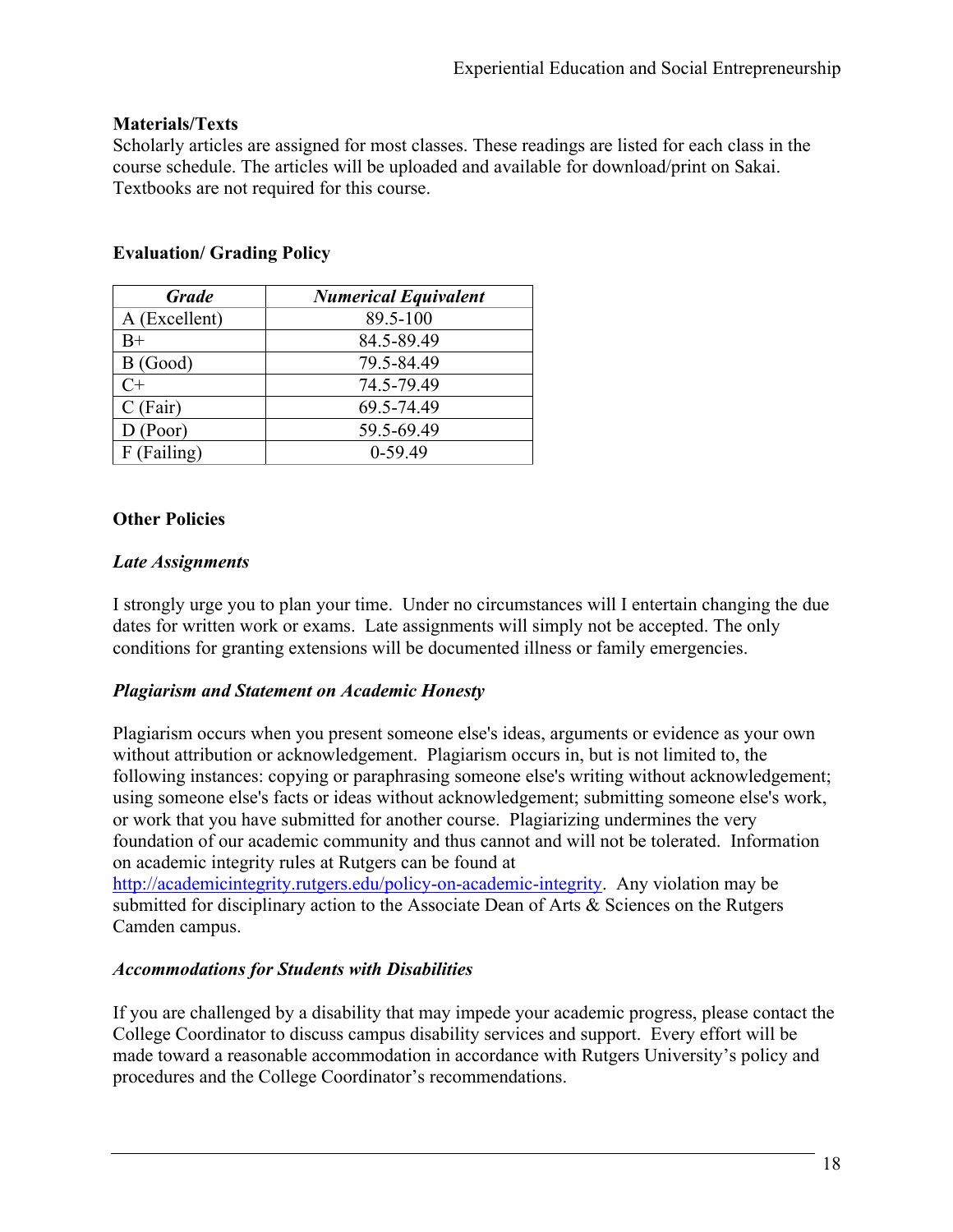# *Our Syllabus*

I reserve the right to make changes to the syllabus, including the potential changes in reading assignments, but promise adequate warning and no future financial costs to you.

# *Classroom Conduct*

Thank you for your interest in this class. Teaching and learning require a community of teachers and learners. I fully expect that throughout the entire semester we come together as a community of teachers and learners, and require that we treat one another with the utmost courtesy and respect. This means that we respect all opinions courteously even in times of disagreement. This also means I'd like you to turn your cell phones off or put them on vibrate if you are dealing with a family emergency. If you absolutely must take a call, please excuse yourself and take the call outside the classroom. Please refrain from reviewing your text messages, emails, or by surfing the web while in class. This is a distraction to me and likely to other of your fellow classmates. Thank you for your cooperation.

# **Course Schedule**

| Week           | Date                   | <b>Theme</b>                                                                           | <b>Topics</b>                                                                                                            | <b>Readings</b><br>(read by class date)                              | <b>Assignment</b><br><b>Due</b> |
|----------------|------------------------|----------------------------------------------------------------------------------------|--------------------------------------------------------------------------------------------------------------------------|----------------------------------------------------------------------|---------------------------------|
|                | Tuesday<br>Jan $17th$  |                                                                                        | Syllabus Review<br>Introduction to Course                                                                                |                                                                      |                                 |
| 1              | Thursday<br>Jan $19th$ | What is Social<br>Entrepreneurship?                                                    | How are social<br>entrepreneurship and<br>social enterprise defined?<br>What are some examples<br>of social enterprises? | Dees (1998)<br>Mair & Marti (2006)<br>$(pages 1-8)$                  |                                 |
| $\overline{2}$ | Tuesday<br>Jan $24th$  | History and<br>Critiques of Social                                                     | Social enterprise in the<br>United States and around<br>the world; ICSEM                                                 | Kerlin (2006)<br>Gordon (2015)                                       |                                 |
|                | Thursday<br>Jan $26th$ | Enterprise                                                                             | Critiques regarding<br>definition, measurement,<br>efficacy, and issues with<br>profit-based models                      | O'Toole & Vogel<br>(2011)<br>Dacin, Dacin, &<br><b>Tracey</b> (2011) |                                 |
|                | Tuesday<br>Jan $31st$  | Social Enterprise<br>and Community<br>Development/<br><b>Engaged Civic</b><br>Learning | Institutional Purpose -<br>How is social enterprise<br>being used to advance<br>community development?                   | Eversole (2013)<br>Seelos et al. (2010)                              |                                 |
| 3              | Thursday<br>Feb $2nd$  |                                                                                        | Role of engaged civic<br>learning in the course and<br>why it is useful for<br>understanding social<br>entrepreneurship. |                                                                      |                                 |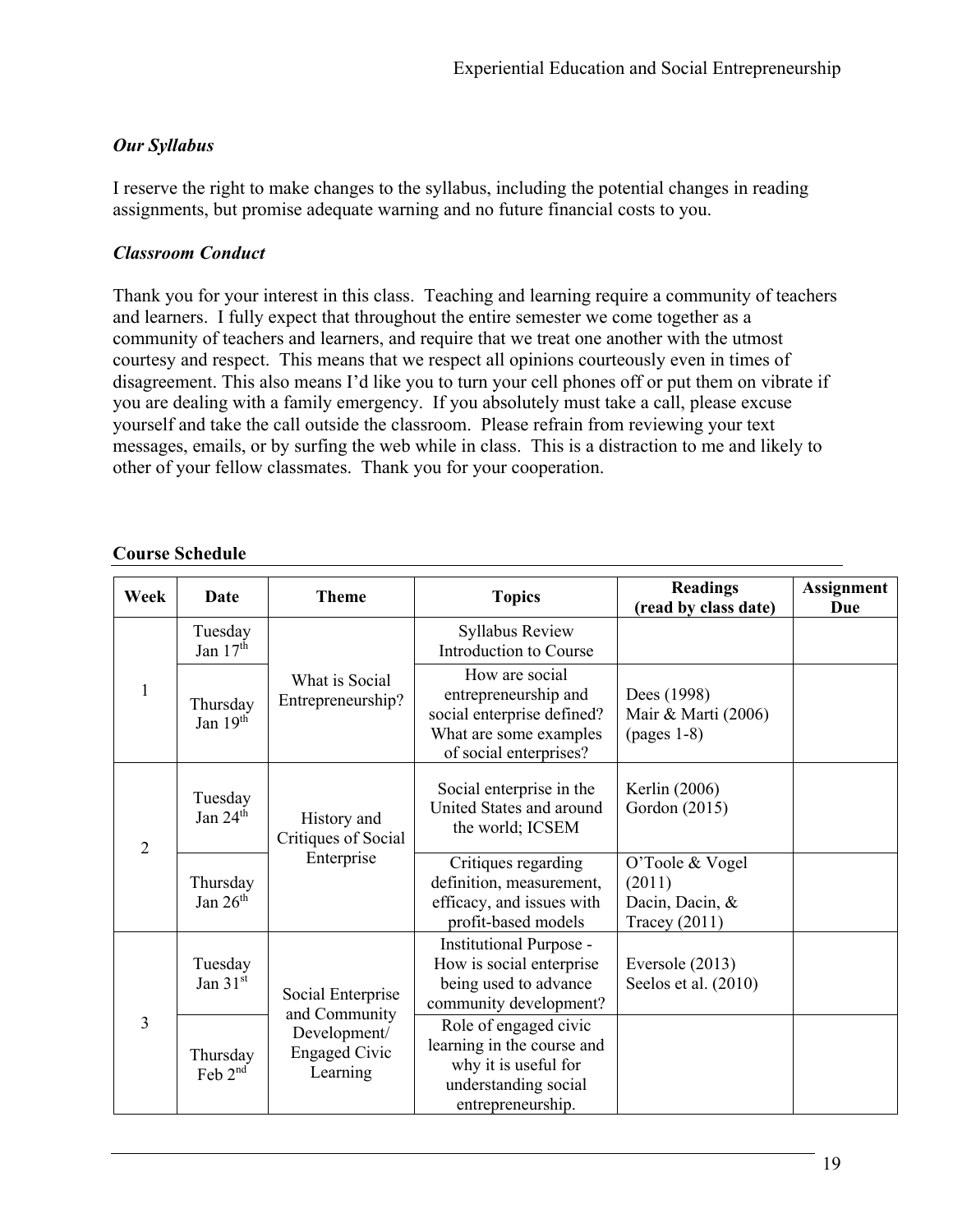|                                                               | Tuesday<br>Feb 7 <sup>th</sup>           |                                                                  | <b>Field Visit to CK Café</b>                                                                             |                                                          |                       |
|---------------------------------------------------------------|------------------------------------------|------------------------------------------------------------------|-----------------------------------------------------------------------------------------------------------|----------------------------------------------------------|-----------------------|
| $\overline{4}$                                                | Thursday<br>Feb $9th$                    | Social Enterprise<br>and Community<br>Development<br>(continued) | <b>Field Visit Reflection</b><br>What techniques do social<br>enterprises use to combat<br>social issues? | Alvord et al. (2004)<br>Teasdale (2010)                  | Written<br>reflection |
| 5                                                             | Tuesday<br>Feb 14th                      | Institutional                                                    | What is the relationship<br>between social enterprise<br>emergence and socio-<br>economic context?        | Mair & Marti (2009)<br>Stephen et al. (2015)             |                       |
|                                                               | Thursday<br>February<br>$16^{\text{th}}$ | Context                                                          | How does geographic<br>context influence social<br>enterprise development<br>and models?                  | Kerlin (2013)<br>Lepoutre et al. (2013)<br>(GEM Study)   |                       |
| Tuesday<br>February<br>$21^{st}$<br>6<br>Thursday<br>February |                                          | What It's Like to<br>be a Social                                 | Social Entrepreneur Video                                                                                 |                                                          |                       |
|                                                               | 23 <sup>rd</sup>                         | Entrepreneur                                                     | Video Reflection and Field<br>Visit Preparation                                                           |                                                          |                       |
| 7                                                             | Tuesday<br>February<br>28 <sup>th</sup>  |                                                                  | <b>Field Visit to the</b><br><b>Neighborhood Center</b>                                                   |                                                          |                       |
|                                                               | Thursday<br>March 2 <sup>nd</sup>        | Opportunity<br>Identification                                    | <b>Field Visit Reflection</b><br>Begin survey project                                                     | Phillips & Tracey<br>(2007)<br>Dees & Anderson<br>(2003) | Written<br>reflection |
|                                                               | Tuesday<br>March 7 <sup>th</sup>         |                                                                  | Social enterprise business<br>planning                                                                    | Conway (2008)<br>Fruchterman (2011)                      |                       |
| 8                                                             | Thursday<br>March 9th                    | <b>Business Planning</b>                                         | Developing social<br>enterprises specifically for<br>capacity building                                    | Weaver $(2016)$<br>Custer (2015)                         | Case Study            |
| 9                                                             | Tuesday<br>March<br>$14^{\text{th}}$     | No Class – Spring Break                                          |                                                                                                           |                                                          |                       |
|                                                               | Thursday<br>March<br>16 <sup>th</sup>    | No Class – Spring Break                                          |                                                                                                           |                                                          |                       |
| 10                                                            | Tuesday<br>March 21st                    | Models,<br>Characteristics,                                      | Revenue sources,<br>employees, and<br>collaborations.                                                     | Thiru (2015)<br>Mair et al. (2012)                       |                       |
|                                                               | Thursday<br>March<br>23 <sup>rd</sup>    | and Governance of<br>Social Enterprises                          | Legal structures                                                                                          | Murray $(2012)$<br>Ebrahim (2014)<br>Weaver $(2015)$     |                       |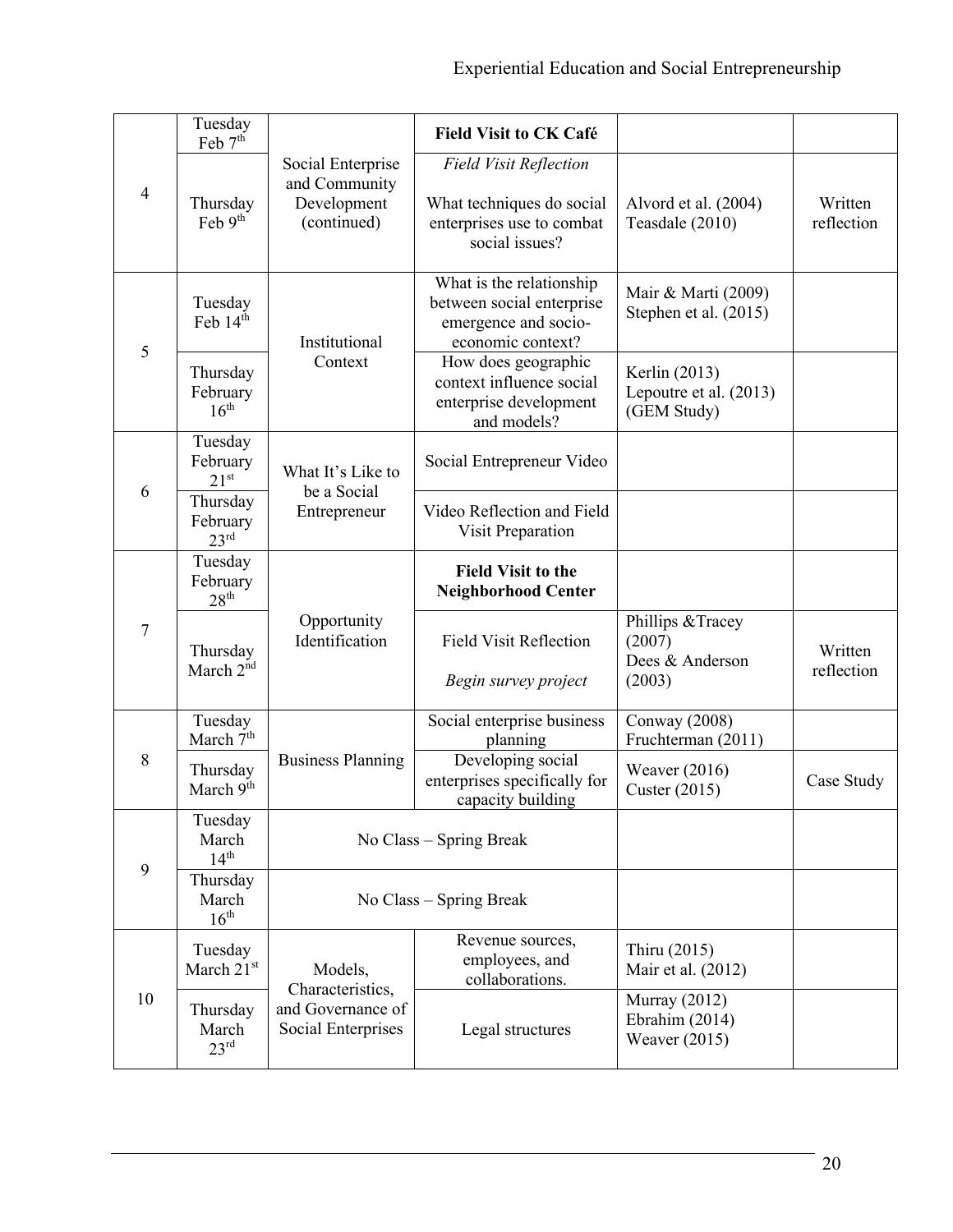|    | Tuesday<br>March<br>$28^{\text{th}}$  | <b>Assessment Data</b><br>Collection | Data collection in the field                                                                                                   |                                                           |             |
|----|---------------------------------------|--------------------------------------|--------------------------------------------------------------------------------------------------------------------------------|-----------------------------------------------------------|-------------|
| 11 | Thursday<br>March<br>30 <sup>th</sup> | Assessment Data<br>Collection        | Data collection in the field                                                                                                   |                                                           |             |
| 12 | Tuesday<br>April 4th                  | Data Entry                           | <b>Research background</b><br>information for<br>final report<br>Meet in the Electronic<br>Classroom in the Robeson<br>Library |                                                           |             |
|    | Thursday<br>April 6 <sup>th</sup>     | Data Entry                           | <b>Start Data Entry</b><br>Meet in the Electronic<br>Classroom in the Robeson<br>Library                                       |                                                           |             |
| 13 | Tuesday<br>April 11 <sup>th</sup>     | Social Impact,                       | What is the impact of<br>social enterprise?                                                                                    | Thornley et al. $(2015)$<br>Lynch et al. (2008)<br>(case) | Case Study  |
|    | Thursday<br>April 13th                | Success Factors,<br>and Challenges   | <b>Success Factors and</b><br>Growth Challenges                                                                                | Sharir & Lerner<br>(2006)<br><b>Hynes</b> (2009)          |             |
| 14 | Tuesday<br>April 18th                 | <b>Scaling Social</b>                | How is social impact<br>measured (e.g. SROI, the<br>capability approach)?                                                      | Lingane & Olsen<br>(2004)<br><b>Mulgan (2010)</b>         |             |
|    | Thursday<br>April 20th                | Entrepreneurship                     | What does it take to scale<br>a social enterprise (e.g.<br>Mulebone)?                                                          | Bradach (2003)<br>Harris & Kor (2013)                     |             |
| 15 | Tuesday<br>April 25 <sup>th</sup>     | Course Wrap-Up                       | Community needs<br>assessment results<br>presentation                                                                          |                                                           |             |
|    | Thursday<br>April 27 <sup>th</sup>    |                                      | Reflections on course<br>(Last Day)                                                                                            |                                                           | Final Paper |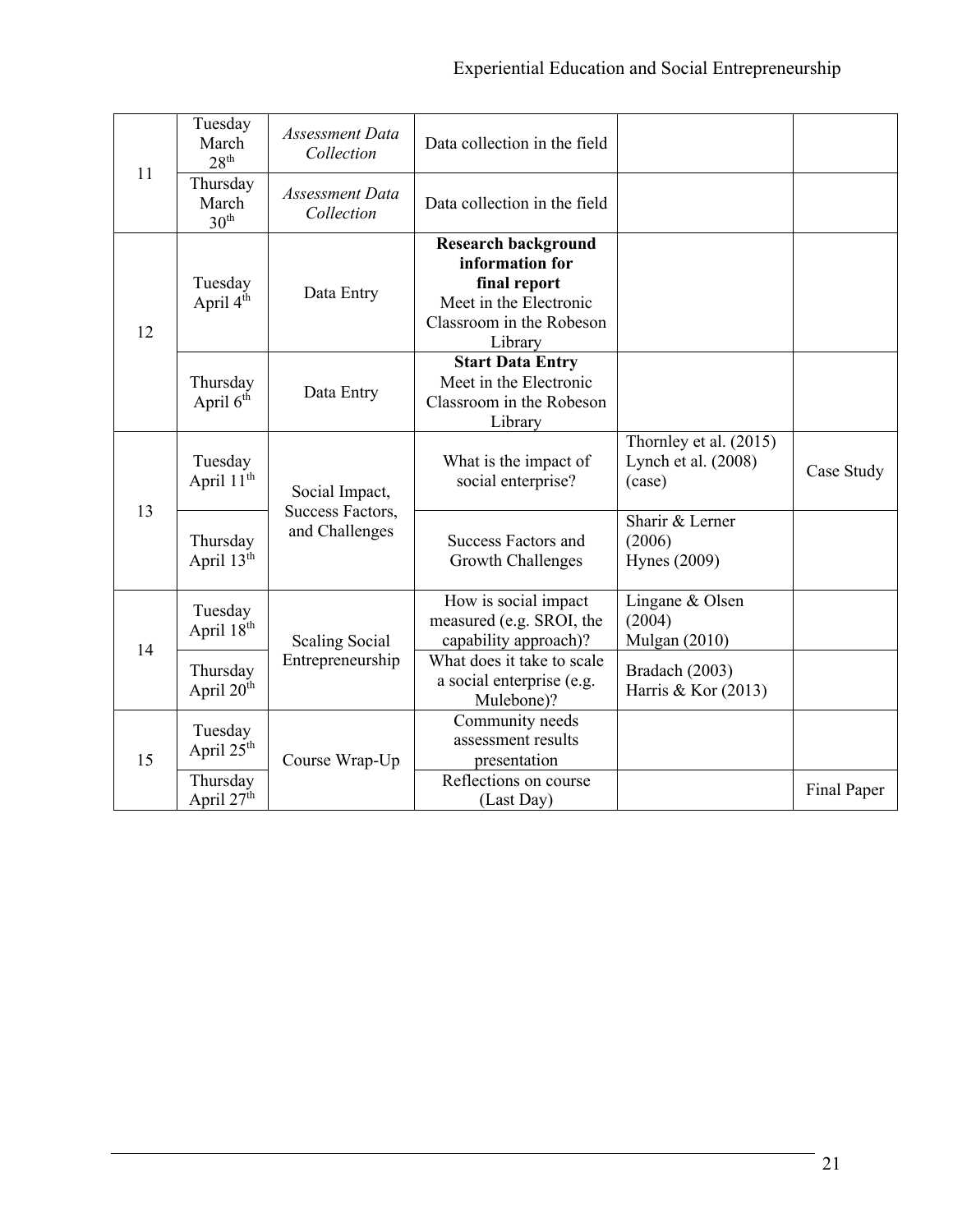# **MAJOR ASSIGNMENT**

**Note:** This six-page packet is given to students around week six or seven in order to prepare them to conduct their community needs assessment.

#### **The Neighborhood Center's Community Needs Assessment Project Packet**

#### **Purpose**

The purpose of The Neighborhood Center's community needs assessment is to obtain information about fresh food eating patterns and practices of residents in the Bergan Square and Waterfront South neighborhoods of Camden, New Jersey**.** The Neighborhood Center will utilize this information to design the services and programs offered at a for-profit business they aim to develop in effort to transform their organization into a social enterprise. The for-profit business will be a hydroponic greenhouse that sells fresh produce, seedlings, and spices to local and regional citizens. Data from the assessment may also be utilized to develop grants and to outline The Neighborhood Center's activities in their annual report.

#### **Goals of the Community Needs Assessment**

- 1. To assess the state of knowledge regarding the Neighborhood Center's services in the local community – Bergen Square and Waterfront South.
- 2. To explore resident produce-related nutritional behaviors.
- 3. To identify programs related to fresh food that residents would participate in.

### **Data Collection Procedure**

Data collection will include going door-to-door in the Bergan Square neighborhood (see map of Camden on page 3). A shuttle bus will pick students up at 9:30a.m. in front of the Rutgers University-Camden Business and Sciences Building on Tuesday March 28<sup>th</sup> and Thursday March 30<sup>th</sup>. It will drop students off in front of The Neighborhood Center. Students should then ask locals to complete the assessment. Students must collect a **minimum of 20 assessments each over the two days in effort to reach a minimum total of 100 completed assessments.** On both dates, a shuttle bus will pick students up in front of The Neighborhood Center at 10:40a.m. and return them to Rutgers University-Camden Business and Sciences Building by 10:50a.m.

Students should collect data from adults. Places they may collect data from include:

- Residential houses (Complete assessment at the door. Do not enter the house.)
- Educational institutions such as: Wiggins High School, KIPP Cooper Norcross Academy, or Sacred Heart School.
- Stores and businesses
- Faith-based institutions
- Community-based organizations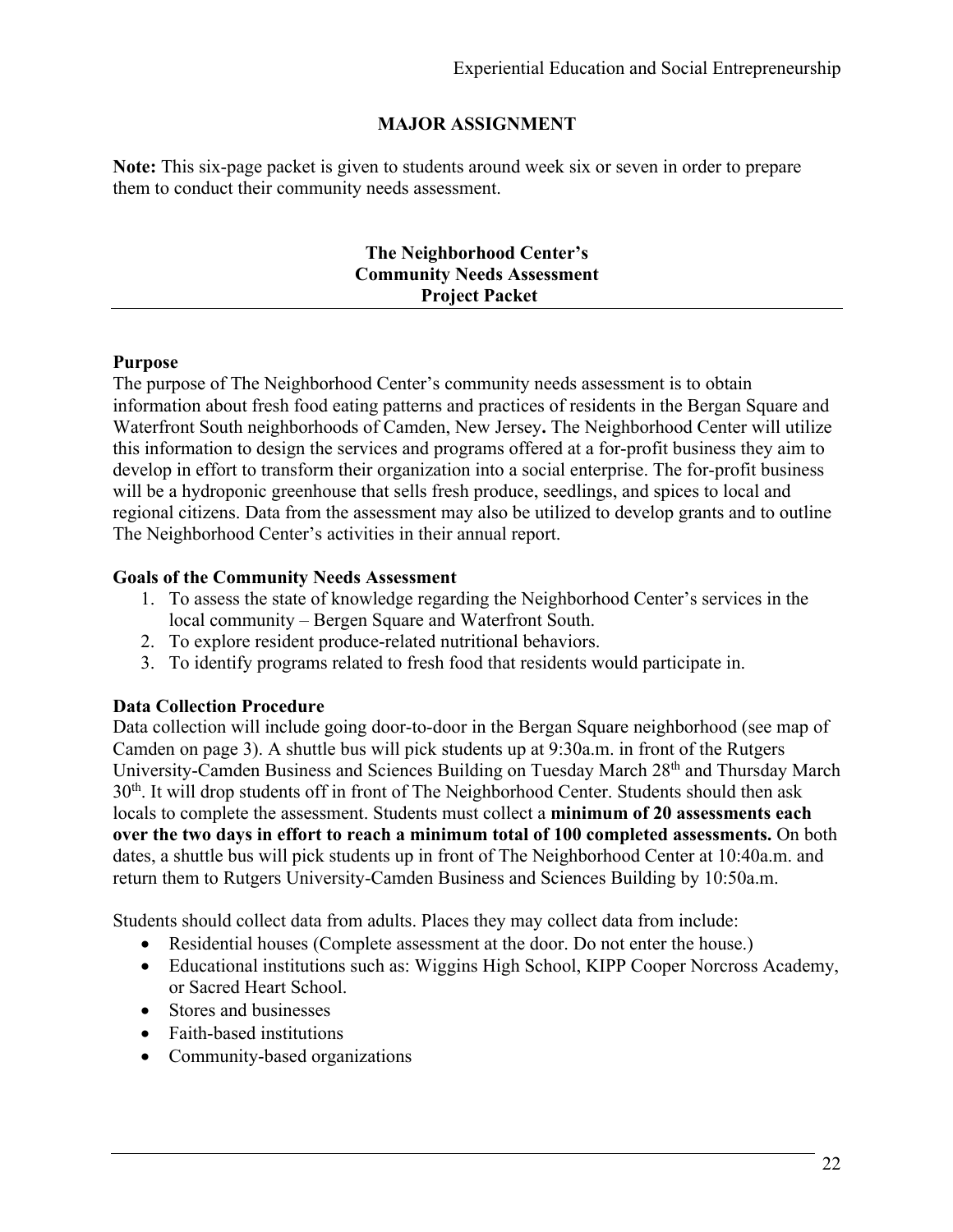# **Student Team**

All students will participate in designing (including creating a title for the project (e.g. Fresh Food for Camden; Project Produce) and disseminating the assessment. They will also work as a team, in class, to enter the data they collect and to assess the results. However, students must also sign-up for one or more roles related to reporting needs assessment findings including:

- Presenters
	- o Presenters will discuss findings during an in-class Power Point or Prezi presentation to The Neighborhood Center's Vedra Chandler, Senior Director of Programming, and Kim Coffina, Urban Farm Organizer.
- Researchers
	- o Researchers will uncover background information for the final report that includes assessment findings, but also outlines demographic and historical characteristics of the Bergen Square and Waterfront South neighborhoods and The Neighborhood Center. Researchers are encouraged to be creative and to reference other community-based project reports.
- Graphic Designers
	- o Graphic designers are expected to design the visuals for the Power Point or Prezi presentation and the final report. These students should aim to make the presentations and reports look and feel like professional materials.

# **Grades**

The community needs assessment is worth 30% of each student's final grade. The grade will be based on factors such as the development and administration of the assessment, analysis and presentation of results, and team member productivity (each student will evaluate each person on their team). The final report is worth 10% of student grades. The grade will be based on the quality and presentation of assessment findings.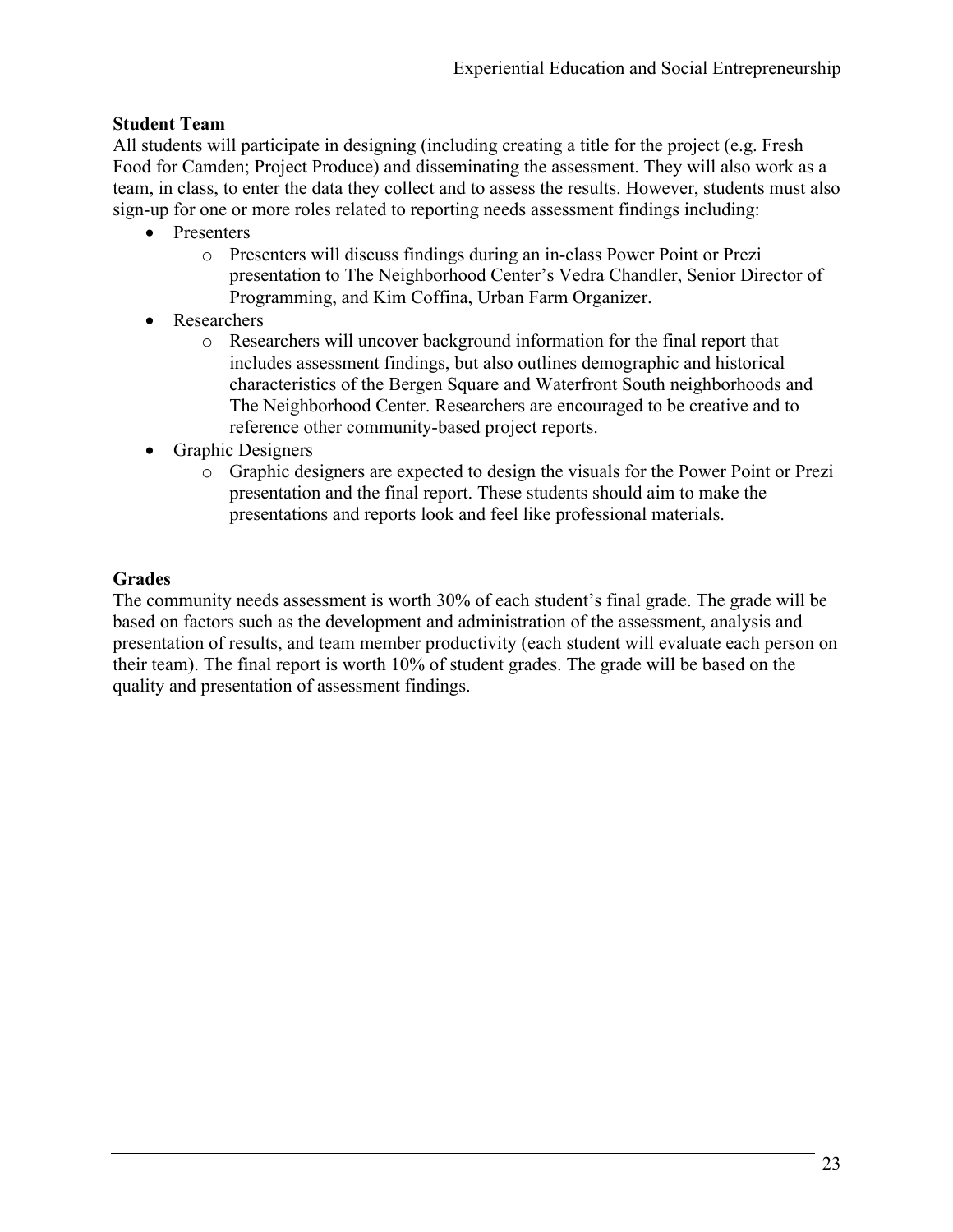# **Map of Camden, New Jersey**

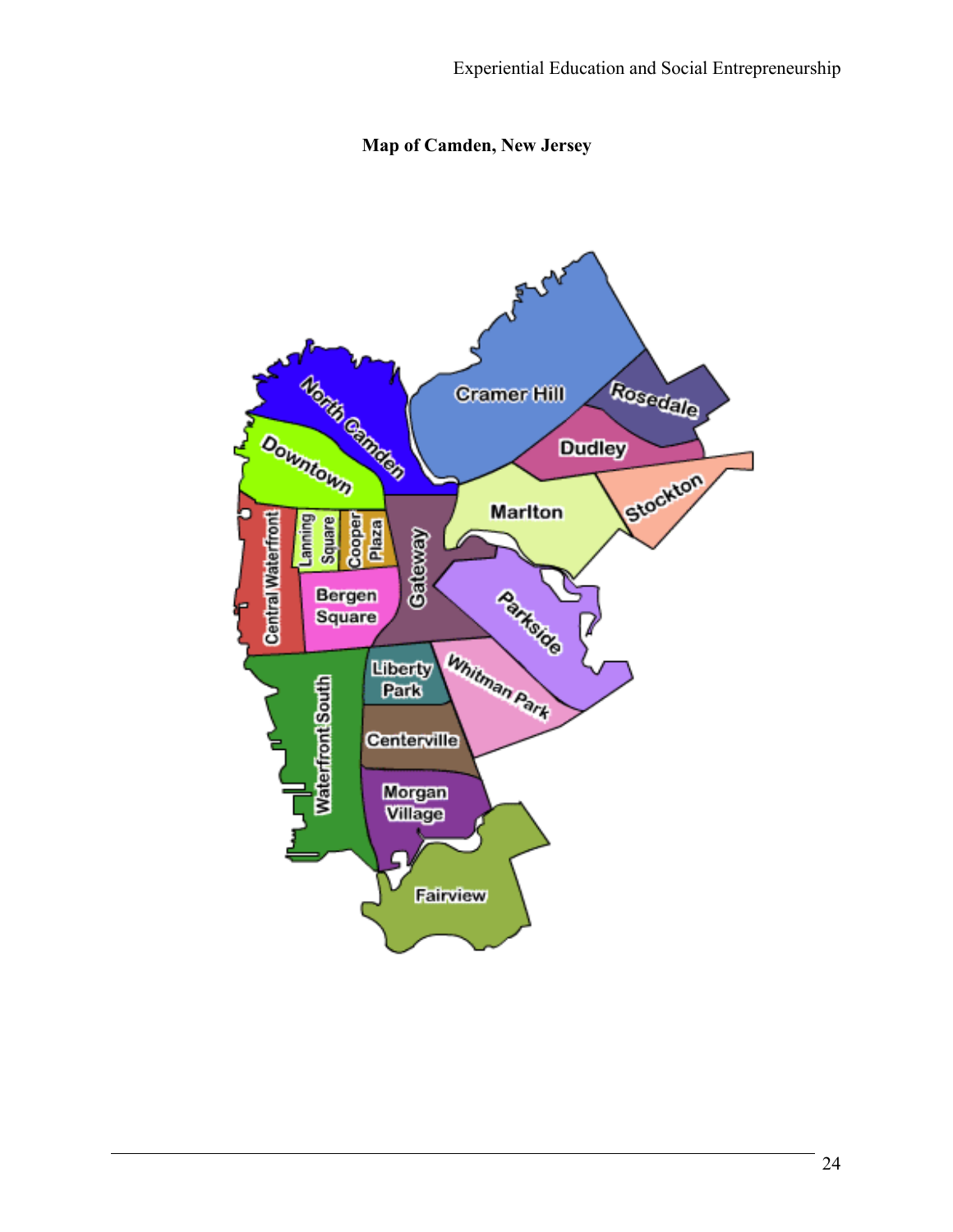| <b>Date</b>       | <b>Task</b>                                   | <b>Activities</b>                                                                                                                                                                   |  |
|-------------------|-----------------------------------------------|-------------------------------------------------------------------------------------------------------------------------------------------------------------------------------------|--|
| 2/28              | The Neighborhood Center<br><b>Field Visit</b> | Tour the facility and inquire about<br>$\bullet$<br>social enterprise goals.                                                                                                        |  |
| $3/2 - 3/9$       | <b>Survey Development</b>                     | Develop the assessment in class.<br>$\bullet$<br>Then email it to Vedra in effort to<br>obtain feedback.                                                                            |  |
| $3/28$ and $3/30$ | Data Collection                               | Students will survey the Bergen<br>$\bullet$<br>Square and Waterfront South<br>neighborhoods.                                                                                       |  |
| $4/4$ and $4/6$   | Data Entry                                    | Class will meet in the<br>Robeson Library Electronic<br>Classroom for the Data Entry Party!                                                                                         |  |
| $4/11 - 4/20$     | Data Analysis and<br>Interpretation           | Students learn how to utilize<br>Qualtrics Survey Software to analyze<br>survey results.                                                                                            |  |
| 4/25              | <b>Presentation of Results</b>                | Students present assessment results in<br>class.                                                                                                                                    |  |
| 4/27              | <b>Results Reporting</b>                      | Students submit a paper copy of their<br>٠<br>completed final report, as well as<br>submit another via email.<br>Students learn about how to list their<br>work on their resume/CV. |  |

# **Important Dates and Activities**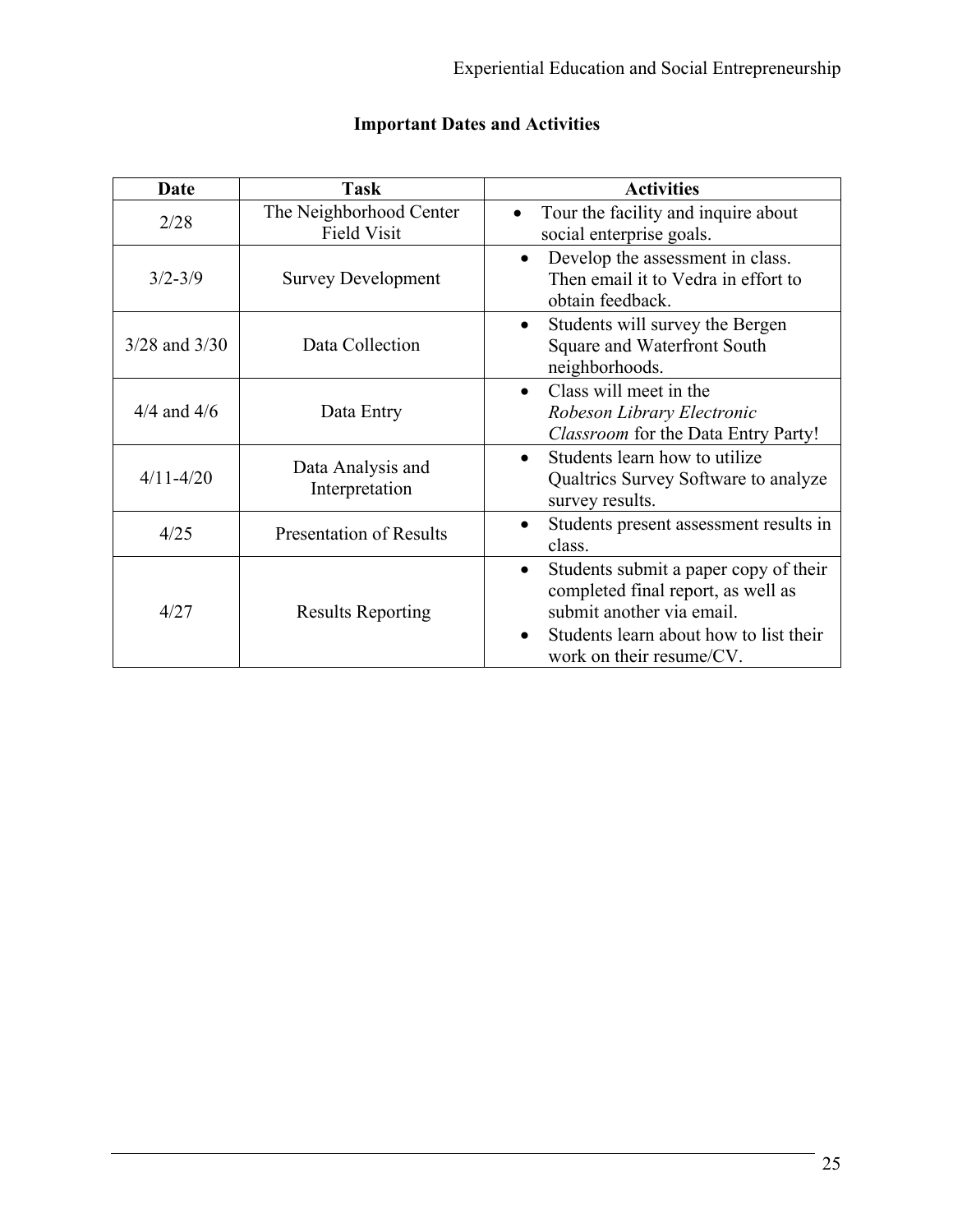# **Terms to Know**

# **Civic Engagement**

Striving to make a difference in the civic life of a community and making an effort to acquire the values, skills, and education needed to make that difference. Examples of civic engagement include voting, protesting, developing civic-minded organizations that inform people of their rights, being a public servant (e.g. president; senator; councilman/woman), or engaging in volunteer work that improves a community.

# **Community Development**

The process of building solidarity (unity) and agency (action) in effort to advance communitybased efforts. Essentially, community development involves capacity building. It also involves increasing the assets within a community (e.g. human capital (intellect, health, and skills)).

# **Economic Value**

Private gain for a social enterprise, usually consisting of monetary gain. Economic value may also consist of benefits that reduce the costs of business operation (e.g. grants, tax incentives/benefits).

# **Environmental Value**

Activities that social enterprises engage in that benefit the environment or reduce negative issues affecting the environment.

### **Loss**

The amount by which the cost of business activities exceeds the business's revenue.

# **Market**

An area or arena where commercial activities are conducted. A market is a place for the buying and selling of goods and/or services.

# **Output**

The goods and services produced by an organization. Output is often calculated by assessing the number of goods or services produced over a given period of time (e.g. quarterly, annually).

# **Profit**

The monetary surplus of a business after deducting all its expenses (the costs of conducting the business (e.g. wages, equipment purchases)).

# **Revenue**

The money generated (e.g. income) by a business.

### **Social Enterprise**

An organization that has a dual mission through which it aims to create social and economic value (and sometimes environmental value). The organization may be nonprofit, not-for-profit, for-profit, or combination of these organizational forms known as a hybrid.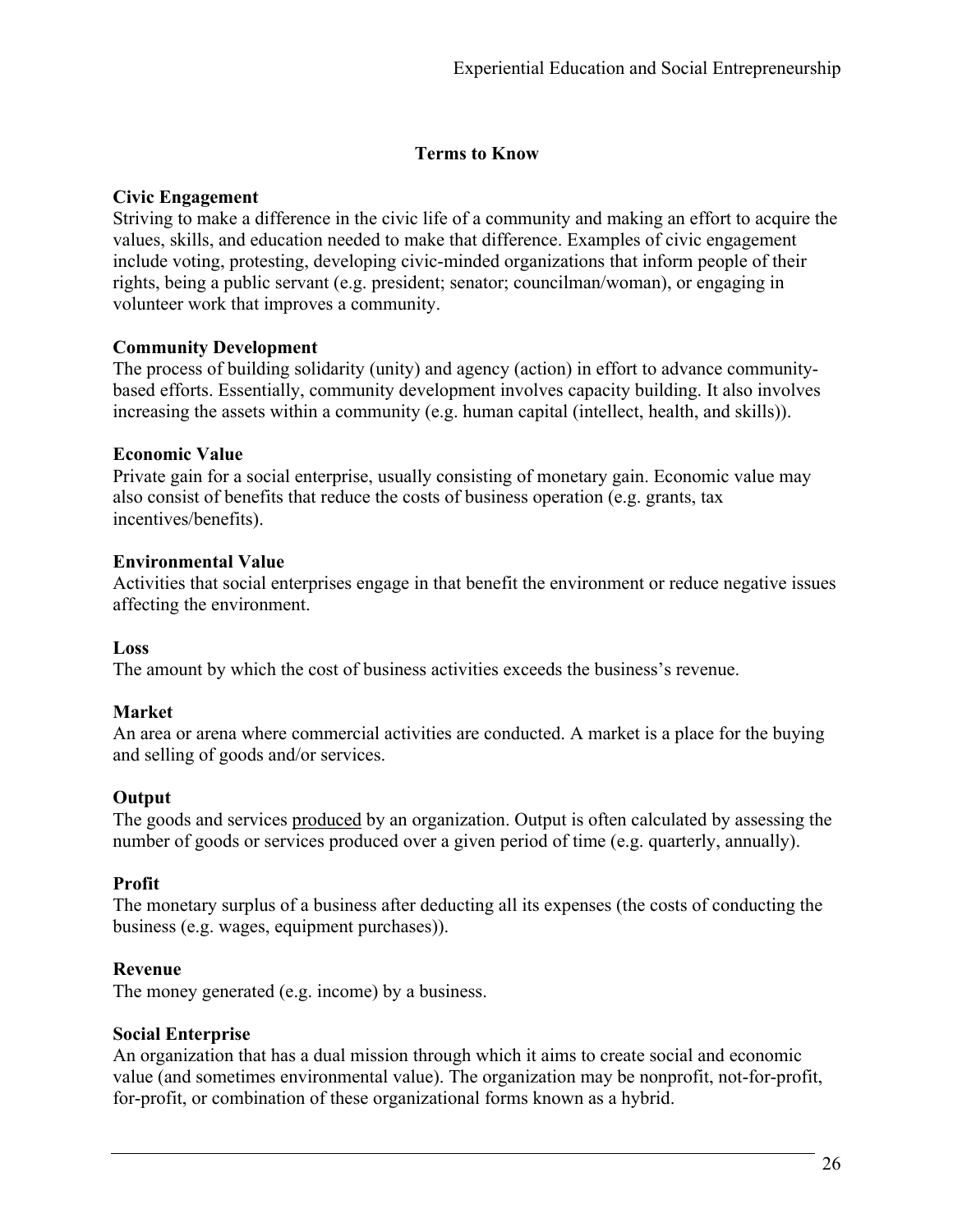#### **Social entrepreneur**

The social change agent(s) (e.g. owner, manager) that runs the social enterprise.

#### **Social entrepreneurship**

The process of using business to address social (and sometimes environmental) problems.

#### **Social Value**

Activities social enterprises engage in that relate to social welfare, public benefit, or advancing human development in some manner.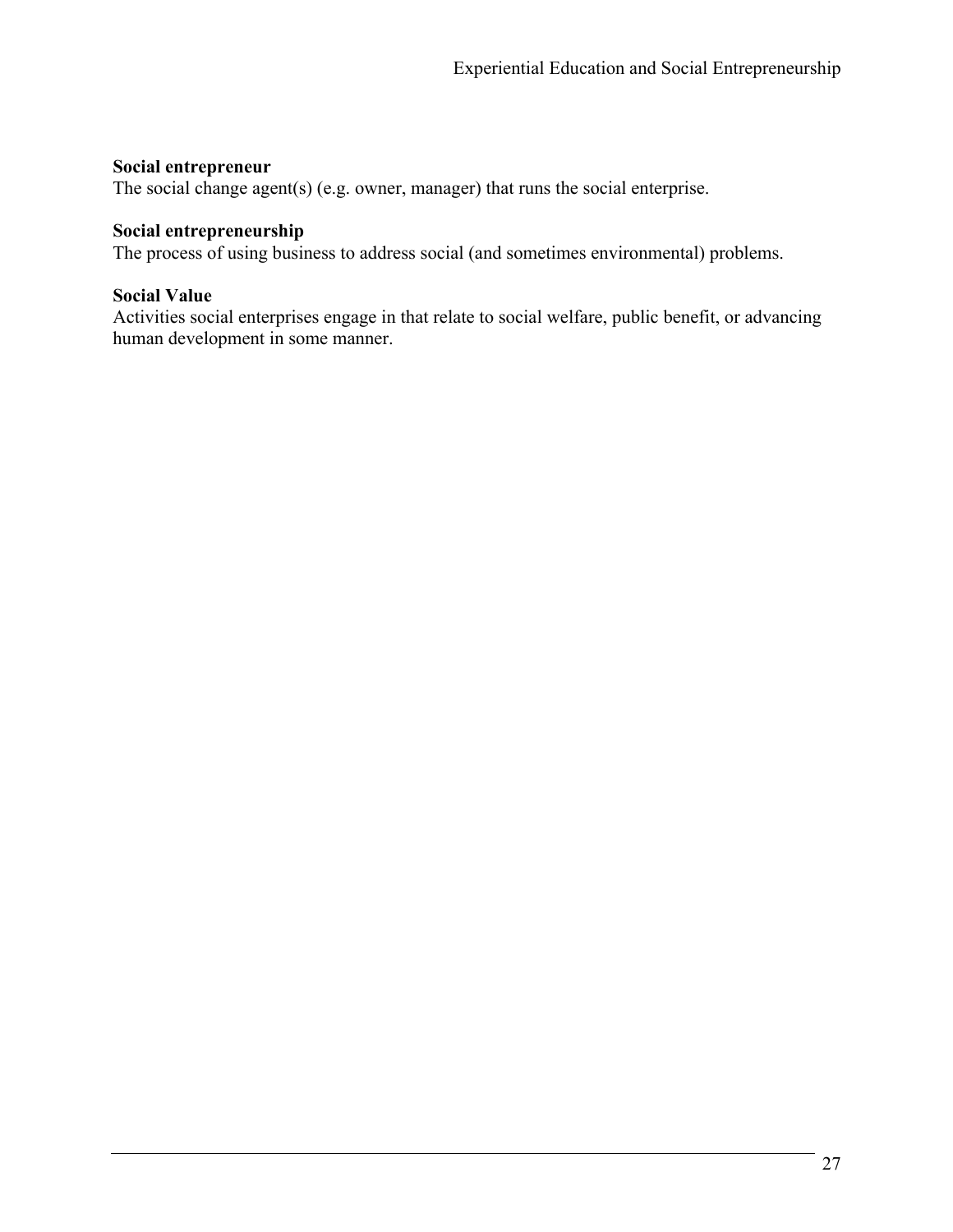# **CLASSROOM ACTIVITY**

#### **Reading and Activity:** Fair-Share Brewing

**Reading:** Lavecchia, O. (2015). These Neighbors Got Together to Buy Vacant Buildings. Now They're Renting to Bakers and Brewers. Retrieve from: https://www.yesmagazine.org/economy/2015/09/04/neighbors-got-together-buy-vacantbuildings-renting-bike-shop-brewer/

### **Learning Objectives**

By the end of this class assignment, students will be able to:

- Apply and utilize entrepreneurial language to assess opportunities.
- Recognize that failure is a part of and essential to the entrepreneurial process.
- Evaluate social venture models based on their understanding of knowledge .

#### **Instructions**

Take 10 minutes to read the article on an organization called Fair-Share Brewing in Minnesota then answer the questions below. Each question should be answered in one to two paragraphs.

- 1. What are the elements of Fair-Share Brewing's productive opportunity space (actor; valuable service; and resources)?
- 2. What are some challenges that could have held Fair-Share Brewing back from starting their business? How did they overcome them?
- 3. What social, political, and environmental concerns were important in their establishment and development?
- 4. What are your thoughts on the real estate cooperative model? Do you think it could work anywhere? If not, where?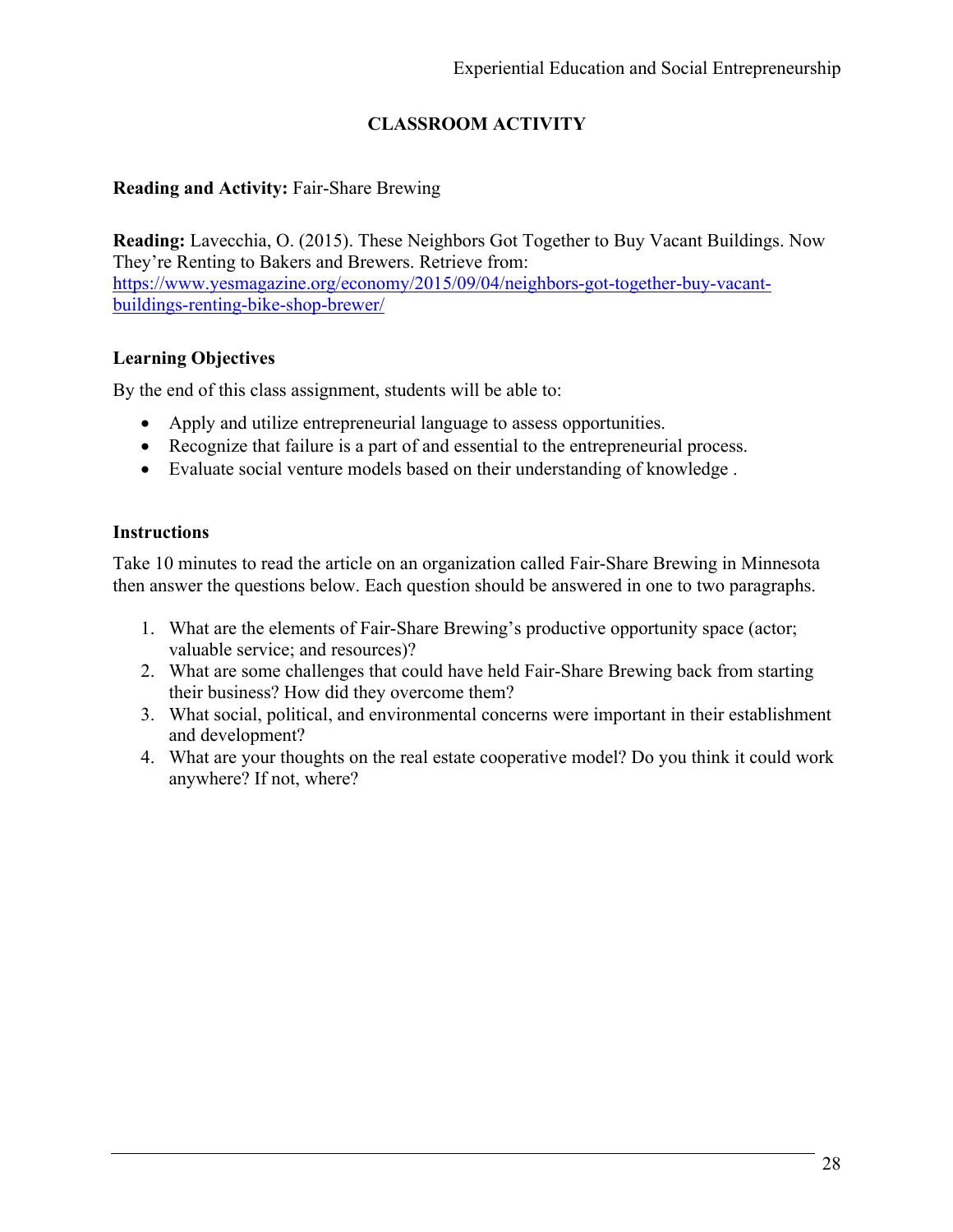# **MAJOR CLASS ASSIGNMENT**

**Case Study Assignment:** Lynch, D., Elliott, B. A., & Brock, D. D. (2008). Appalachian By Design: Lessons on creating social value. *Social Enterprise Journal*, *4*(3), 229-241.

#### **Learning Objectives:**

By the end of this case study, students will be able to:

- Understand the importance of incorporating beneficiaries into the process of designing a social enterprise.
- Recognize that a company's financial performance may vary over time due to internal and external circumstances.
- Apply theories to different examples of social enterprises in order to assess their accuracy

**Instructions:** Read the case study on a United States-based social enterprise called Appalachian By Design and answer the questions below. Each question should be answered in 2-3 paragraphs. All concepts should be explained in your answer. All answers must be explained for full credit. Examples that draw from the case, previous readings, or class discussions may be used to illustrate a concept. *Note: This case study is worth 10 points towards the final grade*

- 1. Social entrepreneuring models focus on: 1) (re)defining a social problem, 2) identifying target constituents, and 3) developing an activity (intervention) to alleviate the problem. What is the social entrepreneuring model for Appalachian By Design? How does the model enable them to serve the needs of their community? (2 points)
- 2. Why did Appalachian By Design use a feasibility study before starting their business? What did the feasibility study reveal about their organizational/legal structure? Why did they choose not to do what the study recommended? (3 points)
- 3. Review Appalachian By Design's financial summary in Table I on page 235. What do you notice about their total grant and earned revenue between the years 1996 and 2004? What do you notice about their net income? In general, how does this information relate to the challenges of running a social enterprise in general, but especially a nonprofit social enterprise? Consider factors like business planning, legal structure, and economic downturns. (3 points)
- 4. What kind(s) of capital would Mair et al. (2012) suggest Appalachian by Design strives to create? Forms of capital include economic capital; human capital; social capital; and political capital. Social enterprises, in general, may advance one or more simultaneously. (2 points)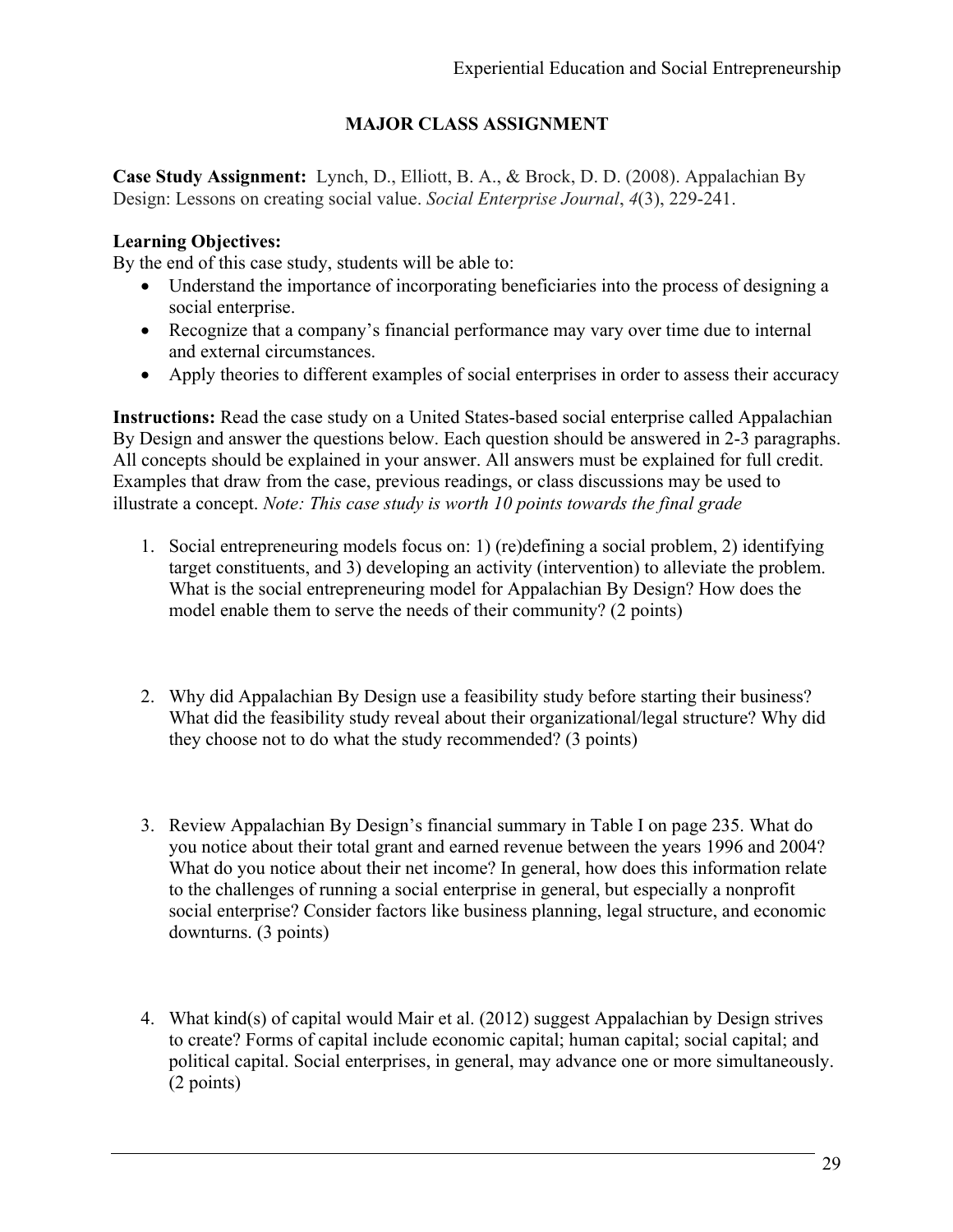# **MAJOR CLASS ASSIGNMENT**

**Case Study Assignment:** Custer, N. (2015). IN Like Flint: How the Innovation Incubator at UM–Flint Fosters Social Entrepreneurship in a City Remaking Itself. *Metropolitan Universities*, *26*(1), 53-70. Access here: https://journals.iupui.edu/index.php/muj/article/view/20988

### **Learning Objectives:**

By the end of this case study, students will be able to:

- Communicate, in writing, their understanding of the concepts discussed in class and their connection to the practice of social enterprise.
- Describe the purpose of business incubators as one type of entrepreneurial support organization.
- Assess the need and potential effectiveness of business incubators for social enterprises.

**Instructions:** Read the case study on a social enterprise incubator and answer the questions below. Each question should be answered in 2-3 paragraphs. All concepts should be explained in your answer. Examples that draw from the case, previous reading, or class discussions may be used to illustrate a concept.

- 1. What makes IN a social enterprise incubator and how does it help social entrepreneurs act on productive opportunity spaces?
- 2. Is IN embedded within its community? Why or why not?
- 3. What theory about institutional arrangement (institutional voids theory or institutional support theory) most aligns with the reason IN shifted its focus to offer social enterprise services as opposed to just commercial enterprise services? Explain your answer.
- 4. Does IN help social entrepreneur's with bricolage? If so, how? If not, why not?
- 5. Does IN help social entrepreneurs address any common critiques of social enterprise? Explain your answer.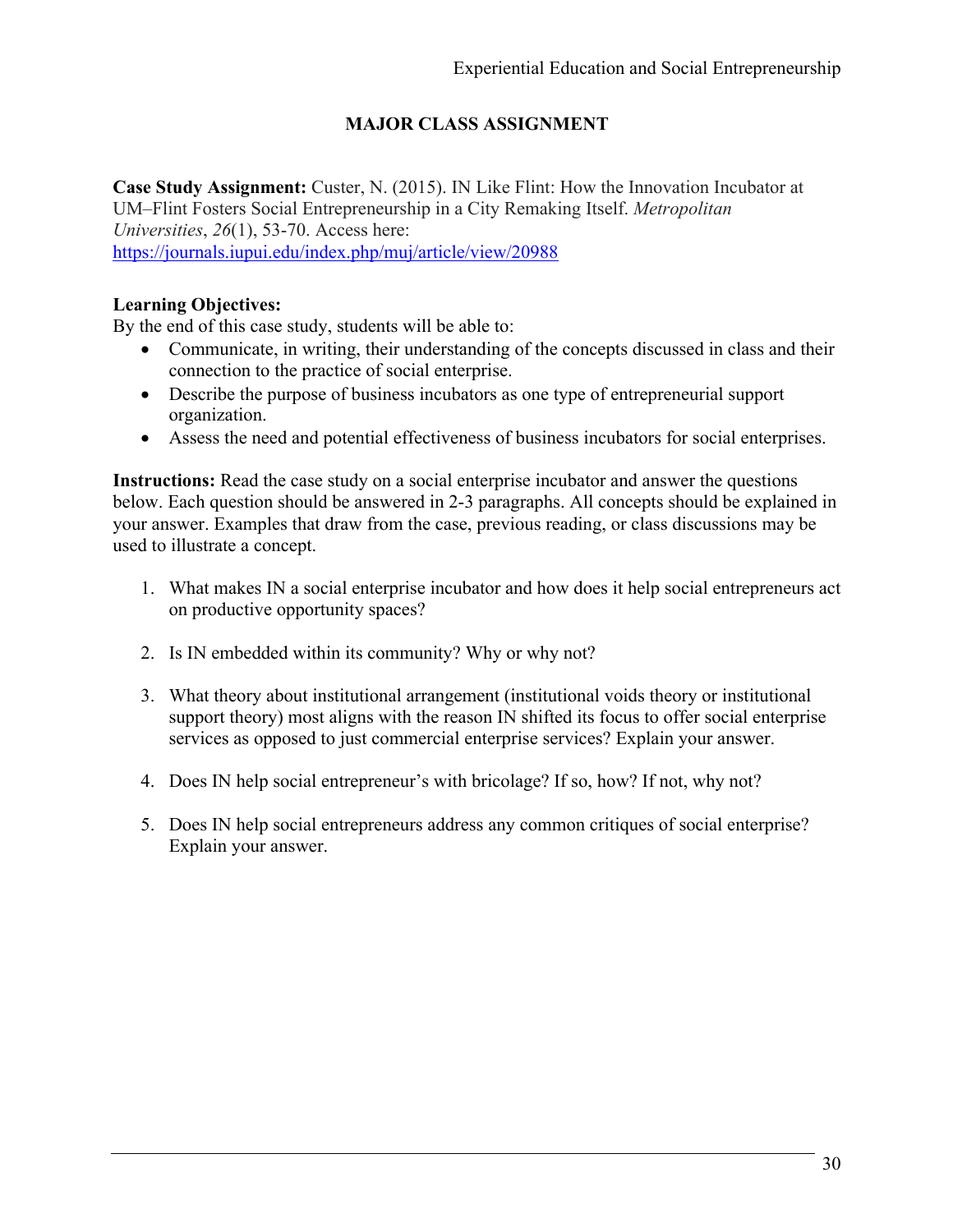#### **Section VI: Readings on Social Entrepreneurship**

# **Core Academic Readings in Social Entrepreneurship**

#### **Complied by Debbi D. Brock, Wingate University**

- Alvord, S.H., Brown, L.D., & Letts, C.W. (2004). Social entrepreneurship and societal transformation: an exploratory study. *Journal of Applied Behavioral Science*, *40*(3), 260-283.
- Alvarez, S. A., & Barney, J. B. (2007). Discovery and creation: Alternative theories of entrepreneurial action. *Strategic Entrepreneurship Journal*, *1*, 11–26. doi.org/10.1002/sej.4
- Amit, R., & Zott, C. (2001). Value creation in E-business. *Strategic Management Journal, 22*(6–7), 493– 520. doi:10.1002/smj.187
- Austin, J., Stevenson, H., & Wei-Skillern, J. (2006). Social and commercial entrepreneurship: Same, different, or both? *Entrepreneurship Theory and Practice, 30*(1), 1–22. doi:10.1111/j.1540- 6520.2006.00107.x
- Bacq, S., Hartog, C., & Hoogendoorn, B. (2014). Beyond the moral portrayal of social entrepreneurs: An empirical approach to who they are and what drives them. *Journal of Business Ethics, 133*(4), 703–718. doi:10.1007/s10551-014-2446-7
- Bacq, S., & Janssen, F. (2011). The multiple faces of social entrepreneurship: A review of definitional issues based on geographical and thematic criteria. *Entrepreneurship & Regional Development*, *23*, 373–403. doi:10.1080/08985626.2011.577242
- Battilana, J., & Dorado, S. (2010). Building sustainable hybrid organizations: The case of commercial microfinance organizations. *Academy of Management Journal*, *53*(6), 1419–1440. doi.org/10.5465/amj.2010.57318391
- Battilana, J., & Lee, M. (2014). Advancing Research on hybrid organizing–Insights from the study of social enterprises. *The Academy of Management Annals, 8*(1), 397–441. doi:10.1080/19416520.2014.893615
- Battilana, J., Sengul, M., Pache, A.C., & Model, J. (2014). Harnessing productive tensions in hybrid organizations: The case of work integration social enterprises. *Academy of Management Journal, 58*(6), 1658–1685. doi:10.5465/amj.2013.0903
- Berrone P, Gelabert L, Massa-Saluzzo F, Rousseau HE. 2016. Understanding community dynamics in the study of grand challenges: How nonprofits, institutional actors, and the community fabric interact to influence income inequality. *Academy of Management Journal* 59(6): 1940-1964.
- Bloom, P. N., & Smith, B. R. (2010). Identifying the drivers of social entrepreneurial impact: Theoretical development and an exploratory empirical test of SCALERS. *Journal of Social Entrepreneurship, 1*(1), 126–145. doi:10.1080/19420670903458042
- Brickson, S.L. Organizational identity orientation: The genesis of the role of the firm and distinct forms of social value*. Academy of Management Review* 32(3): 864-888.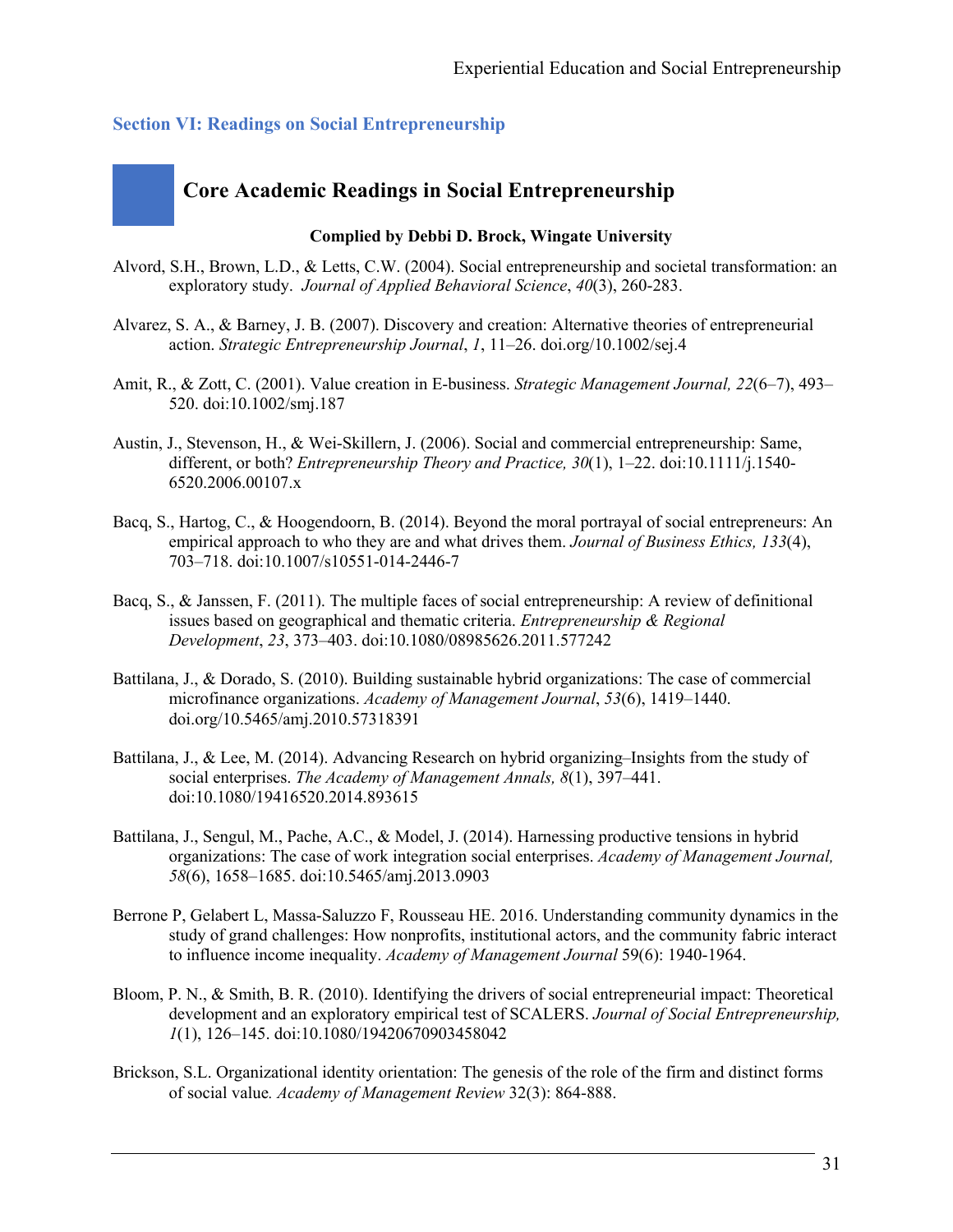- Chandra, Y., Jiang, L. C., & Wang, C.J. (2016). Mining social entrepreneurship strategies using topic modeling. *PLoS ONE, 11*(3), e0151342. doi:10.1371/journal.pone.0151342
- Choi, N., & Majumdar, S. (2014). Social entrepreneurship as an essentially contested concept: Opening a new avenue for systematic future research. *Journal of Business Venturing*, *29*(3), 363–376. doi:10.1016/j.jbusvent.2013.05.001
- Christensen, C. M., Baumann, H, Ruggles, R., & Sadtler, T.M. (2006). Disruptive innovation for social change. *Harvard Business Review, 84*, 94–101. doi:10.1225/R0612E
- Cobb, J. A., Wry, T., & Zhao, E. Y. (2016). Funding financial inclusion: Institutional logics and the contextual contingency of funding for microfinance organizations. *Academy of Management Journal, 59*(6), 2103–2131. doi:10.5465/amj.2015.0715
- Corbett, A. (2016). Social entrepreneurship as a norm? *Journal of Management Studies, 53*(4), 608–609. doi:10.1111/joms.12204
- Crane, A., Palazzo, G., Spence, L. J., & Matten, D. (2014). Contesting the value of "creating shared value." *California Management Review, 56*(2), 130–153. doi:10.1525/cmr.2014.56.2.130
- Dacin, P. A., Dacin, M. T., & Matear, M. (2010). Social entrepreneurship: Why we don't need a new theory and how we move forward from here. *The Academy of Management Perspectives*, *24*(3), 37–57. doi.org/10.1287/orsc.1100.0620
- Dacin, M. T., Dacin, P. A., & Tracey, P. (2011). Social entrepreneurship: A critique and future directions. *Organization Science, 22*(5), 1203–1213. doi:10.1287/orsc.1100.0620
- Dees, J. G. (1998; Revised 2001). The meaning of "social entrepreneurship". Retrieved from http://faculty.fuqua.duke.edu/centers/case/files/dees-SE.pdf
- Dees, J. G., & Battle-Anderson, B. (2006). Framing a theory of social entrepreneurship: Building on two schools of practice and thought. *Business, 1*, 39–66. Retrieved from https://centers.fuqua.duke.edu/case/wpcontent/uploads/sites/7/2015/02/BookChapter\_Dees\_FramingTheoryofSE\_2006.pdf
- Defourny, J., & Nyssens, M. (2013). Social co-operatives: When social enterprises meet the co-operative tradition. *Journal of Entrepreneurial and Organizational Diversity, 2*(2). doi:10.5947/jeod.2013.008
- Defourny, J., & Nyssens, M. (2008). Social enterprise in Europe: Recent trends and developments. *Social Enterprise Journal, 4*(3), 202–228. doi:10.1108/17508610810922703
- Defourny, J., & Nyssens, M. (2010). Conceptions of social enterprise and social entrepreneurship in Europe and the united states: Convergences and divergences. *Journal of Social Entrepreneurship, 1*(1), 32–53. doi:10.1080/19420670903442053
- Desa, G., & Basu, S. (2013). Optimization or bricolage? Overcoming resource constraints in global social entrepreneurship. *Strategic Entrepreneurship Journal, 7*(1), 26–49. doi:10.1002/sej.115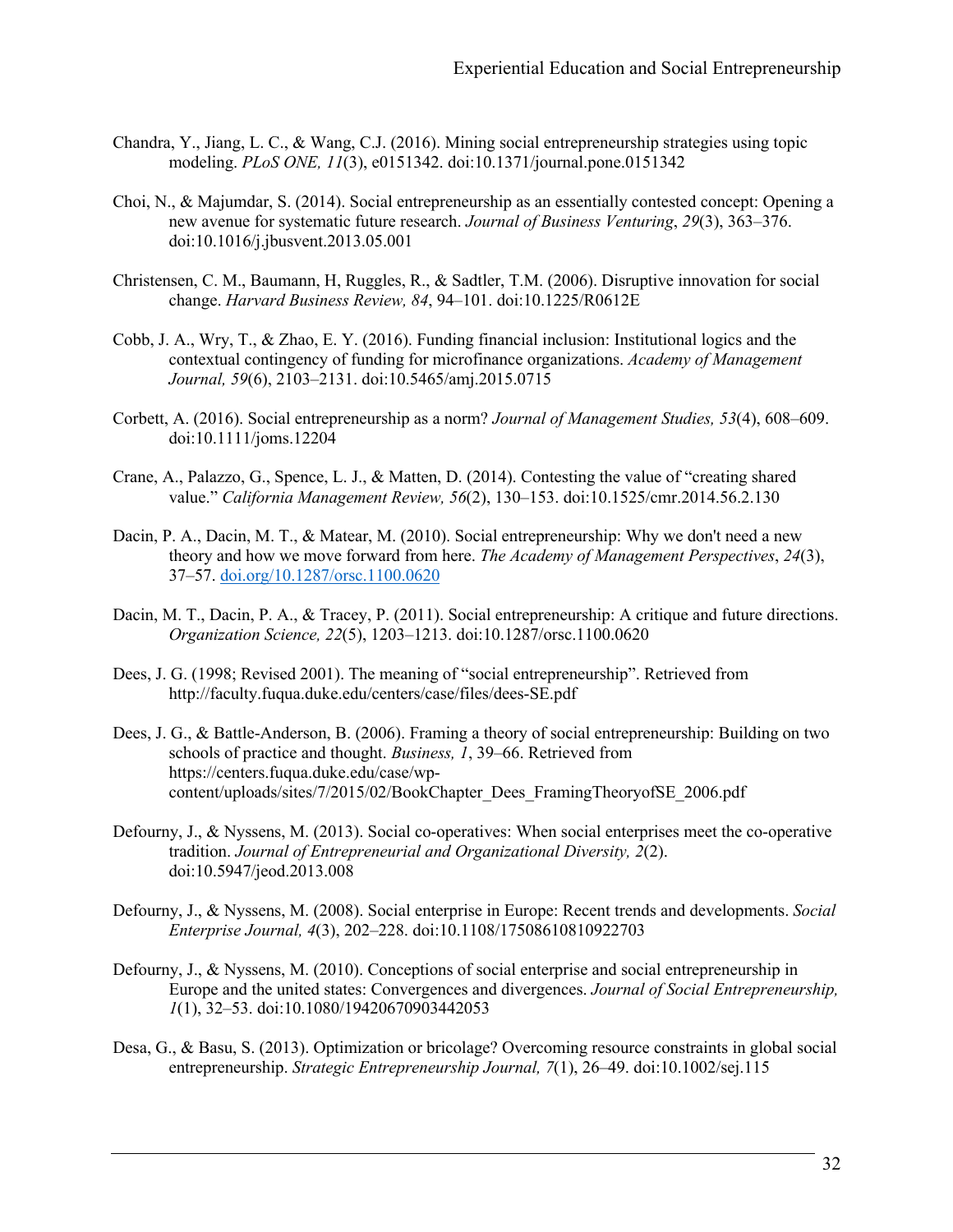- Di Domenico, M. D., Haugh, H., & Tracey, P. (2010). Social bricolage: Theorizing social value creation in social enterprises. *Entrepreneurship Theory and Practice, 34*(4), 681–703. doi:10.1111/j.1540- 6520.2010.00370.x
- Doherty, B., Haugh, H., & Lyon, F. (2014). Social enterprises as hybrid organizations: A review and research agenda. *International Journal of Management Reviews*, *16*(4), 417–436. doi:10.1111/ijmr.12028
- Drayton, W. (2006). Everyone a changemaker: Social entrepreneurship's ultimate goal. *Innovations: Technology, Governance, Globalization, 1*(1), 80–96. doi:10.1162/itgg.2006.1.1.80
- Ebrahim, A., Battilana, J., & Mair, J. (2014). The governance of social enterprises: Mission drift and accountability challenges in hybrid organizations. *Research in Organizational Behavior, 34,* 81– 100. doi:10.1016/j.riob.2014.09.001
- Emerson, J. (2003). The blended value proposition: Integrating social and financial returns. *California Management Review, 45*(4), 35–51. doi:10.2307/41166187
- Ferraro, F., Etzion, D., & Gehman, J. (2015). Tackling grand challenges pragmatically: Robust action revisited. *Organization Studies, 36*(3), 363–390. doi:10.1177/0170840614563742
- Garcia-Castro, R., Ariño, M. A., & Canela, M. A. (2009). Does social performance really lead to financial performance? Accounting for endogeneity. *Journal of Business Ethics, 92*(1), 107-126. doi:10.1007/s10551-009-0143-8
- Gidron, B. (2016). The dual hybridity of social enterprises for marginalized populations. *Journal of Social Entrepreneurship, 8*(1), 1–13. doi:10.1080/19420676.2016.1207700
- Glavas, A., & Mish, J. (2014). Resources and capabilities of triple bottom line firms: Going over old or breaking new ground? *Journal of Business Ethics, 127*(3), 623–642. doi:10.1007/s10551-014- 2067-1
- *Goldstein, J., Hazy, J.K.,* & *Silberstang,* J. (2010). A complexity science model of social innovation in social enterprise. *Journal of Social Entrepreneurship*, *1*(1), 101-125.
- Gras, D., & Mendoza-Abarca, K. I. (2014). Risky business? The survival implications of exploiting commercial opportunities by nonprofits. *Journal of Business Venturing, 29*(3), 392–404. doi:10.1016/j.jbusvent.2013.05.003
- Grimes, M. (2010). Strategic sensemaking within funding relationships: The effects of performance measurement on organizational identity in the social sector. *Entrepreneurship Theory and Practice, 34*(4), 763–783. doi:10.1111/j.1540-6520.2010.00398.x
- Hand, M. (2016). The research gap in social entrepreneurship. *Stanford Social Innovation Review, x(x*), pg. https://ssir.org/articles/entry/the\_research\_gap\_in\_social\_entrepreneurship
- Haugh, H. (2007). Community-led social venture creation. *Entrepreneurship Theory and Practice, 31*(2), 161–182.
- *Hill, T.L., Kothari, T.H. & Shea, M. (2010).* Patterns of meaning in the social entrepreneurship literature: A research platform. *Journal of Social Entrepreneurship*, *1*(1), 5-31.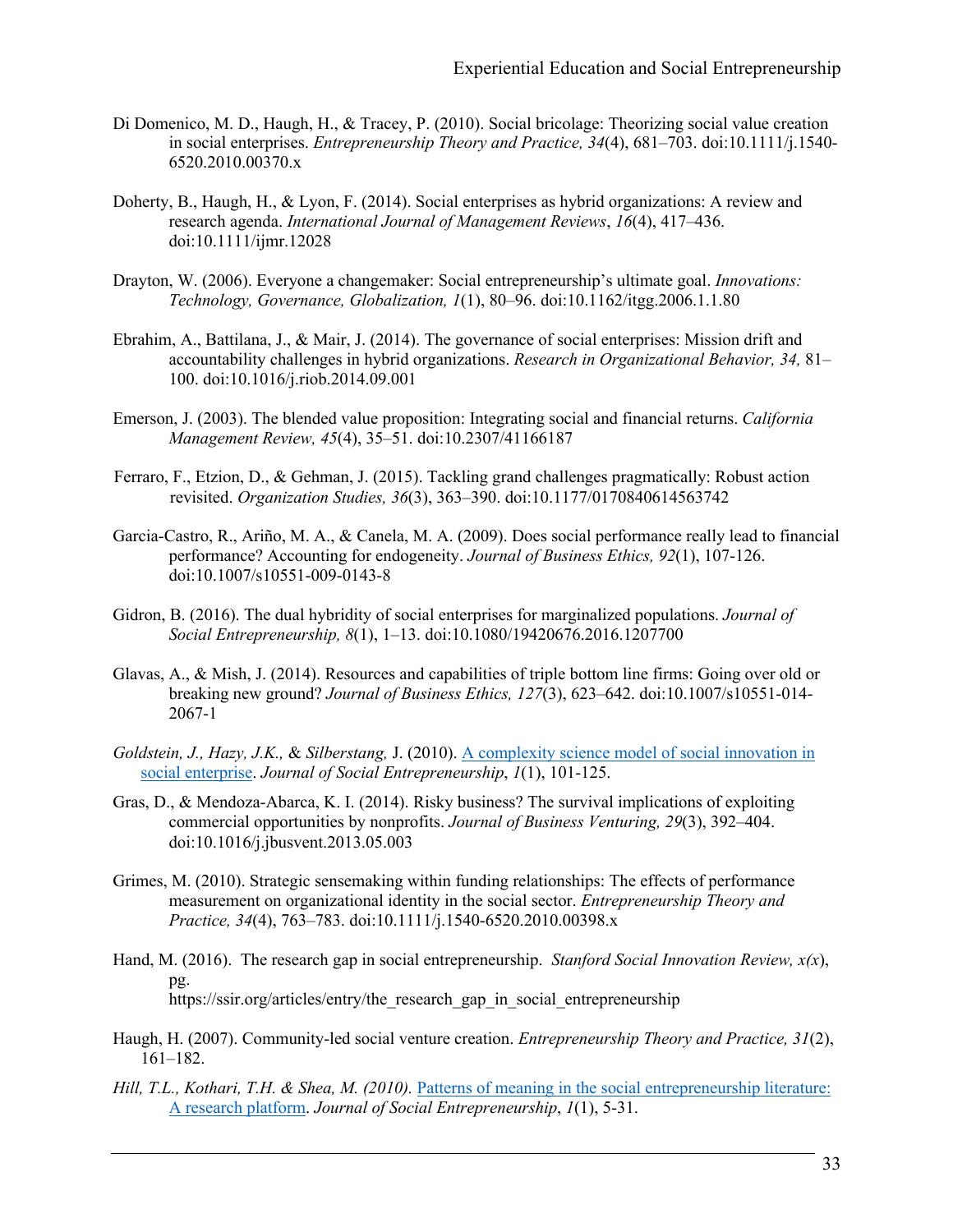- Hockerts, K. (2015). Determinants of social entrepreneurial intentions. *Entrepreneurship Theory and Practice, 41*(1), 105–130. doi:10.1111/etap.12171
- Hollensbe, E., Wookey, C., Hickey, L., George, G., & Nichols, C. V. (2014). Organizations with purpose. *Academy of Management Journal, 57*(5), 1227–1234. doi:10.5465/amj.2014.4005
- Holt, D., & Littlewood, D. (2015). Identifying, mapping, and monitoring the impact of hybrid firms. *California Management Review, 57*(3), 107–125. doi:10.1525/cmr.2015.57.3.107
- Holttinen, H. (2010). Social practices as units of value creation: Theoretical underpinnings and implications. *International Journal of Quality and Service Sciences, 2*(1), 95–112. doi:10.1108/17566691011026621
- Karnani, A. (2009). Romanticising the poor harms the poor. *Journal of International Development, 21*(1), 76– 86. doi:10.1002/jid.1491
- Karnani, A. (2011). Microcredit misses its mark. In A. Karnani (Eds), *Fighting poverty together* (pp. 23–58). New York, NY: Palgrave Macmillan.
- Kistruck, G. M., & Beamish, P. W. (2010). The interplay of form, structure, and embeddedness in social intrapreneurship. *Entrepreneurship Theory and Practice, 34*(4), 735–761. doi:10.1111/j.1540- 6520.2010.00371.x
- Kroeger, A., & Weber, C. (2014). Developing a conceptual framework for comparing social value creation. *Academy of Management Review, 39*(4), 513–540. doi:10.5465/amr.2012.0344
- Kuratko, D. F., McMullen, J. S., Hornsby, J. S., & Jackson, C. (2017). Is your organization conducive to the continuous creation of social value? Toward a social corporate entrepreneurship scale. *Business Horizons, 60*(3), 271–283. doi:10.1016/j.bushor.2016.12.003
- Lautermann, C. (2013). The ambiguities of (social) value creation: Towards an extended understanding of entrepreneurial value creation for society. *Social Enterprise Journal, 9*(2), 184–202. doi:10.1108/sej-01-2013-0009
- Lehner, O. M., & Kansikas, J. (2013). Pre-paradigmatic status of social entrepreneurship research: A systematic literature review. *Journal of Social Entrepreneurship, 4*(2), 198–219. doi:10.1080/19420676.2013.777360
- Lepoutre, J., Justo, R., Terjesen, S., & Bosma, N. (2011). Designing a global standardized methodology for measuring social entrepreneurship activity: The Global Entrepreneurship Monitor social entrepreneurship study. *Small Business Economics, 40*(3), 693–714. doi:10.1007/s11187-011-9398-4
- Lumpkin, G. T., Moss, T. W., Gras, D. M., Kato, S., & Amezcua, A. S. (2013). Entrepreneurial processes in social contexts: How are they different, if at all? *Small Business Economics, 40*(3), 761–783. doi:10.1007/s11187-011-9399-3
- Maas, K., & Grieco, C. (2017). Distinguishing game changers from boastful charlatans: Which social enterprises measure their impact? *Journal of Social Entrepreneurship, 8*(1), 110–128. doi:10.1080/19420676.2017.1304435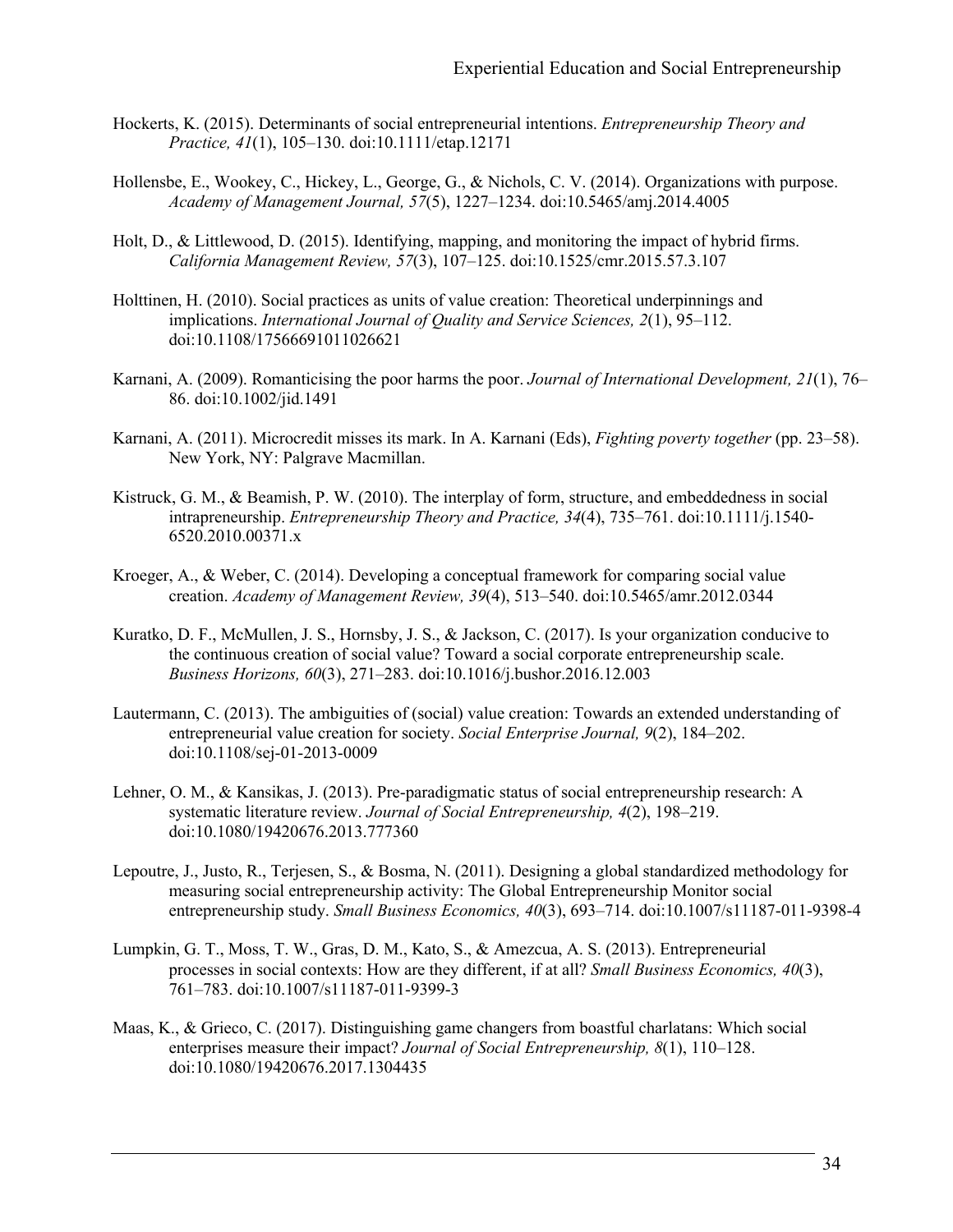- Mair, J., & Marti, I. (2006). Social entrepreneurship research: A source of explanation, prediction, and delight*. Journal of World Business, 41*(1), 36–44. doi:10.1016/j.jwb.2005.09.002
- Mair, J., & Marti, I. (2009). Entrepreneurship in and around institutional voids: A case study from Bangladesh. *Journal of Business Venturing, 24*(5), 419–435. doi:10.1016/j.jbusvent.2008.04.006
- Mair, J., Mayer, J., & Lutz, E. (2015). Navigating institutional plurality: Organizational governance in hybrid organizations. *Organization Studies, 36*(6), 713–739. doi:10.1177/0170840615580007
- Mair J., Wolf M., Seelos C. 2016. Scaffolding: A process of transforming patterns of inequality in smallscale societies. *Academy of Management Journal* 59(6): 2021-2044.
- Margolis, J. D., & Walsh, J. P. (2003). Misery loves companies: Rethinking social initiatives by business. *Administrative Science Quarterly, 48*(2), 268. doi:10.2307/3556659
- Martí, I. (2018). Transformational business models, grand challenges, and social impact. *Journal of Business Ethics.* doi:10.1007/s10551-018-3824-3
- Martin, R.L. and Osberg, S. 2007. Social entrepreneurship: the case for definition. *Stanford Social Innovation Review, 5*(2), 28–39.
- Maurer, C. C., Bansal, P., & Crossan, M. M. (2011). Creating economic value through social values: Introducing a culturally informed resource-based view. *Organization Science, 22*(2), 432–448. doi:10.1287/orsc.1100.0546
- McMullen, J. S., & Warnick, B. J. (2015). Should we require every new venture to be a hybrid organization? *Journal of Management Studies, 53*(4), 630–662. doi:10.1111/joms.12150
- McMullen, J. S. (2011). Delineating the domain of development entrepreneurship: a market-based approach to facilitating inclusive economic growth. *Entrepreneurship Theory and Practice, 35*(1), 185–193. doi:10.1111/j.1540-6520.2010.00428.x
- McMullen, J. S., & Warnick, B. J. (2015). Should we require every new venture to be a hybrid organization? *Journal of Management Studies, 53*(4), 630–662. doi:10.1111/joms.12150
- Mendoza-Abarca, K. I., & Mellema, H. N. (2015). Aligning economic and social value creation through pay-what-you-want pricing. *Journal of Social Entrepreneurship, 7*(1), 101–125. doi:10.1080/19420676.2015.1015437
- Meyskens, M., Robb-Post, C., Stamp, J. A., Carsrud, A. L., & Reynolds, P. D. (2010). Social ventures from a resource-based perspective: An exploratory study assessing global Ashoka fellows. *Entrepreneurship Theory and Practice, 34*(4), 661–680. doi:10.1111/j.1540-6520.2010.00389.x
- Miller, T. L., & Wesley, C. L. (2010). Assessing mission and resources for social change: An organizational identity perspective on social venture capitalists' decision criteria. *Entrepreneurship Theory and Practice*, *34*(4), 705–733. doi.org/10.1111/j.1540- 6520.2010.00388.x
- Miller, T. L., Wesley, C. L., & Williams, D. E. (2012). Educating the minds of caring hearts: Comparing the views of practitioners and educators on the importance of social entrepreneurship competencies. *Academy of Management Learning & Education, 11*(3), 349–370. doi:10.5465/amle.2011.0017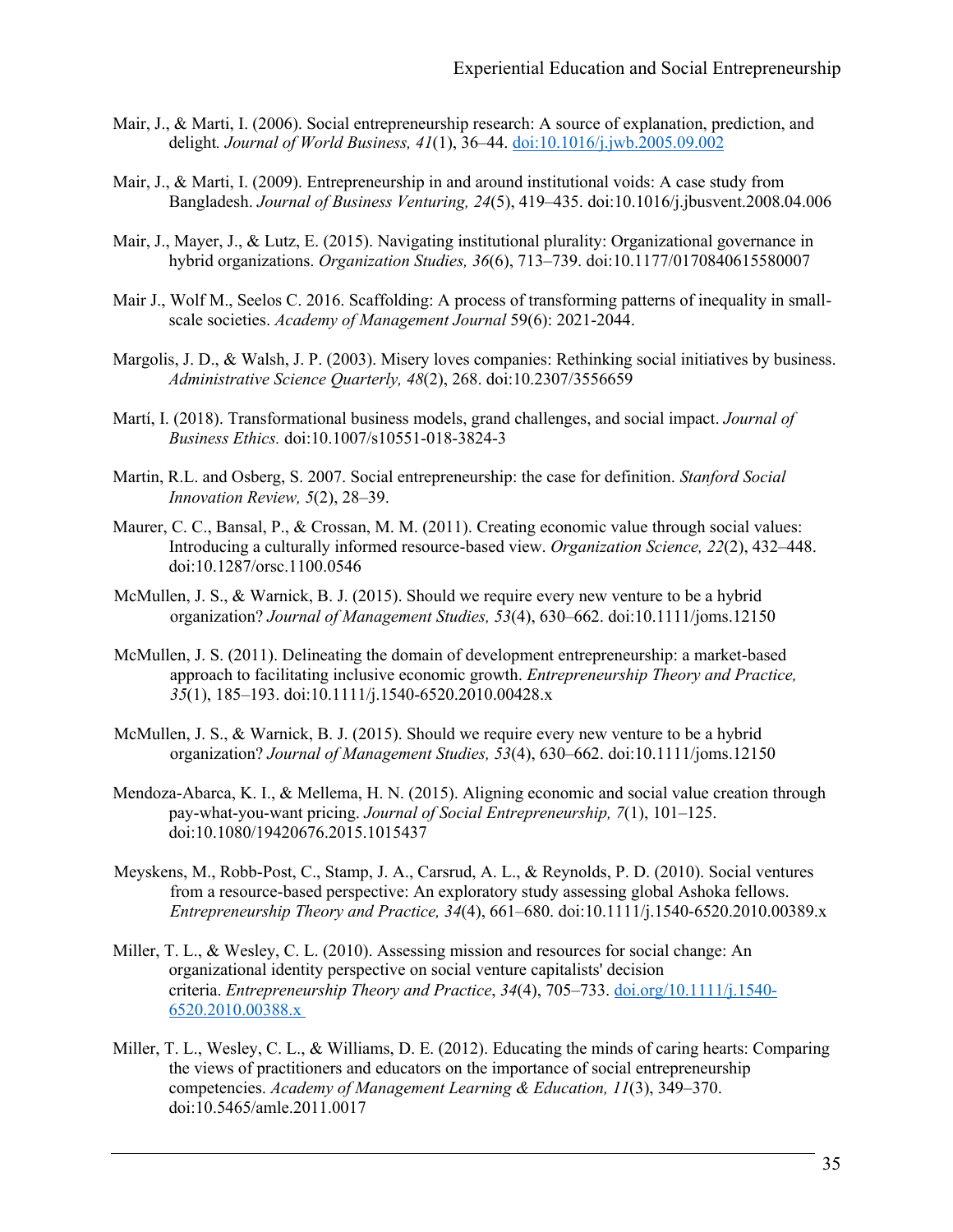- Mueller, S., D'Intino, R. S., Walske, J., Ehrenhard, M. L., Newbert, S. L., Robinson, J. A., & Senjem, J. C. (2015). What's holding back social entrepreneurship? Removing the impediments to theoretical advancement. *Journal of Social Entrepreneurship, 6*(3), 245–256. doi.org/10.1080/19420676.2014.954259
- Nicholls, A. (2006). Playing the field: A new approach to the meaning of social entrepreneurship. *Social Enterprise Journal, 2*(1), 1–5.
- Nicholls, A. (Ed.). (2008). *Social entrepreneurship: New models of sustainable social change*. Oxford, England: Oxford University Press.
- Nicholls, A. (2010). The legitimacy of social entrepreneurship: Reflexive isomorphism in a pre‐ paradigmatic field. *Entrepreneurship Theory and Practice*, *34*(4), 611-633.
- Ormiston, J., & Seymour, R. (2011). Understanding value creation in social entrepreneurship: The importance of aligning mission, strategy and impact measurement. *Journal of Social Entrepreneurship, 2*(2), 125–150. doi:10.1080/19420676.2011.606331
- Peattie K., Morley A. 2008. Eight paradoxes of the social enterprise research agenda. *Social Enterprise Journal* 4(2): 91-107.
- Peredo, A. M., & McLean, M. (2006). Social entrepreneurship: A critical review of the concept. *Journal of World Business, 41*(1), 56-65. doi:10.1016/j.jwb.2005.10.007
- Phills, J.A., Deiglmeier, K., & Miller, D.T. (2008). Rediscovering social innovation. *Stanford Social Innovation Review, 6*(4), 34–43. Retrieved from https://ssir.org/articles/entry/rediscovering\_social\_innovation
- Porter, M. E., & Kramer, M. R. (2011). Creating shared value. *Harvard Business Review, 89*, 63–77. Retrieved from https://hbr.org/2011/01/the-big-idea-creating-shared-value
- Rey-Martí, A., Ribeiro-Soriano, D., & Sánchez-García, J. L. (2016). Giving back to society: Job creation through social entrepreneurship. *Journal of Business Research, 69*(6), 2067–2072. doi:10.1016/j.jbusres.2015.12.010
- Roy, A., Brumagim, A., & Goll, I. (2013). Predictors of Social entrepreneurship success: A cross-national analysis of antecedent factors. *Journal of Social Entrepreneurship, 5*(1), 42–59. doi:10.1080/19420676.2013.820783
- Salvado, J. C. (2011). Social enterprise models and SPO financial sustainability: The case of BRAC. *Journal of Social Entrepreneurship, 2*(1), 79–98. doi:10.1080/19420676.2011.560172
- Santos, S. J. N. (2012). A positive theory of social entrepreneurship. *Journal of Business Ethics, 111*, 335–351. doi:10.1007/s10551-012-1413-4
- Santos, S. J. N. (2013). Social entrepreneurship that truly benefits the poor: An integrative justice approach. *Journal of Management for Global Sustainability, 1*(2), 31–62. doi:10.13185/jm2013.01203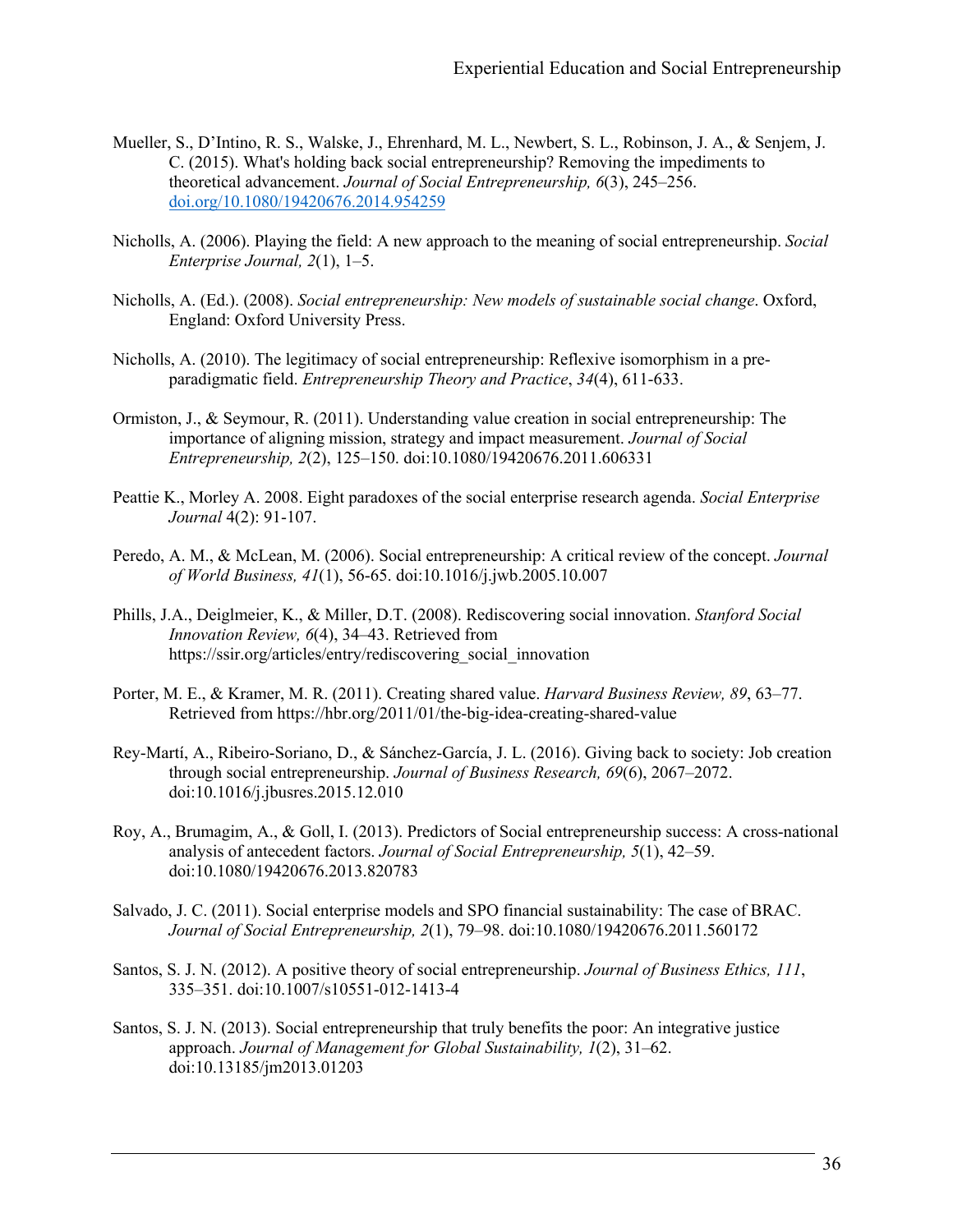- Santos, F., Pache, A.-C., & Birkholz, C. 2015. Making hybrids work: Aligning business models and organizational design for social enterprises. *California Management Review* 57(3): 36-58.
- Schneider, A. (2016). Social entrepreneurship, entrepreneurship, collectivism, and everything in between: Prototypes and continuous dimensions. *Public Administration Review, 77*(3), 421–431. doi:10.1111/puar.12635
- Shepherd, D. A. (2015). Party On! A call for entrepreneurship research that is more interactive, activity based, cognitively hot, compassionate, and prosocial. *Journal of Business Venturing, 30*(4), 489– 507. doi:10.1016/j.jbusvent.2015.02.001
- Shepherd, D. A., & Patzelt, H. (2011). The new field of sustainable entrepreneurship: Studying entrepreneurial action linking "what is to be sustained" with "what is to be developed." *Entrepreneurship Theory and Practice, 35*(1), 137–163. doi:10.1111/j.1540-6520.2010.00426.x
- Short, J. C., Moss, T., & Lumpkin, G.T. (2009). Research in social entrepreneurship: Past contributions and future opportunities. *Strategic Entrepreneurship Journal, 3*(2), 161–194. doi:10.1002/sej.69
- Short, J. C., Payne, G. T., & Ketchen, D. J. (2008). Research on organizational configurations: Past accomplishments and future challenges. *Journal of Management, 34*(6), 1053–1079. doi:10.1177/0149206308324324
- Stephan, U., Uhlaner, L. M., & Stride, C. (2014). Institutions and social entrepreneurship: The role of institutional voids, institutional support, and institutional configurations. *Journal of International Business Studies, 46*(3), 308–331. doi:10.1057/jibs.2014.38
- Stevens, R., Moray, N., & Bruneel, J. (2014). The social and economic mission of social enterprises: Dimensions, measurement, validation, and relation. *Entrepreneurship Theory and Practice, 39*(5), 1051–1082. doi:10.1111/etap.12091
- Sud, M., VanSandt, C. V., & Baugous, A. M. (2008). Social entrepreneurship: The role of institutions. *Journal of Business Ethics, 85*(S1), 201–216. doi:10.1007/s10551-008-9939-1
- Tantalo, C., & Priem, R. L. (2014). Value creation through stakeholder synergy. *Strategic Management Journal, 37*(2), 314–329. doi:10.1002/smj.2337
- Teasdale, S., Lyon, F., & Baldock, R. (2013). Playing with numbers: A methodological critique of the social enterprise growth myth. *Journal of Social Entrepreneurship, 4*(2), 113–131. doi:10.1080/19420676.2012.762800
- Thompson, T. A., Purdy, J. M., & Ventresca, M. J. (2018). How entrepreneurial ecosystems take form: Evidence from social impact initiatives in Seattle. *Strategic Entrepreneurship Journal, 12*(1), 96– 116. doi:10.1002/sej.1285
- Weerawardena, J., & Mort, G. S. (2012). Competitive strategy in socially entrepreneurial nonprofit organizations: Innovation and differentiation. *Journal of Public Policy & Marketing, 31*(1), 91– 101. doi:10.1509/jppm.11.034
- Wilburn, K., & Wilburn, R. (2014). The double bottom line: Profit and social benefit. *Business Horizons, 57*(1), 11–20. doi:10.1016/j.bushor.2013.10.001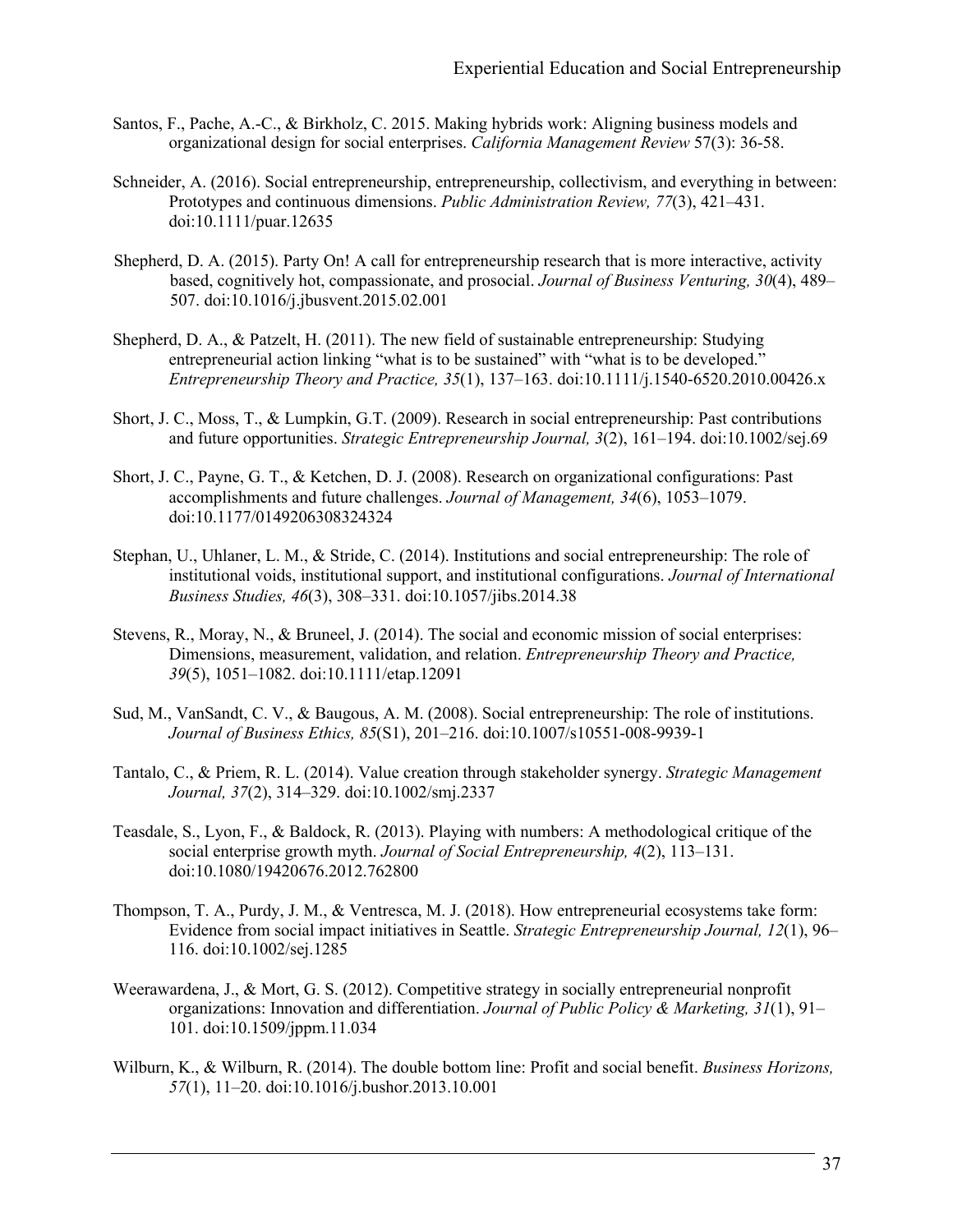- Williams, T. A., & Shepherd, D. A. (2016). Building resilience or providing sustenance: Different paths of emergent ventures in the aftermath of the Haiti earthquake. *Academy of Management Journal, 59*(6), 2069–2102. doi:10.5465/amj.2015.0682
- Wry, T., & York, J. G. (2016). An identity-based approach to social enterprise. *Academy of Management Review, 42*(3), 437–460. doi:10.5465/amr.2013.0506
- Young, R. (2006). For what it's worth. Social value and the future of social entrepreneurship. In Nicholls, A. (Ed.), *Social entrepreneurship: New models of sustainable social change* (pp. 56–73). Oxford, England: Oxford University Press.
- Zahra, S. A, Gedajlovic, E., Neubaum, D. O., & Shulman, J. M. (2009). A typology of social entrepreneurs: Motives, search processes and ethical challenges. *Journal of Business Venturing*, *24*, 519–532. doi:10.1016/j.jbusvent.2008.04.007
- Zhao, E. Y., & Wry, T. (2016). Not all inequality is equal: Deconstructing the societal logic of patriarchy to understand microfinance lending to women. *Academy of Management Journal, 59*(6), 1994– 2020. doi:10.5465/amj.2015.0476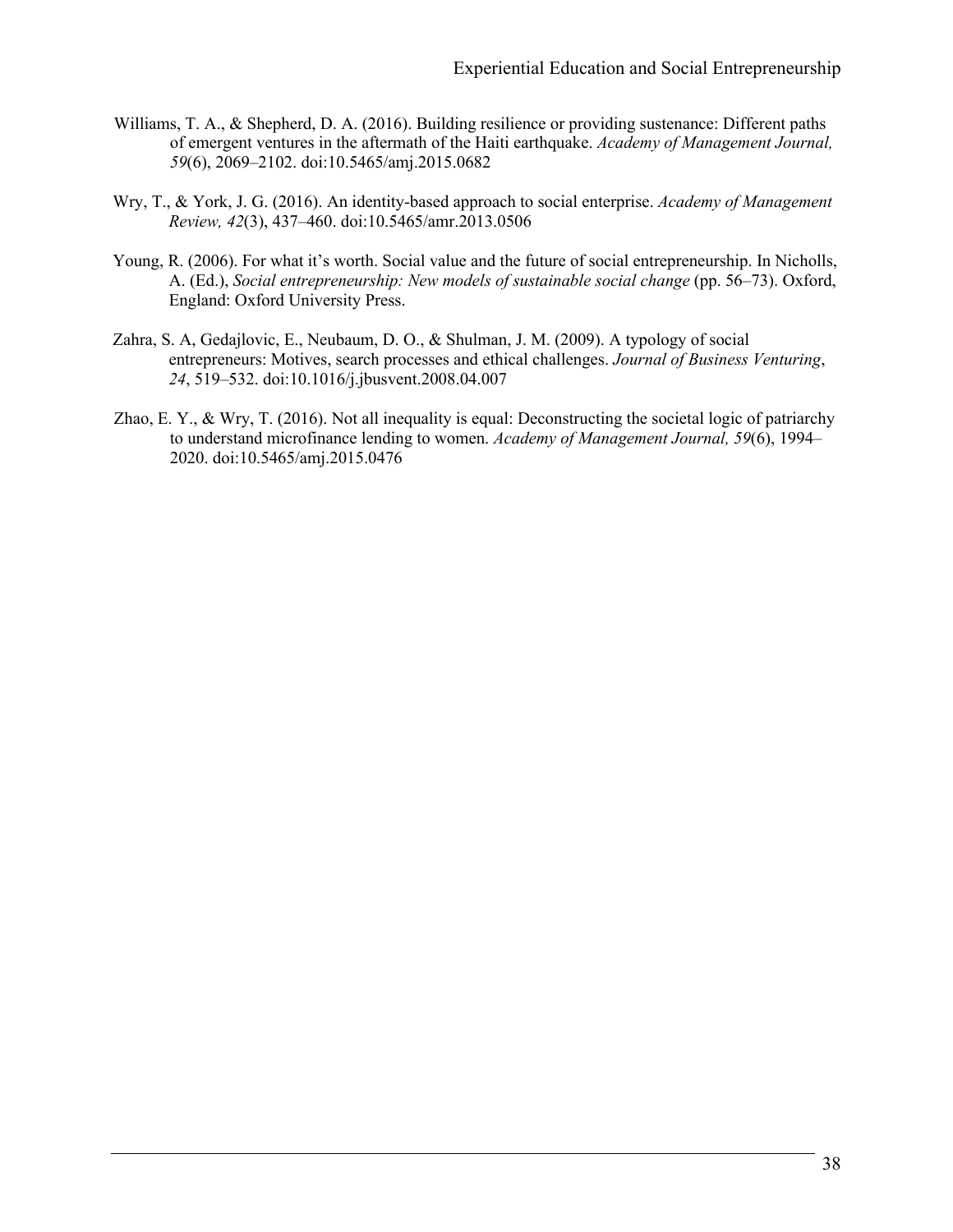# **Core Academic Readings in B Corporations or Benefit Corporations**

#### **Complied by Debbi D. Brock, Wingate University**

- André, R. (2015). Benefit corporations at a crossroads: As lawyers weigh in, companies weigh their options. *Business Horizons, 58*(3), 243–252. doi:10.1016/j.bushor.2014.12.002
- André, R. (2012). Assessing the accountability of the benefit corporation: will this new gray sector organization enhance corporate social responsibility? *Journal of Business Ethics, 110*(1), 133– 150. doi:10.1007/s10551-012-1254-1
- Benefit Corporation (2018). State by State Status of Legislation. Retrieved from http://benefitcorp.net/policymakers/state-by-state-status
- Blount, J., & Offei-Danso, K. (2012). The benefit corporation: A questionable solution to a non-existent problem*. Mary's Law Journal*, *44*, 617. Retrieved from http://www.stmaryslawjournal.org/pdfs/Blountfinal.pdf
- Chen, X., & Kelly, T. F. (2014). B-Corps—A growing form of social enterprise. *Journal of Leadership & Organizational Studies, 22*(1), 102–114. doi:10.1177/1548051814532529
- Chu, J. (2012). Filling a non-existent gap: Benefit corporations and the myth of shareholder wealth maximization. *Southern California Interdisciplinary Law Journal, 22*, 155—192. Retrieved fro http://weblaw.usc.edu/why/students/orgs/ilj/assets/docs/9%20-%20Chu%20V4.pdf
- Clark, W. H., & Babson, E. K. (2012). How benefit corporations are redefining the purpose of business corporations. *William Mitchell Law Review, 38*(2), 817–851. Retrieved from http://open.mitchellhamline.edu/wmlr/vol38/iss2/8
- Clark, W. H., & Vranka, L. (2013). The need and rationale for the benefit corporation: Why it is the legal form that best addresses the needs of social entrepreneurs, investors and ultimately, the public. Retrieved from http://benefitcorp.net/storage/documents/Benecit\_Corporation\_White\_Paper\_1\_18\_2013.pdf
- Cummings, B. (2012). Benefit corporations: How to enforce a mandate to promote the public interest. *Columbia Law Review*, *112*, 578-627. Retrieved from http://www.columbialawreview.org/
- Gehman, J., & Grimes, M. (2017). Hidden badge of honor: How contextual distinctiveness affects category promotion among certified B Corporations. *Academy of Management Journal, 60*(6), 2294–2320. doi:10.5465/amj.2015.0416
- Grimes, M. G., Gehman, J., & Cao, K. (2018). Positively deviant: Identity work through B Corporation certification. Journal of Business Venturing. doi:10.1016/j.jbusvent.2017.12.001
- Koehn, D., & Hannigan, M. (2016). Are benefit corporations truly beneficial? *Business and Professional Ethics Journal, 35*(2), 165–178. doi:10.5840/bpej2016122049
- Hiller, J. S. (2012). The benefit corporation and corporate social responsibility. *Journal of Business Ethics, 118*(2), 287–301. doi:10.1007/s10551-012-1580-3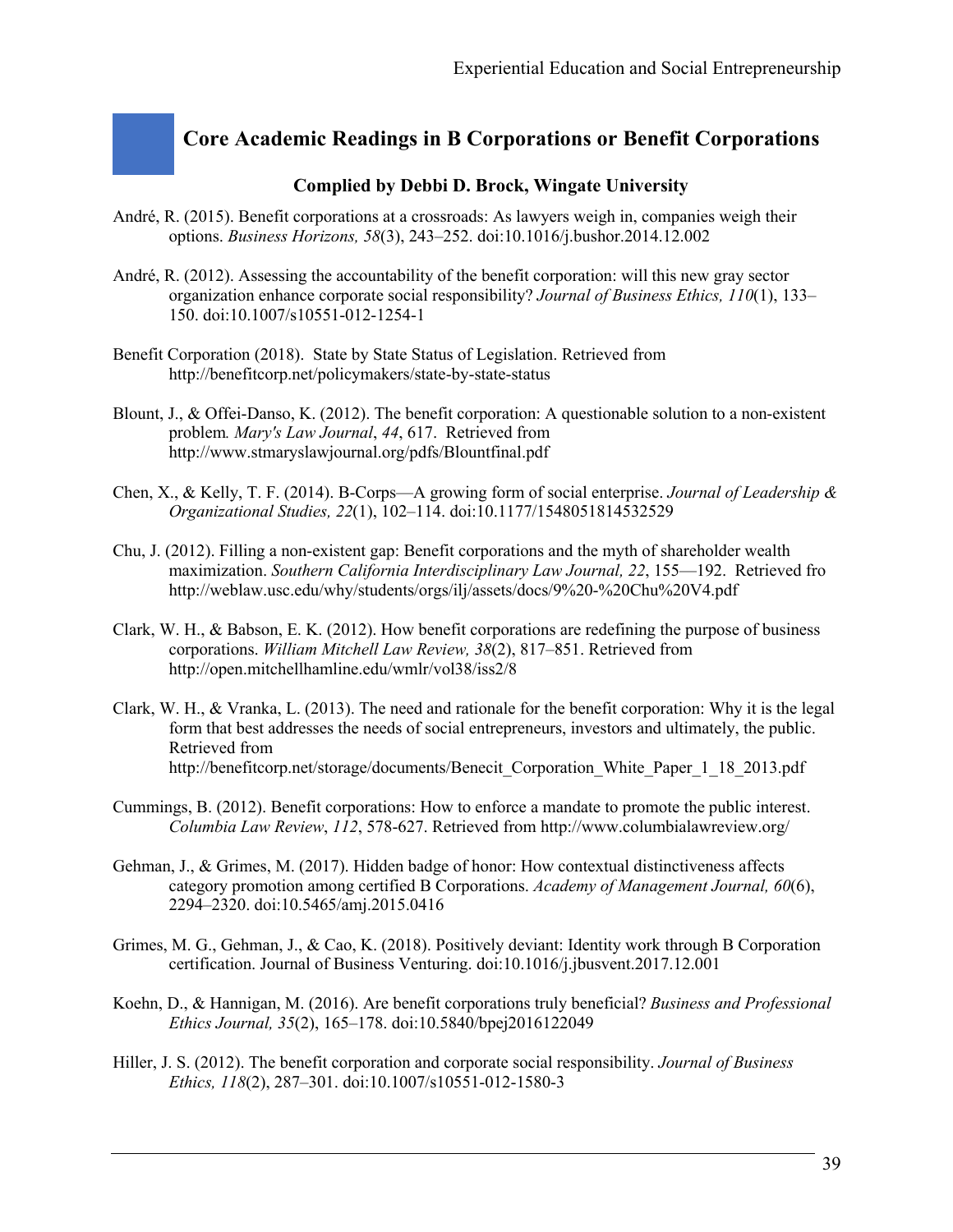- Honeyman, R. (2014). *The B Corp handbook: How to use business as a force for good*. Oakland, CA: Berrett-Koehler Publishers.
- Honeyman, R. (2014). Has the B Corp movement made a difference? *Stanford Social Innovation Review.* Retrieved from https://ssir.org/articles/entry/has the b\_corp\_movement\_made\_a\_difference
- Marquis, C., Klaber, A., & Thomason, B. (2010). B Lab: Building a new sector of the economy. *Harvard Business School Case*, *411047*. Retrieved from http://www.hbs.edu/faculty/Pages/item.aspx?num=39332
- Murray, J. (2012). Choose your own master: Social enterprise, certifications, and benefit corporation statutes. *American University Business Law Review*, *2*(1). Retrieved from http://digitalcommons.wcl.american.edu/cgi/viewcontent.cgi?article=1015&context=aubr
- Neubauer, K. A. (2016). Benefit corporations: Providing a new shield for corporations with ideals beyond profits. *Journal of Business & Technology, 11*, 109-129. Retrieved from http://digitalcommons.law.umaryland.edu/cgi/viewcontent.cgi?article=1254&context=jbtl
- Rawhouser, H., Cummings, M., & Crane, A. (2015). Benefit corporation legislation and the emergence of a social hybrid category. *California Management Review, 57*(3), 13–35. doi:10.1525/cmr.2015.57.3.13
- Sarason, Y., & Hanley, G. (2013). Embedded corporate social responsibility: Can't we do better than GE, Intel, and IBM? How about a benefit corporation? *Industrial and Organizational Psychology, 6*, 354–358. doi:10.1111/iops.12066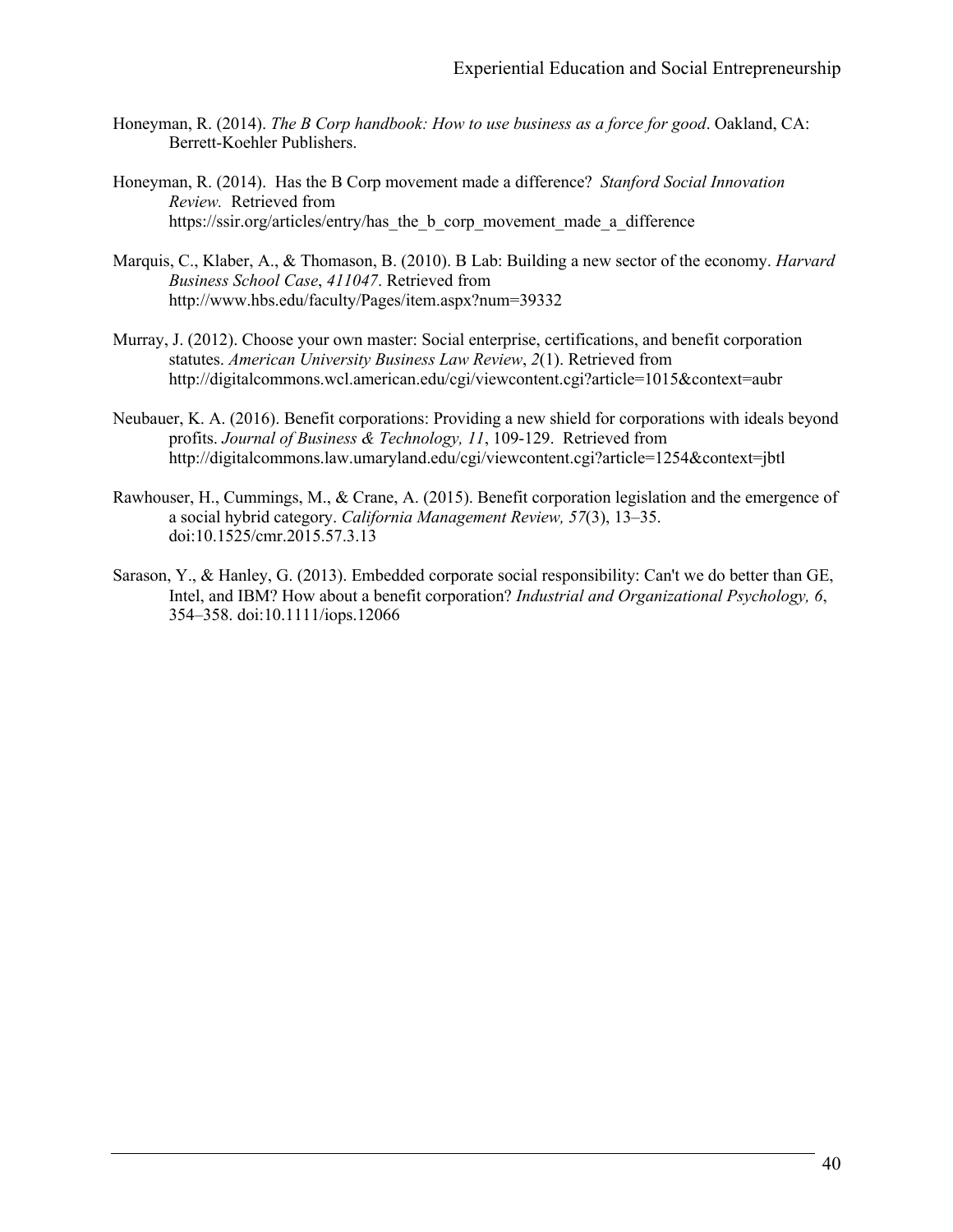

### **Recent publications from ARNOVA Social Entrepreneurship/ Enterprise Section (SEES) Members**

#### **2019**

- Lall, S. A., Chen, L. W., & Davidson, A. (2019). The expat gap: Are local-born entrepreneurs in developing countries at a disadvantage when seeking grant funding?. *Public Administration Review*.
- Lall, S. A. (2019). From legitimacy to learning: How impact measurement perceptions and practices evolve in social enterprise–social finance organization relationships. *VOLUNTAS: International Journal of Voluntary and Nonprofit Organizations*, 1-16.
- Roberts, P. W., & Lall, S. A. (2018). *Observing acceleration: Uncovering the effects of accelerators on impact-oriented entrepreneurs*. Springer.
- Schmidt, E. (2018). New legal structures for social enterprises: Designed for one role but playing another. *Vt. L. Rev.*, *43*, 675.
- Weaver, R. L. (2019). Social enterprise and the capability approach: Exploring how social enterprises are humanizing business. *Journal of Nonprofit & Public Sector Marketing*, 1-26.
- Young, S., Wiley, K., and Searing, E. (Forthcoming). When politics and public administration collide: The impact on social service delivery. *Illinois Municipal Policy Journal*.

#### **2018**

- Addae, Angela E. (2018). Pathways to sector selection: A conceptual framework for social entrepreneurs. *Nonprofit Management & Leadership* 28(3): 349-365.
- Bowman, W., Calabrese, T., and Searing, E. (2018). "Asset composition" in the handbook of research in nonprofit economics and management, Second Edition. Chapter 5. Cheltenham: Edward Elgar.
- Calabrese, T.D., and Searing, E.A.M. (2018). The strategic use of pensions by not-for-profit organizations. *Journal of Pension Economics & Finance*, 1-27. https://doi.org/10.1017/S1474747218000021
- Talmage, C. A., Anderson, D. M., & Searle, M. S. (2018). Whither recreation and parks? Understanding change in public services through a preliminary theory of adaptive publicness. *Perspectives on Public Management and Governance.* https://academic.oup.com/ppmg/article/doi/10.1093/ppmgov/gvx006/4259160.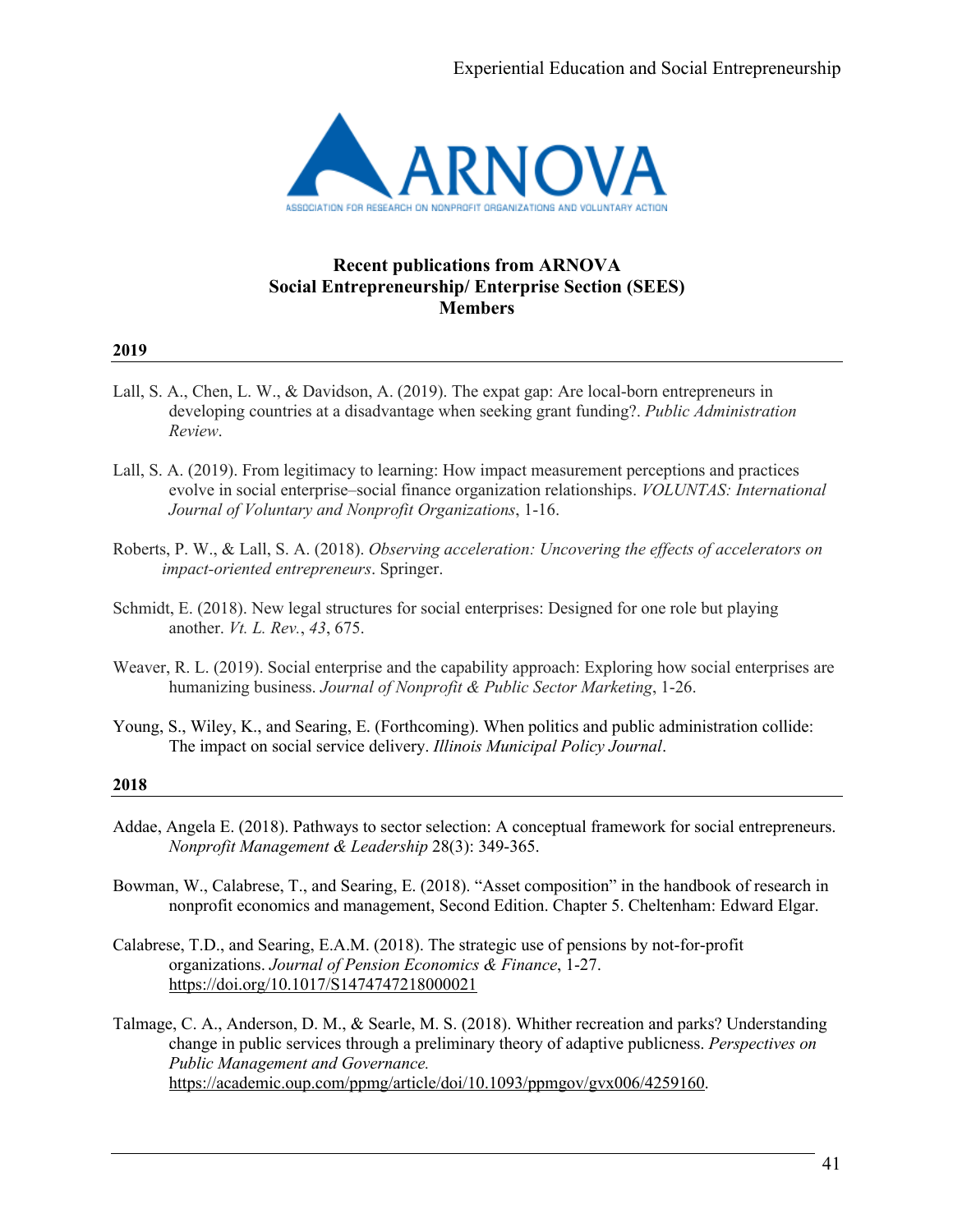- Talmage, C. A., & Frederick, C. (2018). Quality of life, multimodality, and the demise of the autocentric metropolis: A multivariate analysis of 148 mid-size u.s. cities. *Social Indicators Research.* https://doi.org/10.1007/s11205-017-1829-4.
- Tyler, J.E. (forthcoming, 2018). Structuring for action and longevity in the green economy: Being intentional about committing to "social" purpose, connecting effort and impact, and addressing harm. UMKC L. REV.
- Searing, E.A.M. (2018). Determinants of the recovery of financially distressed nonprofits. *Nonprofit Management and Leadership,* 28(3), 313-328. https://doi.org/10.1002/nml.21296
- Schmidt, E. (2018). New legal structures for social enterprises: Designed for one role but playing another. *Vt. L. Rev.*, *43*, 675.
- Weaver, R. L. (2018). Re-conceptualizing social value: Applying the capability approach in social enterprise research. *Journal of Social Entrepreneurship*, 1-15.

#### **2017**

- Baams, L., Talmage, C. A., & Russell, S. T. (2017). Economic costs of bias-based bullying. *school psychology quarterly, 32*(3), 422-433.
- Borzaga, C., Poledrini, S. & Galera, G. (2017), Social enterprise in italy: Typology, diffusion and characteristics, *Euricse Working Papers,* 95 |17.
- Kato, S., Ashley, S. R., & Weaver, R. L. (2017). Insights for measuring social value: Classification of measures related to the capabilities approach. *VOLUNTAS: International Journal of Voluntary and Nonprofit Organizations*, 1-24.
- Keohane, G. L. (2016). *Capital and the common good: How innovative finance is tackling the world's most urgent problems*. Columbia University Press.
- Mook, L., & Machokoto, R. (2017). Social accounting. In A. Farazmand (Ed.), *Global Encyclopedia of Public Administration, Public Policy, and Governance.* (pp. 1–7). Springer, Cham. https://doi.org/10.1007/978-3-319-31816-5
- Odetunde, J. (2017). Engaging nonprofit sector to ensure social justice in local housing marketplaces. *Journal of Social Change*, *9*(1), 12.
- Pstross, M., Peterson, C. B., Talmage, C. A., & Knopf, R. C. (2017). In search of transformative moments: Blending community building pursuits into lifelong learning experiences. *Journal of Education, Culture and Society,* 2017(1), 62-78.
- Thornton, J. P., & King, D. (2017). Financing social enterprise in the very long run. Retrieved from: http://www.acrn-journals.eu/resources/jofrp0603c.pdf
- Tyler, J. E. (2017). Essential policy and practice considerations for facilitating social enterprise: Commitment, connections, harm, and accountability. In Means, B., & Yockey, J. W. (2018). Introduction to the Cambridge Handbook of Social Enterprise Law.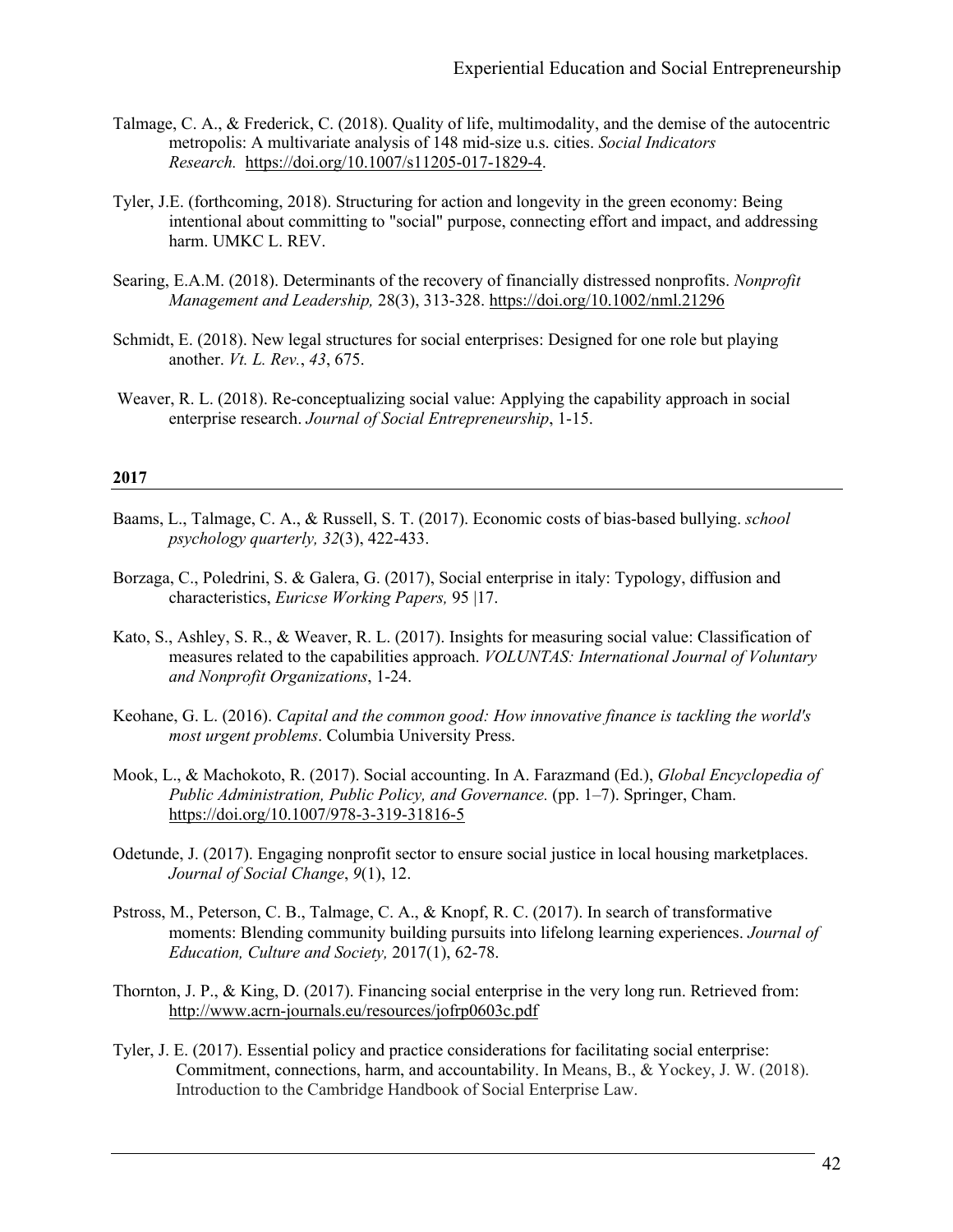Tyler III, J. E., Absher, E., Garman, K., & Luppino, A. (2017). Purposes, priorities, and accountability under social business structures: Resolving ambiguities and enhancing adoption. In *Hybrid Ventures* (pp. 39-60). Emerald Publishing Limited.

#### **2016**

- Odetunde, J. O. (2016). Economy and nonprofit sector. *Global encyclopedia of public administration, public policy, and governance*, 1-8.
- Tyler, John E. (2016). Social impact of the social enterprise zoo (July 14, 2016). In Young, D. R., Searing, E. A., & Brewer, C. V. (Eds.). (2016). *The social enterprise zoo: A guide for perplexed scholars, entrepreneurs, philanthropists, leaders, investors, and policymakers*. Edward Elgar Publishing.
- Weaver, R. L. (2016). Social enterprise self-employment programs: A two-dimensional human capital investment strategy. *Social Enterprise Journal*, *12*(1), 4-20.